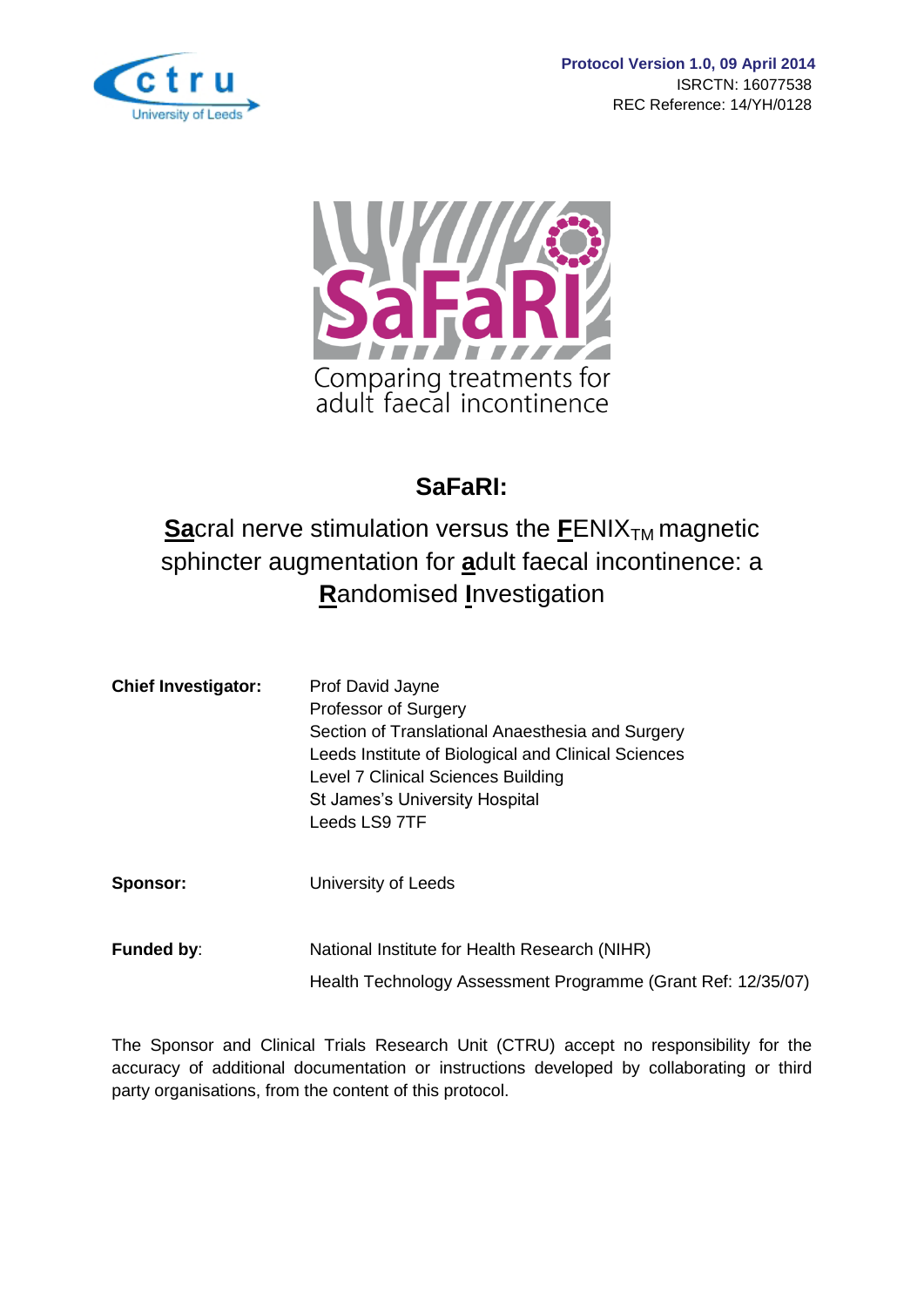# **Key Contacts**

| <b>Chief Investigator</b>                         |      |                              |
|---------------------------------------------------|------|------------------------------|
| Professor David Jayne                             | Tel: | 0113 206 5281                |
| Professor of Surgery                              | Fax: | 0113 244 9168                |
| Leeds Institute of Biological & Clinical Sciences |      | Email: d.g.jayne@leeds.ac.uk |
| University of Leeds                               |      |                              |
|                                                   |      |                              |

#### **Trial Management**

For queries regarding research site set-up and regulatory and governance issues, please contact

| Miss Julie Croft<br>Senior Trial Manager<br><b>Clinical Trials Research Unit</b><br>University of Leeds              | Tel:<br>Fax:<br>Email: | 0113 343 8394<br>0113 343 4345<br>j.croft@leeds.ac.uk       |
|----------------------------------------------------------------------------------------------------------------------|------------------------|-------------------------------------------------------------|
| Ms Katie Neville<br><b>Trial Coordinator</b><br>Clinical Trials Research Unit<br>University of Leeds                 | Tel:<br>Fax:<br>Email: | 0113 343 4108<br>0113 343 4345<br>k.neville@leeds.ac.uk     |
| Ms Vicky Napp<br><b>CTRU Project Delivery Lead</b><br><b>Clinical Trials Research Unit</b><br>University of Leeds    | Tel:<br>Fax:<br>Email: | 0113 343 1496<br>0113 343 1471<br>v.napp@leeds.ac.uk        |
| Dr Fiona Collinson<br>Deputy Director Clinical Trials<br><b>Clinical Trials Research Unit</b><br>University of Leeds | Tel:<br>Fax:<br>Email: | 0113 343 1477<br>0113 343 4345<br>f.j.collinson@leeds.ac.uk |

#### **Data Management**

For queries regarding eligibility, treatment, CRF and data query completion, safety reporting and randomisation process, please contact

| Mrs Katie Gordon<br>Data Manager<br><b>Clinical Trials Research Unit</b><br>University of Leeds                                   | Tel:<br>Fax:<br>Email: | 0113 343 7998<br>0113 343 6774<br>k.a.gordon@leeds.ac.uk  |
|-----------------------------------------------------------------------------------------------------------------------------------|------------------------|-----------------------------------------------------------|
| <b>Statistics</b><br>Mr Neil Corrigan<br><b>Medical Statistician</b><br>Clinical Trials Research Unit<br>University of Leeds      | Tel:<br>Fax:<br>Email: | 0113 343 1493<br>0113 343 1471<br>n.corrigan@leeds.ac.uk  |
| Professor Julia Brown<br>Director of Clinical Trials Research Unit<br><b>Clinical Trials Research Unit</b><br>University of Leeds | Tel:<br>Fax:<br>Email: | 0113 343 1477<br>0113 343 1471<br>j.m.b.brown@leeds.ac.uk |
| <b>Surgery</b><br>Mr Steve Brown<br>Reader in Surgery<br>Dept. of Colorectal Surgery<br>University of Sheffield                   | Tel:<br>Email          | 0114 2714949<br>steven.brown@sth.nhs.uk                   |
| Ms Karen Nugent<br>Senior Lecturer in Surgery<br>Professorial Surgical Unit<br>University of Southampton                          | Tel:<br>Fax:<br>Email: | 0238 079 6145/7<br>0238 079 4020<br>kpn@soton.ac.uk       |



 **Protocol Version 1.0, 09 April 2014** ISRCTN: 16077538 REC Reference: 14/YH/0128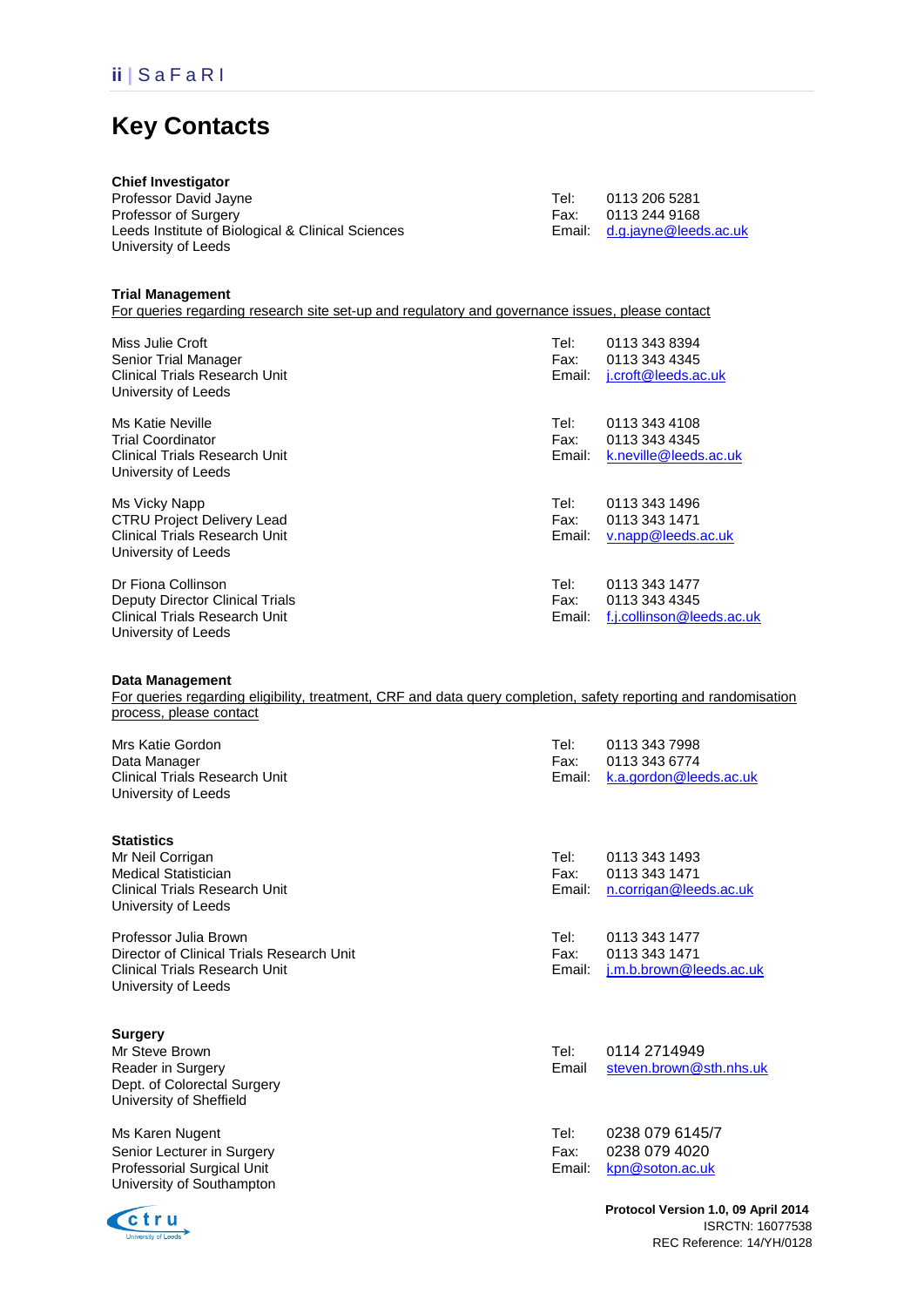## **iii |** S a F a R I

| Mr Gregory Taylor<br>NIHR Clinical Lecturer (Academic Surgery)<br>Leeds Institute of Biomedical & Clinical Sciences (LIBACS)<br>University of Leeds                    | Tel:<br>Email:         | 0113 206 5280<br>g.w.taylor@leeds.ac.uk                   |
|------------------------------------------------------------------------------------------------------------------------------------------------------------------------|------------------------|-----------------------------------------------------------|
| Mr Sushil Maslekar<br><b>Consultant Colorectal Surgeon</b><br>Leeds Teaching Hospital NHS Trust                                                                        | Tel:<br>Email:         | 0113 243 3144<br>Sushil.Maslekar@leedsth.nhs.uk           |
| <b>Health Economics</b><br><b>Professor Claire Hulme</b><br>Professor of Economics and Head of AUHE<br>Academic Unit of Health Economics (AUHE)<br>University of Leeds | Tel:<br>Email:         | 0113 343 0875<br>c.t.hulme@leeds.ac.uk                    |
| <b>Psychiatry</b><br>Dr David Protheroe<br><b>Consultant Liaison Psychiatrist</b><br>Leeds and York Partnership NHS Foundation Trust                                   | Tel:<br>Fax:<br>Email: | 0113 392 3204<br>0113 392 6771<br>david.protheroe@nhs.net |
| <b>Primary Care Advisors</b><br>Mrs Jen Lodge<br>Senior Community Incontinence Advisor<br>Leeds Primary Care Trust                                                     | Tel:<br>Fax:<br>Email: | 0113 305 5138<br>0113 305 5138<br>jen.lodge@nhs.net       |
| Ms Debbie Beirne<br><b>Nurse Consultant</b><br>Leeds Institute of Cancer & Pathology (LICAP)<br>University of Leeds                                                    | Tel:<br>Email:         | 0113 206 7855<br>d.a.beirne@leeds.ac.uk                   |

**Patient Advisor** Mr Adam Douglas

### **Randomisation – to randomise participants call:**

Tel: 0113 343 4926

### **Safety reporting - to report Serious Complication (SCs) and Unexpected Serious Complication (USCs):**

Tel: 0113 343 7998

Fax: 0113 343 6774

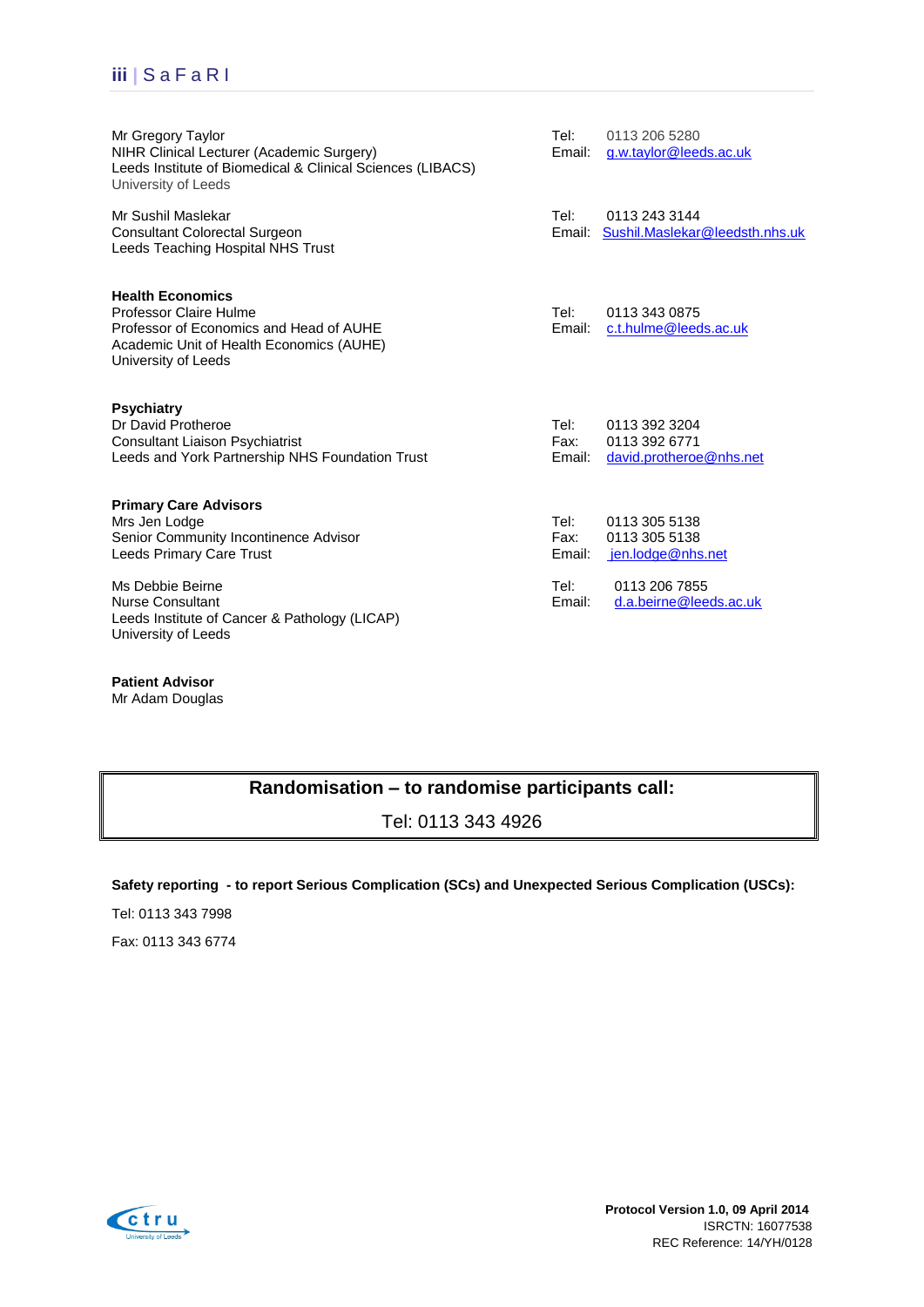# **Contents**

| 1              |                          |                                                                                   |  |  |  |  |
|----------------|--------------------------|-----------------------------------------------------------------------------------|--|--|--|--|
| $\mathbf{2}$   |                          |                                                                                   |  |  |  |  |
| 3              |                          |                                                                                   |  |  |  |  |
|                | 3.1<br>3.2               |                                                                                   |  |  |  |  |
| 4              |                          |                                                                                   |  |  |  |  |
|                |                          |                                                                                   |  |  |  |  |
| 5              |                          |                                                                                   |  |  |  |  |
| 6              |                          |                                                                                   |  |  |  |  |
|                | 6.1<br>6.2<br>6.3<br>6.4 |                                                                                   |  |  |  |  |
| $\overline{7}$ |                          |                                                                                   |  |  |  |  |
|                | 7.1<br>7.2               |                                                                                   |  |  |  |  |
| 8              |                          |                                                                                   |  |  |  |  |
|                | 8.1<br>8.2               | PRE-OPERATIVE INVESTIGATIONS AND PREPARATION (SNS AND FENIX <sub>TM</sub> MSA) 20 |  |  |  |  |
| 9              |                          |                                                                                   |  |  |  |  |
|                | 9.1<br>9.2               |                                                                                   |  |  |  |  |
|                | 9.3<br>9.4               |                                                                                   |  |  |  |  |
|                | 9.5                      |                                                                                   |  |  |  |  |
|                | 9.6                      |                                                                                   |  |  |  |  |
|                | 9.7                      |                                                                                   |  |  |  |  |
|                | 9.8<br>9.9               |                                                                                   |  |  |  |  |
|                |                          |                                                                                   |  |  |  |  |
|                | 10.1                     |                                                                                   |  |  |  |  |
|                | 10.2                     |                                                                                   |  |  |  |  |
|                | 10.3<br>10.4             |                                                                                   |  |  |  |  |
|                | 10.5                     |                                                                                   |  |  |  |  |
|                |                          |                                                                                   |  |  |  |  |
| $12 \,$        |                          |                                                                                   |  |  |  |  |
|                | 12.1                     |                                                                                   |  |  |  |  |
|                | 12.2                     |                                                                                   |  |  |  |  |
|                | 12.3                     |                                                                                   |  |  |  |  |
|                | 12.4                     |                                                                                   |  |  |  |  |
|                | 12.5                     |                                                                                   |  |  |  |  |
|                | - 1                      | Protocol Version 1.0, 09 Anril 2014                                               |  |  |  |  |

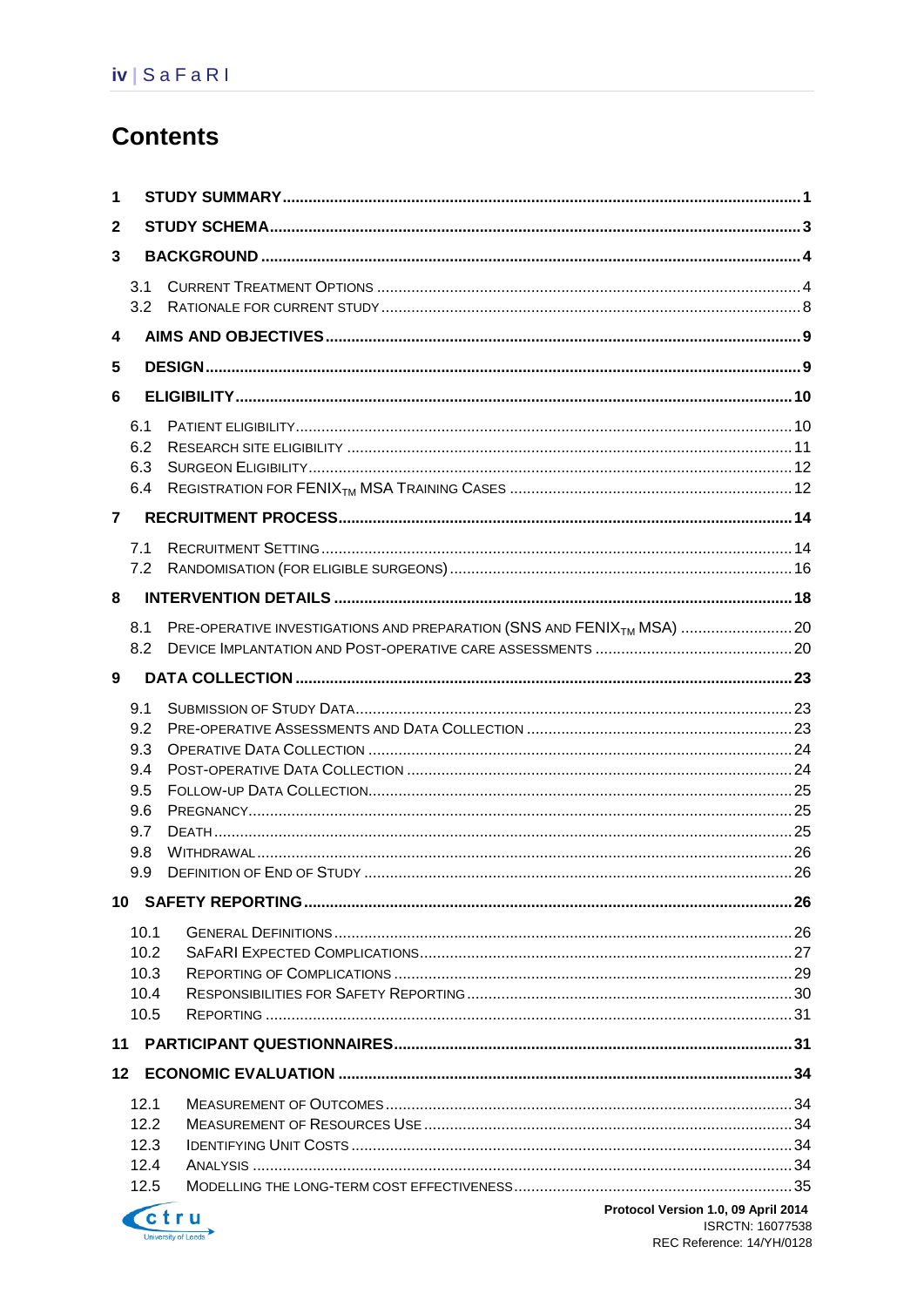## $v | S a F a R$

|    | 13.1<br>13.2 |                                                                     |  |
|----|--------------|---------------------------------------------------------------------|--|
|    |              |                                                                     |  |
|    | 14.1         |                                                                     |  |
| 15 |              |                                                                     |  |
| 16 |              |                                                                     |  |
|    | 16.1         |                                                                     |  |
|    | 16.2         |                                                                     |  |
|    | 16.3         |                                                                     |  |
|    |              | 17 QUALITY ASSURANCE, ETHICAL CONSIDERATIONS, AND CONFIDENTIALITY38 |  |
|    | 17.1         |                                                                     |  |
|    | 17.2         |                                                                     |  |
|    | 17.3         |                                                                     |  |
|    | 17.4         |                                                                     |  |
| 18 |              |                                                                     |  |
| 19 |              |                                                                     |  |
|    | 19.1         |                                                                     |  |
|    | 19.2         |                                                                     |  |
|    | 19.3         |                                                                     |  |
| 20 |              |                                                                     |  |
| 21 |              |                                                                     |  |
| 22 |              |                                                                     |  |

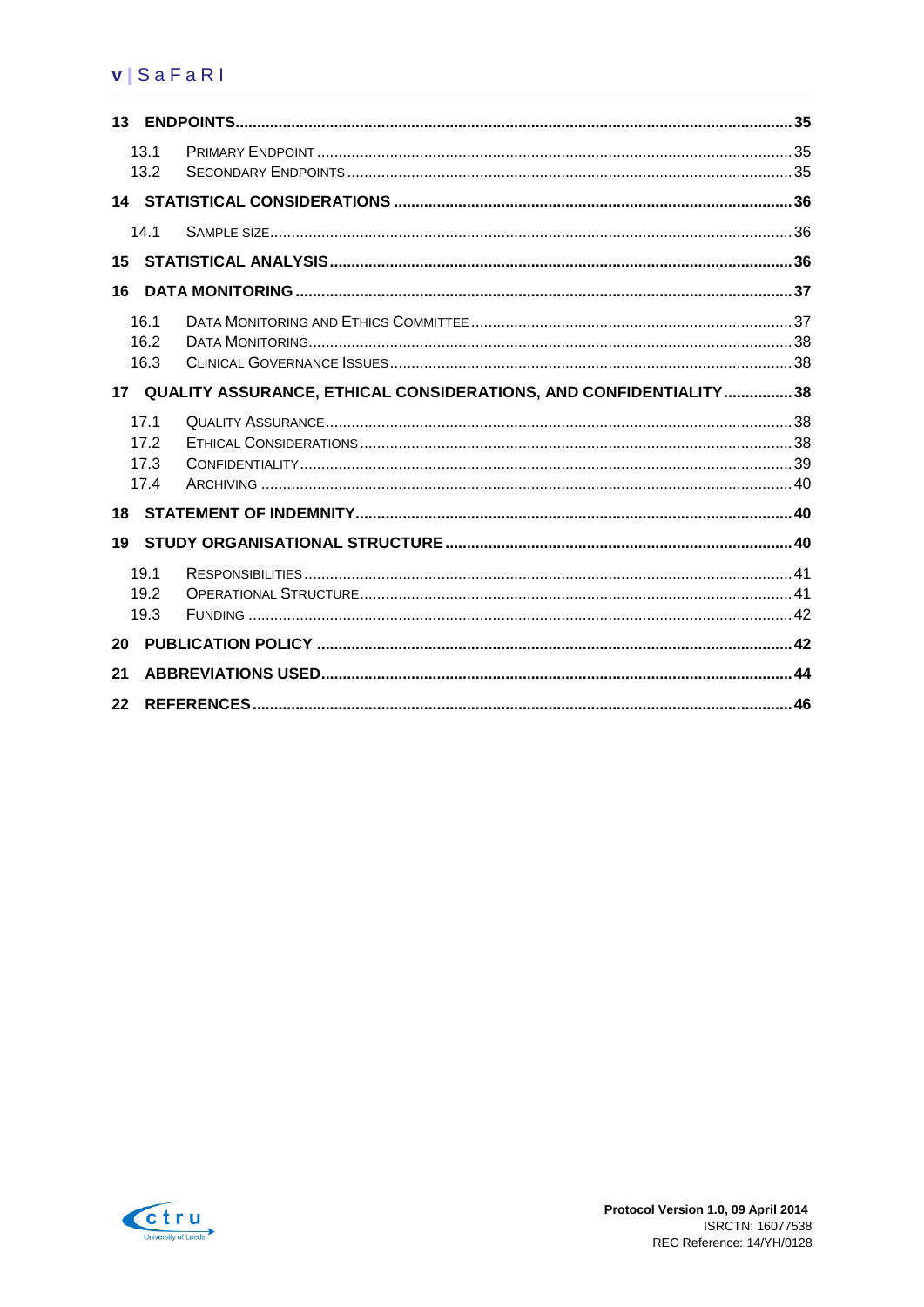# <span id="page-5-0"></span>**1 Study Summary**

| <b>Study Title</b>       | <b>Sacral nerve stimulation versus the <math>EENIXTM</math> magnetic sphincter</b><br>augmentation for adult faecal incontinence: a Randomised<br><b>Investigation</b>                                                                                                                                                                                                                                                 |  |  |  |
|--------------------------|------------------------------------------------------------------------------------------------------------------------------------------------------------------------------------------------------------------------------------------------------------------------------------------------------------------------------------------------------------------------------------------------------------------------|--|--|--|
| Study Acronym            | <b>SaFaRI</b>                                                                                                                                                                                                                                                                                                                                                                                                          |  |  |  |
| Study<br>Background      | Faecal incontinence (FI) affects between 5% and 10% of the adult<br>population. It is more common in females and with advancing age,<br>and is the second most common cause of admission to a nursing<br>home. It impacts on social, physical, and mental well-being and is a<br>substantial and increasing burden on National Health Service (NHS)<br>health resources.                                               |  |  |  |
| <b>Study Design</b>      | A prospective, UK multi-site, parallel-group, randomised clinical<br>study investigating the safety and efficacy of the FENI $X_{TM}$ magnetic<br>sphincter augmentation (MSA) for adult FI. The comparator is sacral<br>nerve stimulation (SNS), a preferred treatment recommended by the<br>National Institute for Health and Care Excellence (NICE) for the<br>treatment of FI resistant to conservative therapies. |  |  |  |
| <b>Study Objectives</b>  | The objectives of the study are to:                                                                                                                                                                                                                                                                                                                                                                                    |  |  |  |
|                          | i) determine the short-term safety and efficacy of $FENIXTM MSA$ in<br>adult FI.                                                                                                                                                                                                                                                                                                                                       |  |  |  |
|                          | ii) assess FENIX <sub>TM</sub> MSA and SNS in terms of impact on Quality of<br>Life (QoL) and cost effectiveness.                                                                                                                                                                                                                                                                                                      |  |  |  |
| <b>Study Endpoints</b>   | Primary endpoint:                                                                                                                                                                                                                                                                                                                                                                                                      |  |  |  |
|                          | Difference in the percentage of successes, as defined by the<br>device in situ and $\geq 50\%$ improvement in the Cleveland Clinic<br>Incontinence Score (CCIS) between the two treatments at 18<br>months post-randomisation                                                                                                                                                                                          |  |  |  |
|                          | Secondary endpoints:                                                                                                                                                                                                                                                                                                                                                                                                   |  |  |  |
|                          | Safety of $FENIX_{TM}$ MSA or SNS, as judged by explant rates<br>and operative and post-operative complications                                                                                                                                                                                                                                                                                                        |  |  |  |
|                          | Change in generic and disease-specific QoL                                                                                                                                                                                                                                                                                                                                                                             |  |  |  |
|                          | Cost-effectiveness                                                                                                                                                                                                                                                                                                                                                                                                     |  |  |  |
| <b>Study Population:</b> | 350 participants, aged ≥ 18 years, who have experienced moderate<br>to severe FI symptoms ( $\geq 2$ incontinent episodes per week) for more<br>than 6 months and have failed conservative therapies. Participants<br>must have an anal sphincter defect of less than 180° and be suitable<br>and willing to undergo either SNS or $FENIXTM MSA$ implantation.                                                         |  |  |  |
| Randomisation            | Randomisation (1:1) to undergo either SNS or FENIX <sub>TM</sub> MSA.<br>Randomisation to be performed by the Clinical Trials Research Unit<br>(CTRU), Leeds.                                                                                                                                                                                                                                                          |  |  |  |

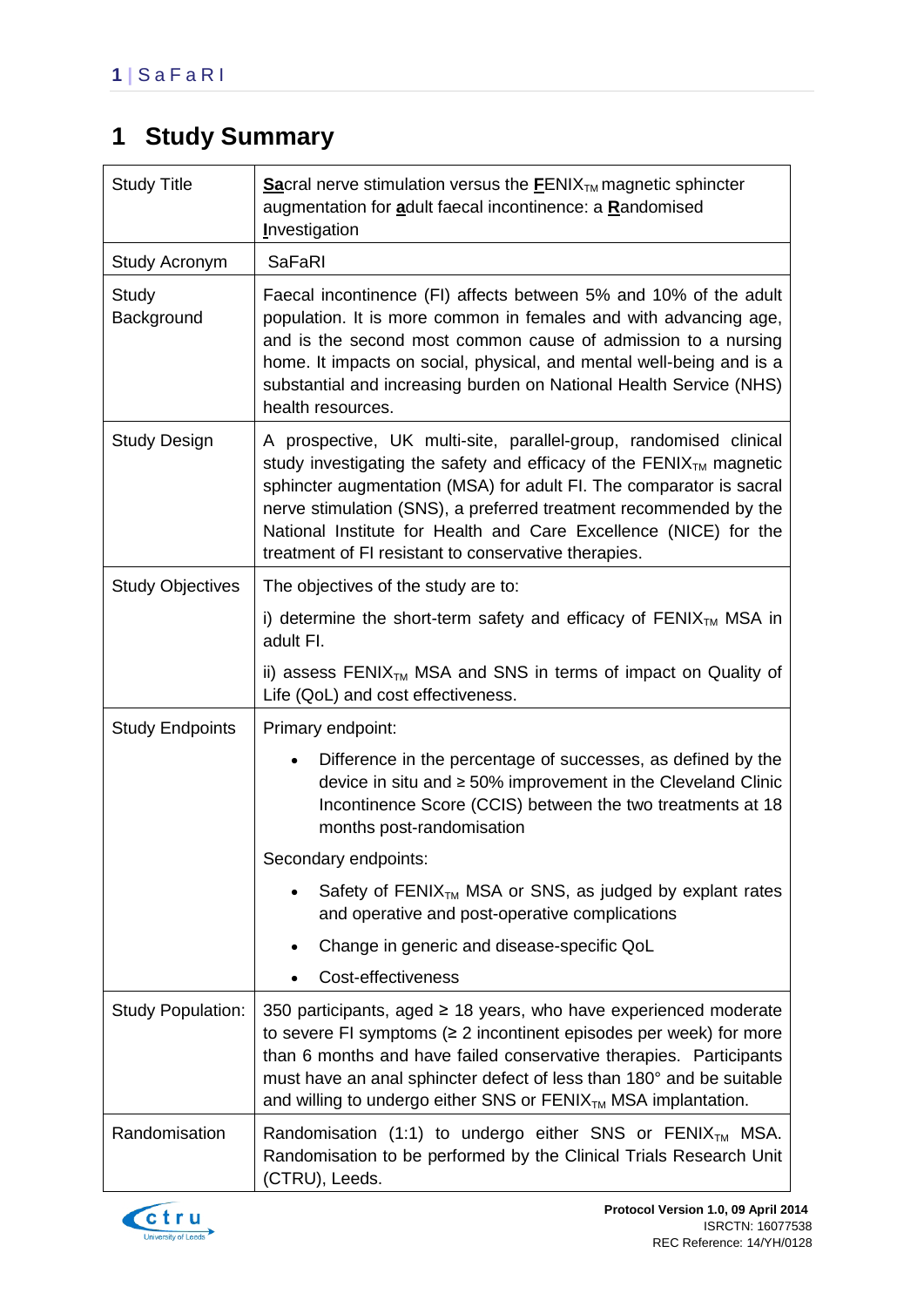## **2 |** S a F a R I

| Study<br>Intervention:               | SNS – this is a two-stage procedure whereby a temporary<br>percutaneous electrode is used to stimulate the sacral nerves for a<br>period of two weeks, after which the effect on continence is<br>assessed and the electrode removed. If the response is positive $( \geq$<br>50% improvement in continence episodes), a permanent electrode<br>and battery (Interstim II <sup>®</sup> ) are implanted. Both temporary and<br>permanent SNS are performed as day-case procedures. |
|--------------------------------------|-----------------------------------------------------------------------------------------------------------------------------------------------------------------------------------------------------------------------------------------------------------------------------------------------------------------------------------------------------------------------------------------------------------------------------------------------------------------------------------|
|                                      | FENIX <sub>TM</sub> MSA implantation $-$ is a minimally invasive surgical<br>procedure whereby the $FENIX_{TM}$ MSA device is implanted, through a<br>perineal incision, around the anal sphincter complex under<br>radiological control. It typically involves a hospital stay of 1-3 days.                                                                                                                                                                                      |
| Duration:                            | All participants are followed-up to 18 months post-randomisation.                                                                                                                                                                                                                                                                                                                                                                                                                 |
| Evaluation of<br>outcome<br>measures | Participants are assessed 2 weeks post-operatively (temporary<br>SNS, permanent SNS and $FENIX_{TM}$ MSA) and at 6, 12 and 18<br>months post-randomisation.                                                                                                                                                                                                                                                                                                                       |
|                                      | QoL and participant-reported outcomes on incontinence and<br>constipation symptoms are assessed using the CCIS, Obstructed<br>Defecation score (OD-score) and Faecal Incontinence Quality of Life<br>(FIQoL) along with the EQ-5D <sub>TM</sub> and SF-12 <sup>®</sup> questionnaires.                                                                                                                                                                                            |
|                                      | Adverse events and medical resources will be documented during<br>study treatment and follow-up.                                                                                                                                                                                                                                                                                                                                                                                  |



.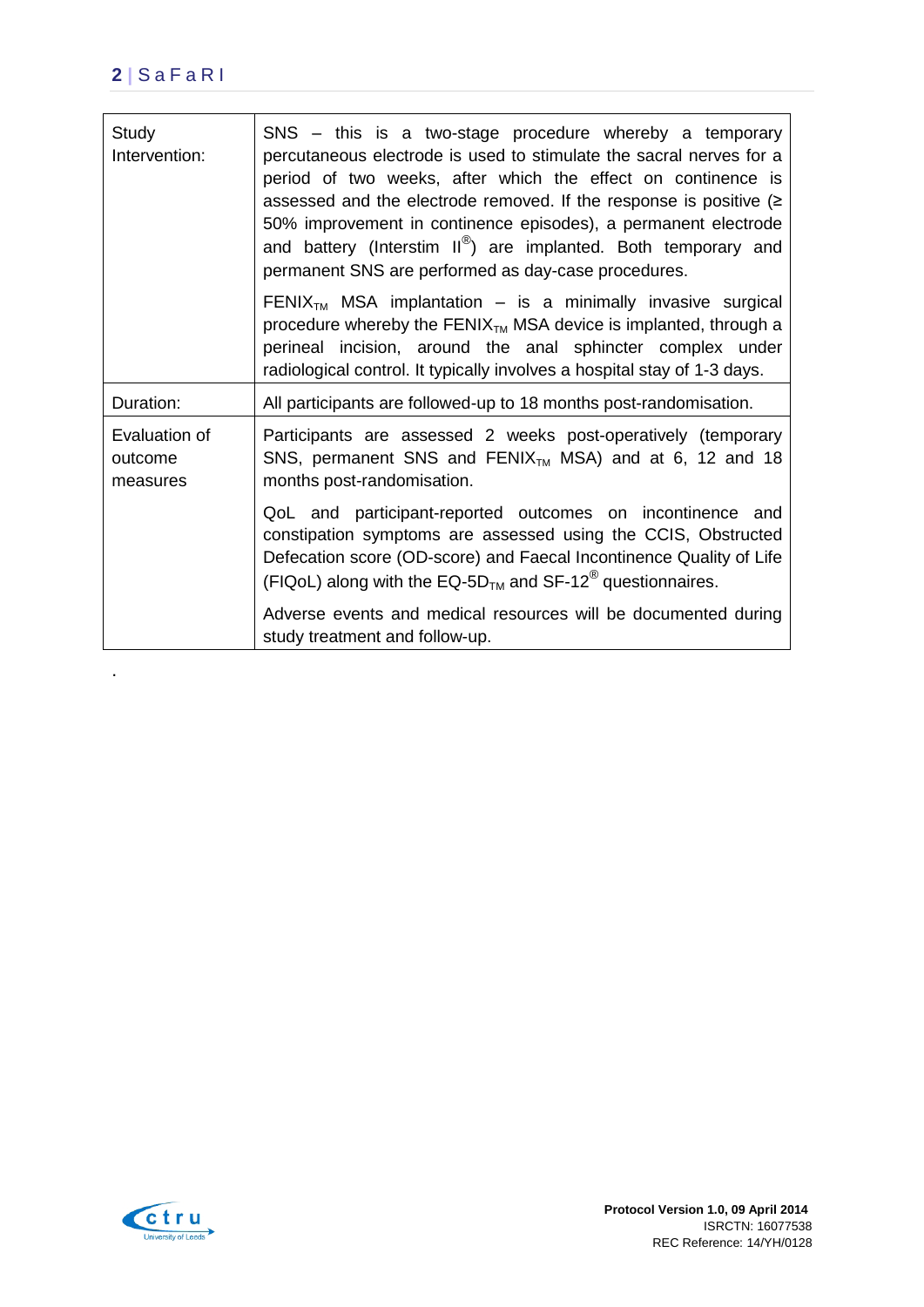# <span id="page-7-0"></span>**2 Study Schema**



Population: adult patients with FI who have failed conservative therapy Inclusion criteria: aged ≥ 18 years; FI for >6 months; incontinent episodes of ≥2 per week; suitable candidate for surgery; anal sphincter defect <180; willing and able to give informed consent and co-operate with follow-up.



FI medication, complications, CCIS, OD-score, FIQoL, SF12, EQ-5D, resource use.

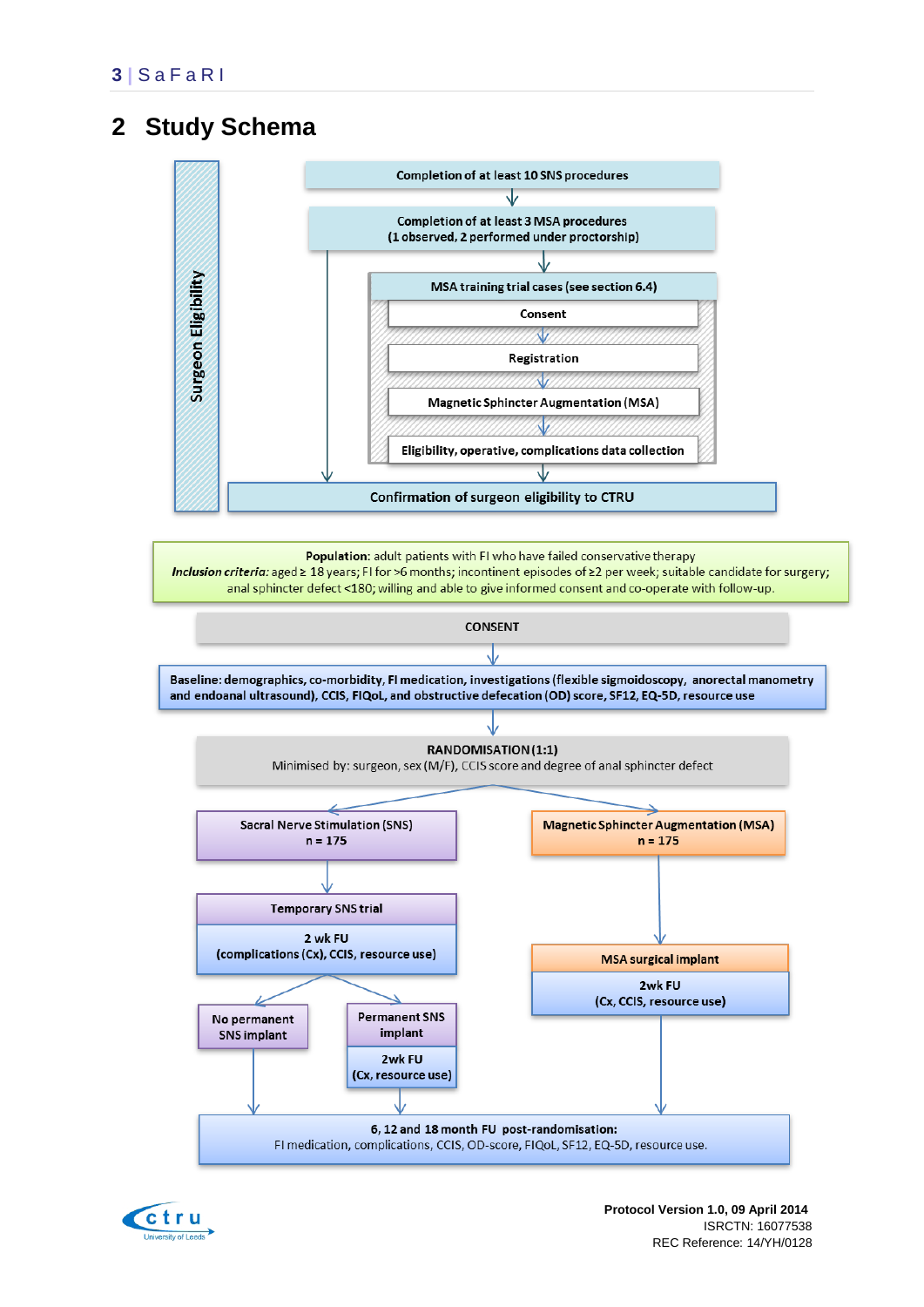# <span id="page-8-0"></span>**3 Background**

Faecal incontinence (FI) is a distressing condition that affects between 5% and 10% of the adult population. It is more common in females and with advancing age, and is a particularly common problem in residential and nursing care homes, being the second most common cause of admission to a nursing home. It impacts on social, physical, and mental well-being and is a substantial burden on National Health Service (NHS) health resources.

# <span id="page-8-1"></span>**3.1 Current Treatment Options**

Current treatment strategies for adult FI are summarised in the National Institute for Health and Care Excellence (NICE) 2007 guidance. <sup>i</sup> All patients should undergo a thorough history and physical examination to determine the nature and severity of the problem and to identify a probable aetiological cause. Initial management consists of a combination of patient education, dietary modification, and anti-diarrhoeal medication. If this is unsuccessful, investigation in the form of endoscopic visualisation of the colorectum, anorectal manometry (pudendal nerve testing optional), and endoanal ultrasound is performed to further characterise the underlying disorder and inform treatment options.

### **3.1.1 Conservative Therapies**

Conservative therapies include pelvic floor retraining, with or without biofeedback therapy, and irrigation techniques (rectal or antegrade irrigation). Biofeedback therapy aims to increase the patient's awareness of the muscles of continence and rectal sensation. Incontinent symptoms are improved in around 50% of patients, although there appears to be a significant placebo effect, with marked decrease in efficacy on long-term follow-up. <sup>ii</sup> Rectal irrigation, for example using the Peristeen® system (Coloplast, Denmark), aims to clear the rectum and lower colon of faecal residue. In the short-term it can have beneficial effects, but as a long-term solution patients frequently find it unacceptably time-consuming and inconvenient. Recently, there has been interest in the use of bulking agents to augment the anal sphincter. Data on efficacy is limited, but they may have a role controlling minor incontinence or "seepage", or where an isolated, sphincter defect is causing incomplete closure of the anal canal. iii

### **3.1.2 Surgical Interventions**

Surgical interventions are indicated in those patients with moderate to severe FI that is resistant to the conservative therapies listed above.

### **3.1.2.1 Anterior sphincteroplasty, artificial bowel sphincter and dynamic graciloplasty**

Anterior sphincteroplasty may be considered for patients with discrete sphincter defects, typically as a result of obstetric injury. Through a perineal incision the disrupted sphincter muscle is isolated and an overlapping sutured repair performed. Short-term results are reasonable, with some 70% of patients reporting an improvement in continence. However,

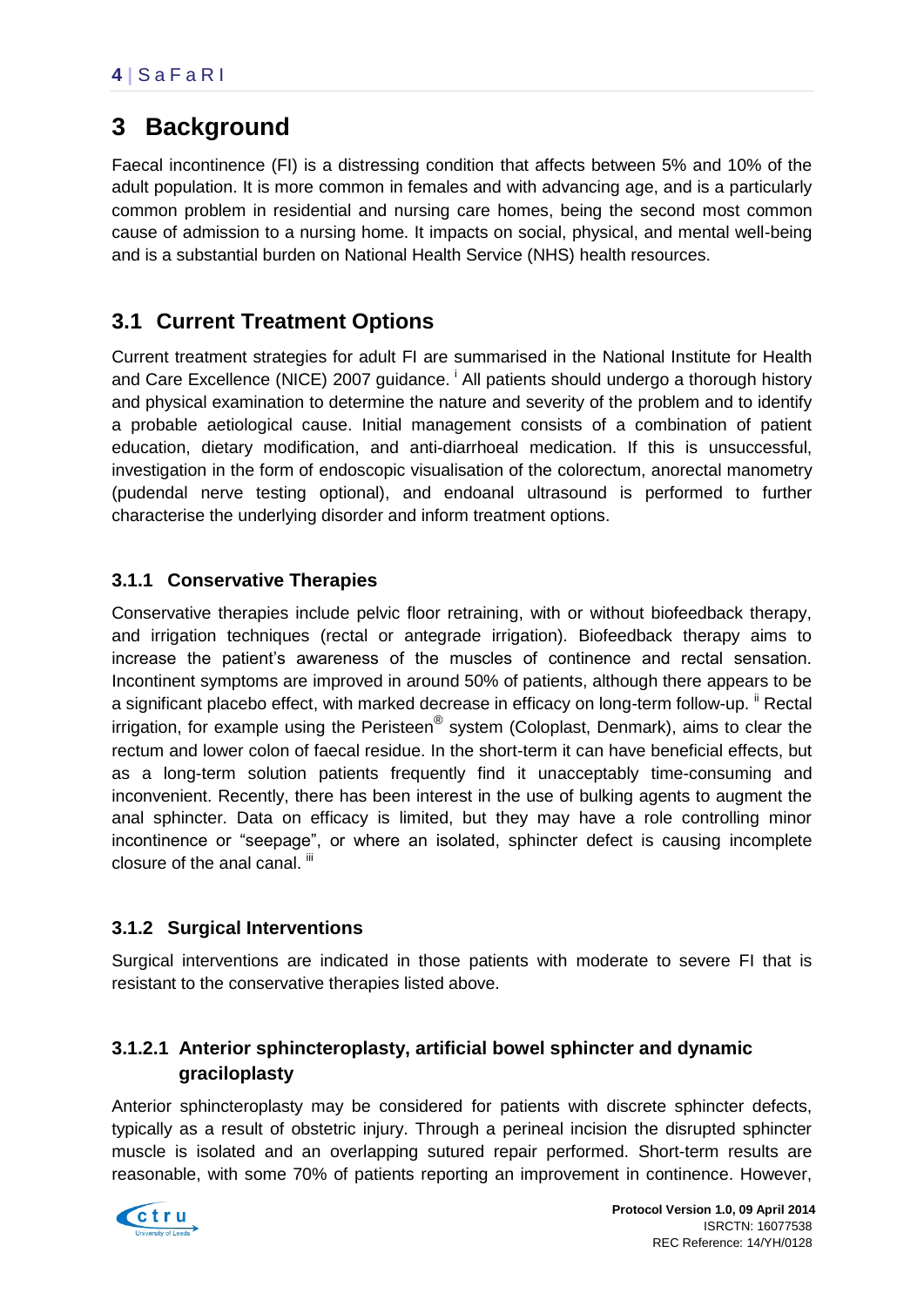### **5 |** S a F a R I

there is a drop-off in the longer term, with fewer than 50% of patients experiencing a benefit at 5-years. <sup>iv</sup> Patients who do worse following anterior sphincteroplasty include those with co-existent pudendal neuropathy, multiple sphincter defects or sphincter atrophy, and irritable bowel syndrome. Because of the poor long-term results, there has been a move away from sphincter repair, except in well-defined cases, and an increased enthusiasm for sacral nerve stimulation.

Another surgical intervention which may be considered to treat FI is the artificial bowel sphincter (ABS). The ABS consists of: (i) a fluid filled silicone cuff placed around the anus, (ii) a fluid filled, pressure regulating balloon positioned in the abdominal wall, and (iii) a manual pump connecting these components, placed in either the labia majora or the scrotum. When the cuff is inflated, the anal canal is sealed. The fluid is transferred to the balloon by the manual pump, deflating of the cuff and opening of the anal canal to allow defaecation. A successfully functioning device improves continence and quality of life. However, it is expensive, with the device alone costing around £4,000. The main problem with the ABS is the high complication rate. Revisional surgery is needed in between 12.5% and 50% of cases, with explantation rates between 16.7% and 41.2%.  $V$  The majority of revisions are for cuff leaks that are thought to arise from microperforations caused by repeated cycles of inflation and deflation over a number of years. Most explantations are for infective complications. As a consequence, the artificial bowel sphincter is not in common usage.

Dynamic graciloplasty involves mobilisation of the gracilis muscle from the inner thigh and wrapping around the anus to augment sphincter function. A neurostimulation device with an impulse generator is implanted to adapt the type II, fast-twitch muscle fibres to type I, slow twitch, fatigue-resistant fibres. The patient uses an external programming device to deactivate the electrical stimulation, relaxing the muscular contraction and enabling defaecation at a voluntary time. The success rate of the operation is between 40% and 60%. vi Like the ABS, the main problem is the high complication (infections 28%, device malfunction 15%, and leg pain 13%) and re-intervention rates. The use of dynamic graciloplasty in the UK has largely been superseded by sacral nerve stimulation.

### **3.1.2.2 Sacral Nerve Stimulation (SNS)**

Sacral nerve stimulation (SNS) was first described for FI in 1995  $\frac{v}{v}$  and has grown in popularity, gaining NICE recognition as a minimally invasive treatment for moderate to severe FI. SNS works by a combination of anal sphincter augmentation and modulation of spinal/supra-spinal pathways. It benefits from a two-stage procedure, which enables the patient to assess acceptability and the clinician to evaluate efficacy prior to commitment to a permanent and expensive implant. An initial percutaneous nerve evaluation (PNE), or temporary stimulation, is performed under local, regional or general anaesthetic as a daycase procedure. A fine needle is inserted percutaneously into the sacral foramina (S3 or S4) on both sides to determine the best response in terms of anal sphincter contraction and dorsiflexion of the great toe (S3 stimulation). Once a satisfactory response is obtained, the temporary electrode is inserted, secured to the skin, and connected to an external test stimulator, allowing the patient to alter the stimulation voltage. The patient is asked to keep a bowel diary for the 2-3 weeks of stimulation, which allows the clinician to quantify the degree

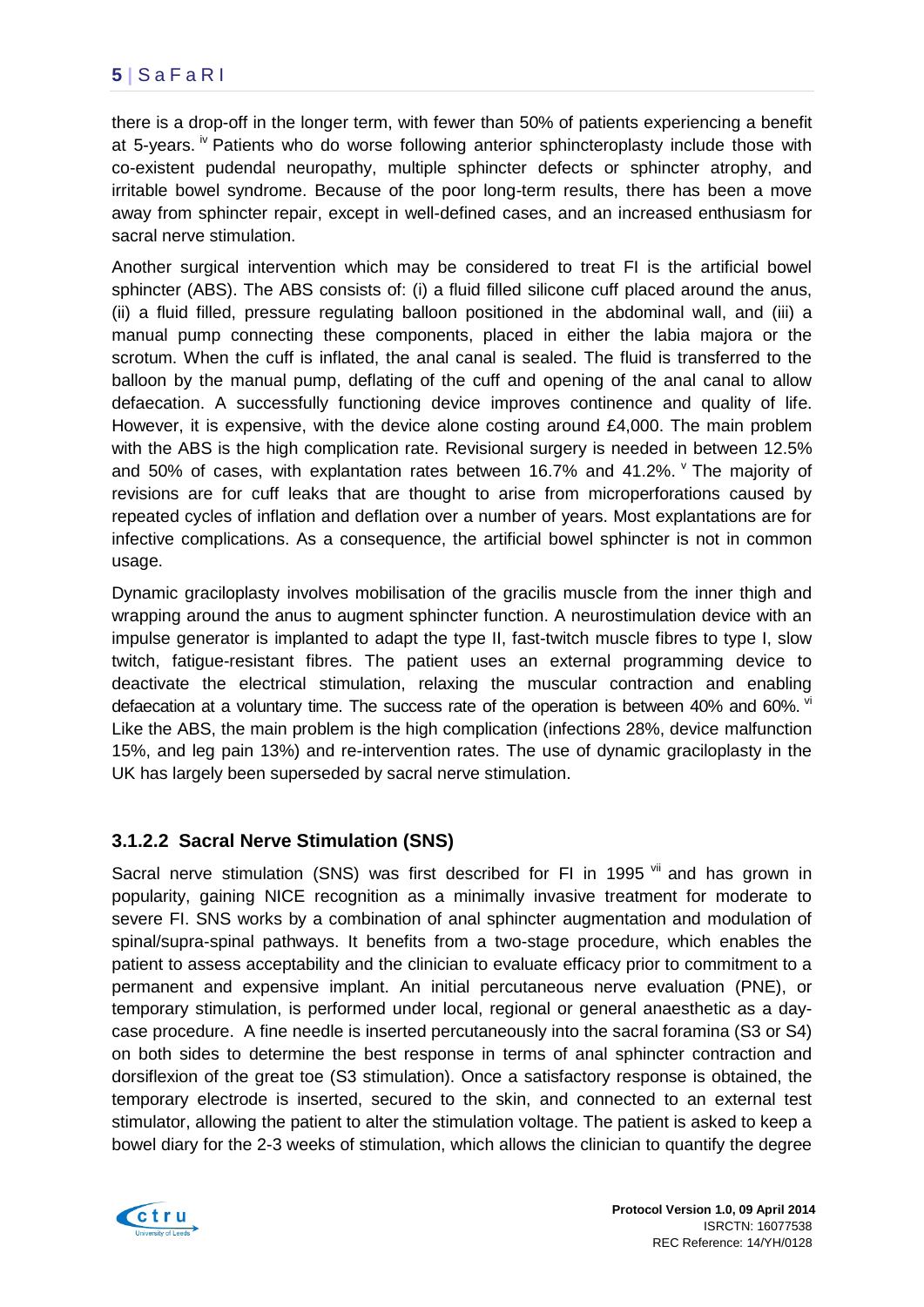of response. A positive response is defined as a reduction in incontinence episodes or incontinence score of ≥50% during the stimulation period.

Around 70% of patients have a good response and proceed to a permanent implant. Of these, 10% never gain any significant improvement and 26% experience loss of efficacy, usually within the first year. Vill A further 2%-5% suffer irresolvable complications and undergo explantation. Thus, from a decision-to-treat, the long-term efficacy is around 45% to 50%. Overall, only 50% of patients thought to be eligible for SNS have a functioning device in the long-term.

The reasons for loss of efficacy are not clear, but may relate to device malfunction or fibrosis of the stimulating electrode leading to loss of conduction. Pain or discomfort at the stimulator site, down the leg, or into the vagina, is another commonly reported complication, experienced by 38.1% of patients. Overall, only 58.5% of patients who have a permanent implant have a good or acceptable result in the medium term.

Although SNS is a highly effective treatment for FI, it is also very costly. The component costs alone (excluding other direct and indirect medical costs) are £200 for the test stimulation and £9,393 for the permanent stimulator.  $\dot{R}$  A European study has calculated the 5-year cumulative costs for SNS at €22,150 per patient, which compared with €33,996 for a colostomy and €3,234 for conservative treatment. <sup>x</sup> Despite this, SNS has been shown to be cost-effective. The incremental cost-effectiveness ratio (ICER) for SNS is £25,070 per Quality Adjusted Life Year (QALY) gained, which is within the £30,000 per QALY threshold recommended by NICE as an effective use of NHS resources.

NICE first issued its guidance on SNS FI in 2004<sup>xi</sup> and concluded that current evidence on safety and efficacy appeared to support its use but that the procedure should only be performed in specialist units by clinicians with a particular interest in the condition. A systematic review at that time included six case series and 266 patients. In patients who had permanent implants, complete continence was achieved in 41% to 75%, whereas 75% to 100% of patients experienced a decrease of 50% or more in the number of incontinent episodes. Improvements were noted in both disease-specific and general quality-of-life scores. The most recent review, including thirteen studies and 929 patients, has confirmed the short-term efficacy of SNS. <sup>xii</sup> Although the extent of the therapeutic effect varied between studies, a significantly beneficial effect was noted. Functional improvement was observed in 77% with idiopathic faecal incontinence, 76% in sphincter rupture/episiotomy, 78% after anal repair, and 73% after neurological injury. The benefit was not restricted to improved continence, with several studies showing a significant improvement in quality of life. <sup>xiii</sup>

### **3.1.2.3 FENIX<sub>TM</sub> Continence Restoration System (FENIX<sub>TM</sub> MSA)**

The FENIX<sub>TM</sub> Continence Restoration System, or FENIX<sub>TM</sub> Magnetic Sphincter Augmentation (MSA), is a device that has been designed to reinforce the native sphincter for the treatment of FI resistant to conservative. It consists of a ring of 14 to 20 titanium beads with magnetic cores that are linked together to form an annular structure to be surgically placed around the anal sphincter complex. To defecate, the patient strains in a normal way and the force generated separates the beads to open the anal canal. Continence is restored by means of passive attraction of the beads. Once implanted, the device does not require patient input in order to function.



 **Protocol Version 1.0, 09 April 2014** ISRCTN: 16077538 REC Reference: 14/YH/0128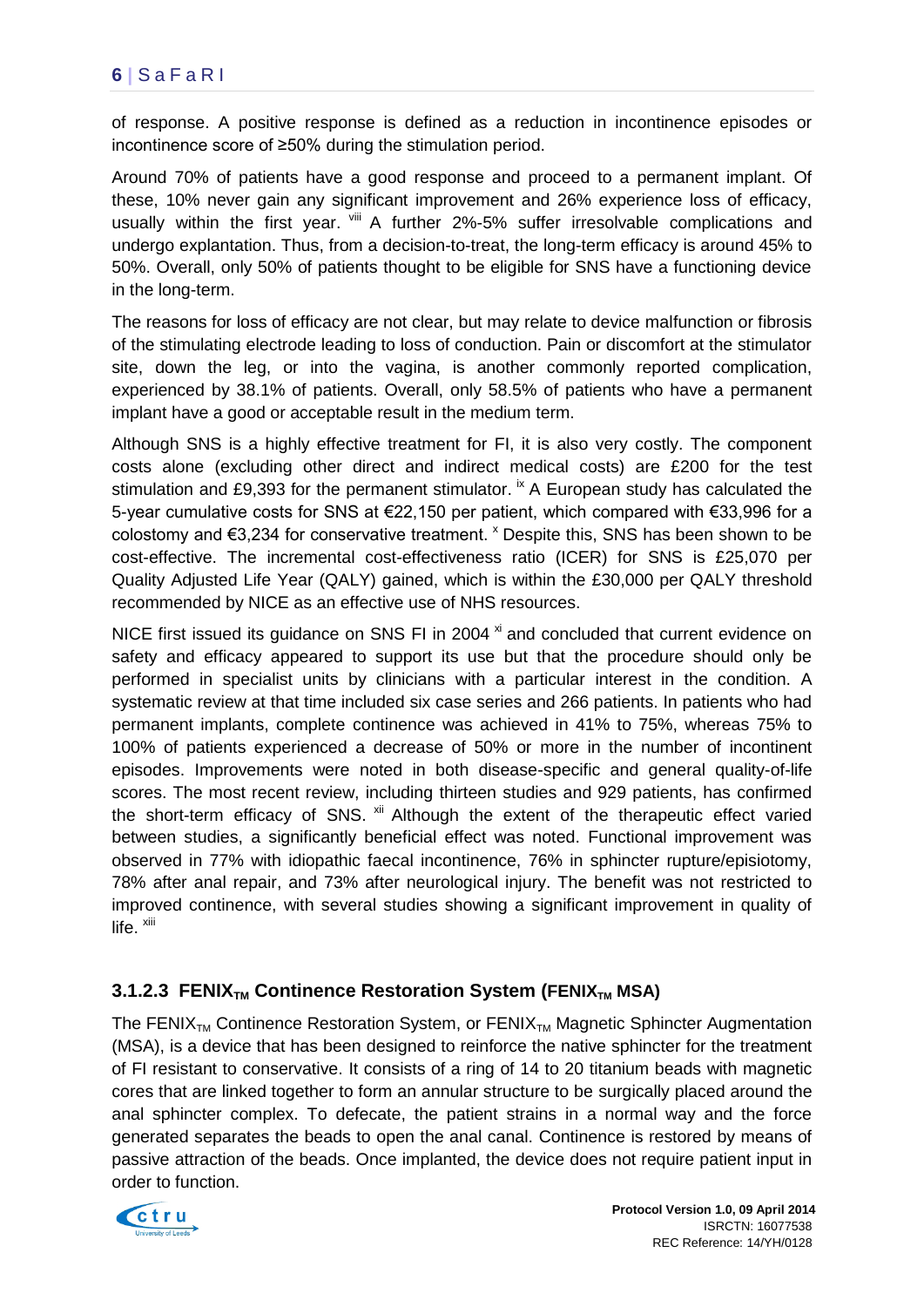## **7 |** S a F a R I

The FENIX<sub>TM</sub> MSA costs £4,000. Data on efficacy is limited, but suggests a ≥50% improvement in continence in 70% of patients. Complications can occur in around 20% of patients, leading to explantation in around 10%.

Preliminary results are promising with some 70% of patients reporting a benefit. But, studies have been small and a more rigorous evaluation is required prior to its widespread adoption.

The device is manufactured in different lengths to accommodate variations in anal canal circumference, and has been CE-marked since November 2011. FENI $X_{TM}$  MSA has been used in selected European and United States (US) centres to support a feasibility trial and was first used in the United Kingdom (UK) NHS in 2013.

The available evidence on safety and efficacy is limited but encouraging. Barussaud et al published on a series of 24 patients implanted with  $FENIX<sub>TM</sub>$  between 2008 and 2012. xiv All patients were female with a mean age of 64 years (range 35-78) with the mean duration of FI being 8.8 years (range 1-40). The mean follow-up was 17.6 months. There was one immediate post-operative complication, cardiac arrest due to drug intolerance. The patient recovered without further sequelae. Two patients (8.7%) were explanted, one for device separation, one for perineal abscess at 6 months post implant. Five patients (21%) were considered failures due to lack of improvement in FI symptoms. Bowel diary results showed a significant improvement in the number of weekly FI episodes decreasing from 32 to 8 in a 3 week diary. The mean Wexner (Cleveland Clinic Incontinence Score (CCIS)) score was reduced significantly from 16 at baseline to 7, 8 and 5 at 12, 24 and 36 months, respectively. All four domains of the Faecal Incontinence Quality of Life (FIQoL) questionnaire score significantly improved and remained stable post-operatively as compared to baseline.

A retrospective, case-matched comparison of the  $FENIX<sub>TM</sub> MSA$  with the artificial bowel sphincter (Acticon<sup>®</sup> Neosphincter) in 20 patients with severe FI  $\alpha$  showed that the FENIX<sub>TM</sub> MSA and ABS produced similar significant improvements in FI and quality of life (QoL). Compared to the artificial bowel sphincter, the FENIX<sub>TM</sub> MSA was associated with a significantly shorter operating time (FENIX<sub>TM</sub> MSA: 62 min vs ABS: 97.5 min, P 0.0273) and length of hospitalization (FENIX<sub>TM</sub> MSA: 4.5 days vs ABS: 10 days, P=0.001). No difference was observed in post-operative complications. The ABS was associated with more explants/revisions (FENIX<sub>TM</sub> MSA: 1 vs ABS 4, P=0.830), a greater incidence in postoperative constipation, and was more expensive.

Currently Torax<sup>®</sup> Medical, Inc. is conducting a post-market Registry in Europe. The FENIX<sub>TM</sub> MSA is not currently available in the US. The feasibility cohort is being followed out to five years post implant.

#### **3.1.2.4 Permanent Stoma**

For patients who fail the above surgical attempts to restore normal continence, the options are limited. A permanent stoma (usually colostomy) is often the last resort for patients with intractable FI. It is an effective strategy, but one that carries psychological and physical morbidity. Although most patients adapt to a permanent stoma, there is a continual fear of appliance leakage that can impact on social functioning. Around 50% of permanent stomas are complicated by parastomal herniation that may require surgical intervention. A stoma is also not a cheap intervention, with the 5-year cumulative costs estimated at £28,000.  $^{xvi}$ 

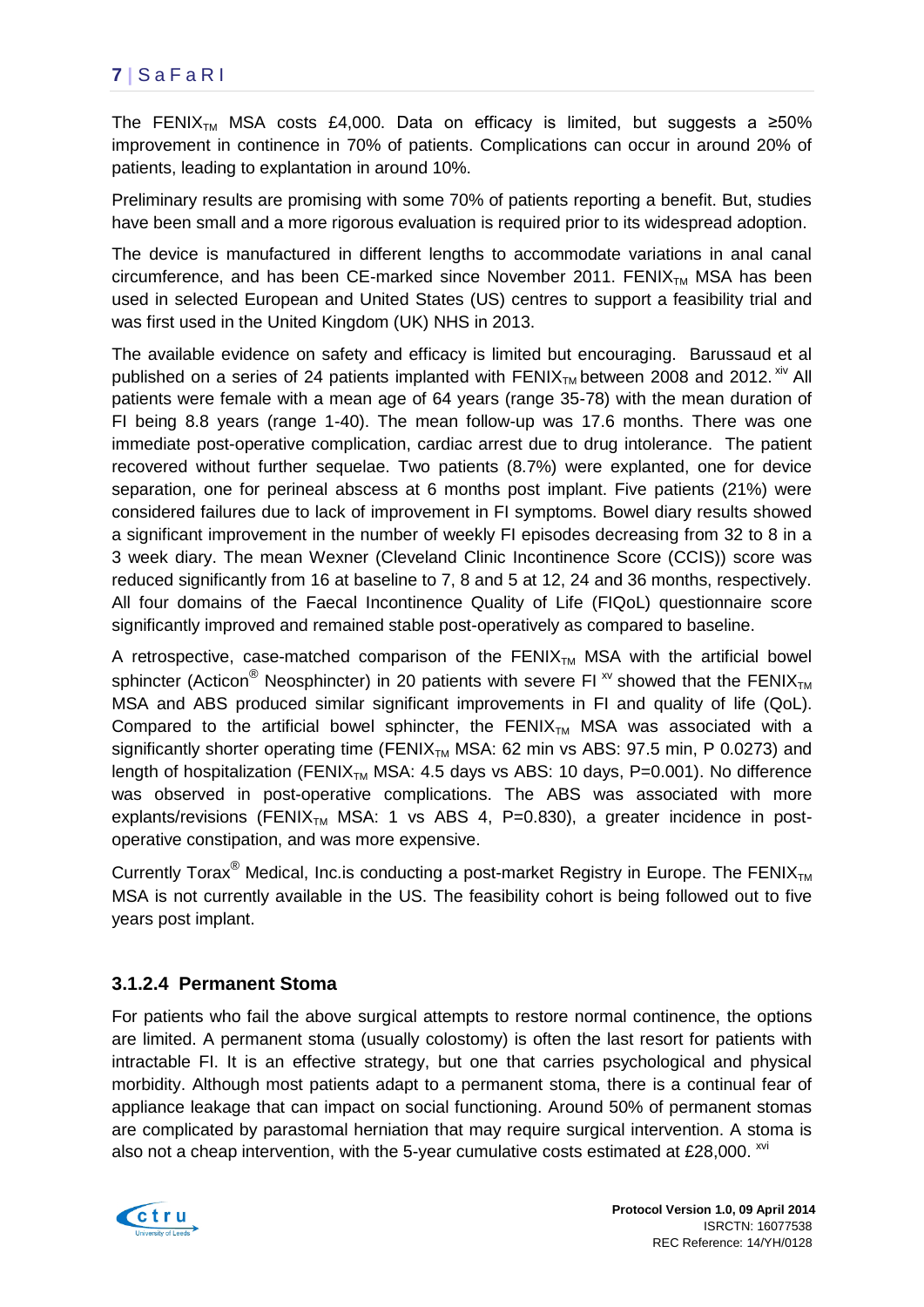## <span id="page-12-0"></span>**3.2 Rationale for current study**

New technologies have often been introduced into clinical practice without rigorous evaluation of safety, efficacy and cost-effectiveness. Objective assessment has been overlooked due to the intrinsic appeal of new innovation, the need to be a part of a 'pioneering group', or worse, due to the financial incentives from industry. Once introduced, low grade observational evidence is often used to keep practices going. As a result, it has often been easier to "stop them starting" than to "start them stopping". XVII Ideally, any new technology introduced into clinical practice should be simultaneously evaluated, and in most cases the best way of doing this is by randomised comparison with an already established technique.

The National Institute for Health Research Horizon Scanning Centre (NIHR HSC) was established to "supply timely information to key health policy and decision-makers within the NHS about emerging health technologies that may have a significant impact on patients or the provision of health services in the near future". In May 2012 the NIHR HSC reported on the FENIX<sub>TM</sub> Continence Restoration System (FENIX<sub>TM</sub> MSA) and concluded "in order to determine its potential place in the pathway of care for FI larger long term studies of the safety, effectiveness and cost-effectiveness of  $FENIX<sub>TM</sub>$  in comparison to existing treatments are needed".  $x^{1/2}$  Thus, although FENIX<sub>TM</sub> MSA might have a role to play in the treatment of FI, the evidence is not robust enough to support widespread adoption.

A unique opportunity presents itself; it will be possible to undertake a rigorous, prospective assessment of the new  $FENIX_{TM}$  MSA as it is adopted into the NHS. Reliable data, collected independently from commercial interests, will be made available on the safety and efficacy of the device. This will include information on safety, efficacy, QoL and health economics. Important information will be gained on the costs associated with the device, enabling the incremental cost-effectiveness ratio per QALYs to be determined. This will allow healthcare providers to make informed decisions about value for money and future provision of the technology.

Sacral nerve stimulation has been chosen as the comparator to  $FENIX_{TM}$  MSA. This is because SNS is now the preferred, and NICE recommended surgical intervention for FI resistant to conservative therapies; the NIHR HSC report from May 2012 also identified SNS as the preferred comparator for any randomised comparison with  $FENIX_{TM}$  MSA. Additional, important data will be collected about SNS. SNS is a costly yet highly effective treatment for FI. However, concerns have been expressed about the lack of efficacy when analysed on an intention-to-treat basis and the loss of efficacy on longer-term follow-up. This study will provide an additional opportunity to better clarify the indications for SNS and the indicators of success.

We will also be able to comprehensively document, for the first time, the treatment and associated costs for patients who fail either SNS or  $FENIX<sub>TM</sub> MSA$ . In effect, these patients will provide comparative, longitudinal data of the patient pathway where  $FENIX<sub>TM</sub>$  MSA or SNS is either not suitable or not available.

In addition to the costs detailed above, the health economics will provide data on the short and long term cost effectiveness of  $FENIX_{TM}$  MSA vs. SNS. Within the analyses use of two measures of health related quality of life to produce QALYs, the SF-12 $^{\circledR}$  together with the EQ-5D<sub>TM</sub>, will allow assessment of the sensitivity of the EQ-5D<sub>TM</sub> to detect changes in FI which is to date unproven. The disease-specific questionnaire chosen to assess QoL, the

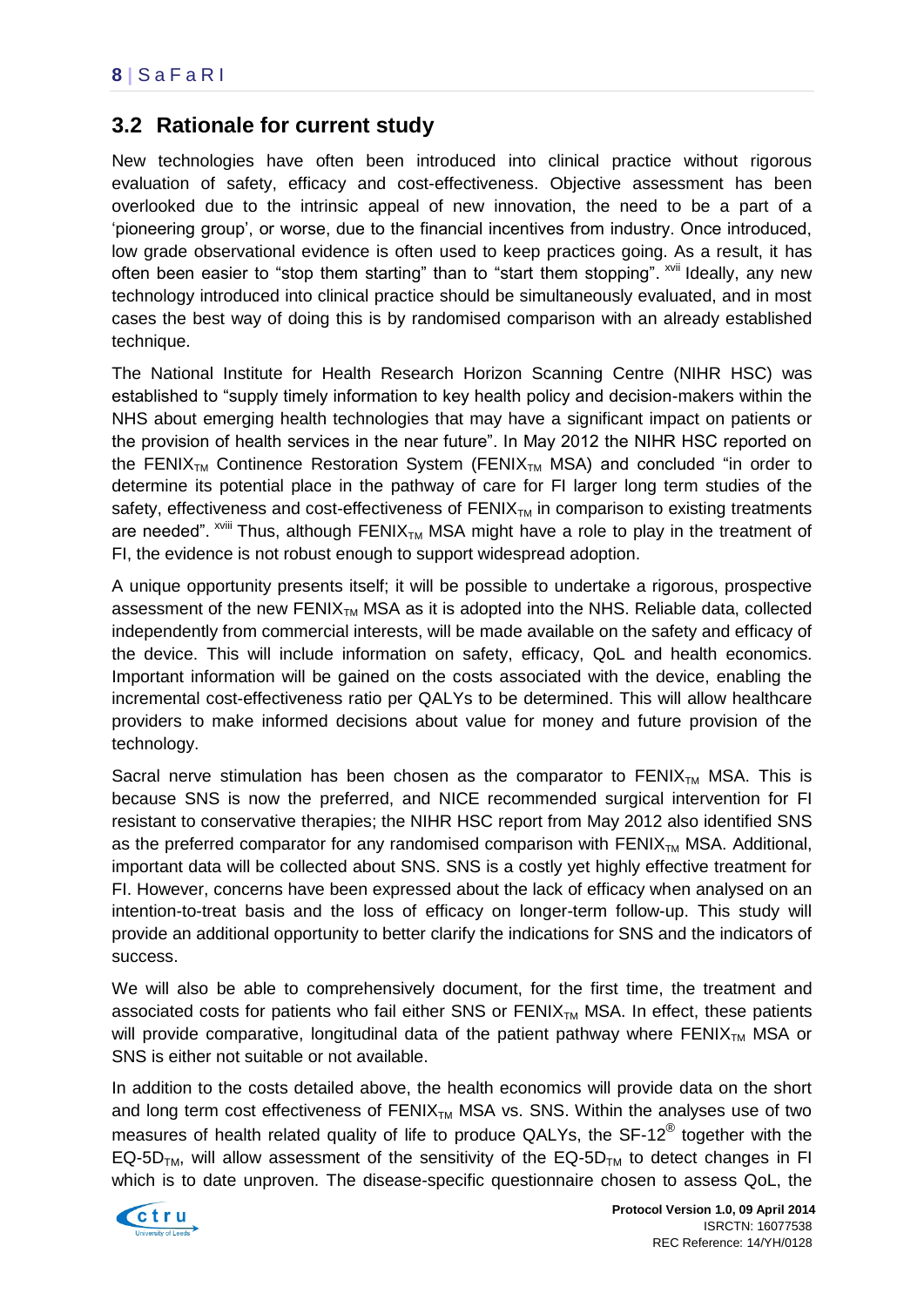### **9 |** S a F a R I

FIQoL, collects important information on many social and psychological aspects of FI (shame, depression, enjoyment, etc.). These aspects of FI have received little previous recognition in the literature and remain poorly defined. We have included a Consultant Liaison Psychiatrist with an interest in gastrointestinal dysfunction in our study team to help analysis of these important components. This will provide an invaluable insight into the mental health issues associated with FI.

# <span id="page-13-0"></span>**4 Aims and Objectives**

The overall objectives of the study are to:

i) determine the short-term safety and efficacy of  $FENIX<sub>TM</sub> MSA$  and SNS in adult FI.

ii) assess FENI $X_{TM}$  MSA and SNS in terms of impact on QoL and cost effectiveness.

#### Aims:

The study will involve a thorough evaluation of the  $FENIX<sub>TM</sub> MSA$  device, as compared to SNS, for the treatment of adult FI.

Primary outcome measure:

• Proportion of participants with  $FENIX_{TM}$  MSA or SNS implant in situ at 18-months follow-up and with a ≥50% improvement in CCIS

Secondary outcome measures:

- length of hospital stay
- complications,
- re-interventions
- constipation
- quality of life
- cost effectiveness

Outcomes of the study will inform clinicians, healthcare providers, and the public and patients about the relative merits of the two interventions.

# <span id="page-13-1"></span>**5 Design**

This is a UK multi-site, prospective, parallel-group, randomised controlled, unblinded study to evaluate the safety and efficacy of the FENIX $_{TM}$  MSA for moderate to severe adult FI as compared to SNS, a NICE recommended treatment for FI resistant to conservative therapies.  $\frac{xx}{x}$  350 participants will be randomised on an equal basis to either FENIX<sub>TM</sub> MSA

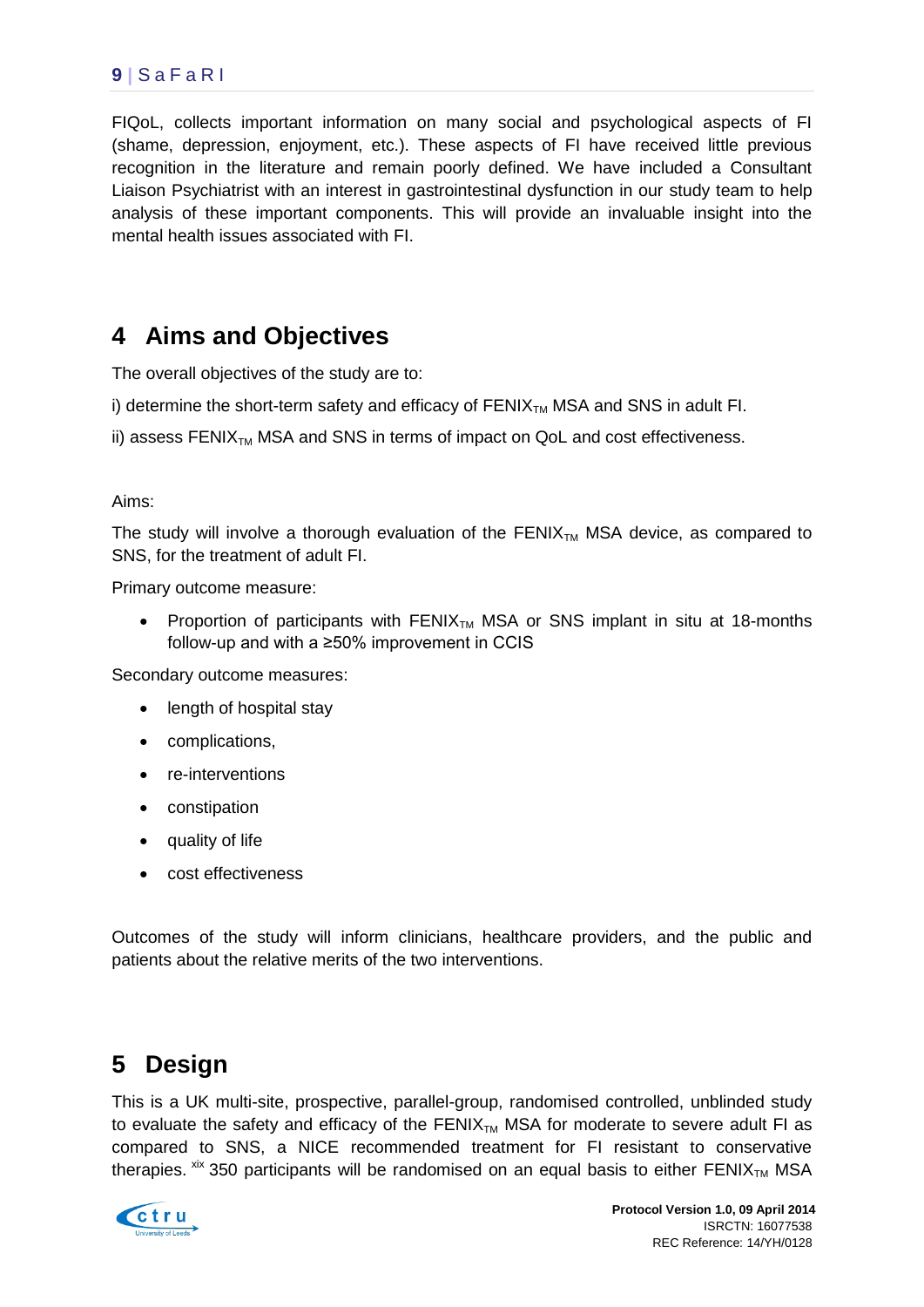or SNS implants. The follow-up period finishes 18 months after the last participant is randomised.

The study will not be blinded to participants, medical staff, or clinical trial staff, given the difference between the two devices being compared (SNS treatment requires a temporary implant followed by a permanent implant if successful and involves patient input to function).

# <span id="page-14-0"></span>**6 Eligibility**

# <span id="page-14-1"></span>**6.1 Patient eligibility**

FI is defined as the inability to control the passage of faeces through the anus. For inclusion in the study, conservative treatments should have been tried and proven to be ineffective. Patients should have moderate to severe FI, defined as suffering incontinence for more than 6 months, and suffering 2 or more incontinent episodes per week, and be suitable and willing to undergo either SNS or  $FENIX<sub>TM</sub> MSA$  implantation.

Both the technology under evaluation (FENIX<sub>TM</sub> MSA) and the comparator (SNS) will be evaluated on the same patient population. Incontinence may be from any aetiology, including anal sphincter injury and neurological disorders.

### **6.1.1 Inclusion and exclusion**

Eligibility waivers to inclusion or exclusion criteria are not permitted.

#### **6.1.1.1 Inclusion criteria**

- 1. Aged ≥ 18 years
- 2. Able to provide written informed consent
- 3. FI for more than 6 months
- 4. Incontinent episodes of  $\geq 2$  per week
- 5. Suitable candidate for surgery, as judged by the operating surgeon<sup>1</sup>
- 6. Suitable for either  $FENIX<sub>TM</sub> MSA$  or SNS
- 7. Anal sphincter defect < 180° as documented on endoanal ultrasound scan
- 8. Able and willing to comply with the terms of the protocol including QoL questionnaires

#### **6.1.1.2 Exclusion criteria**

- 1. Previous interventions for FI i.e. SNS,  $FENIX_{TM}$  MSA or ABS
- 2. Chronic gastrointestinal motility disorders causing incontinence due to diarrhoea
- 3. Obstructed defaecation, as defined by an inability to satisfactorily evacuate the rectum (Obstructed Defecation score(OD-score) >8)

<sup>&</sup>lt;sup>1</sup> Suitability assessment includes general fitness and conservative treatments for FI having proved ineffective.



1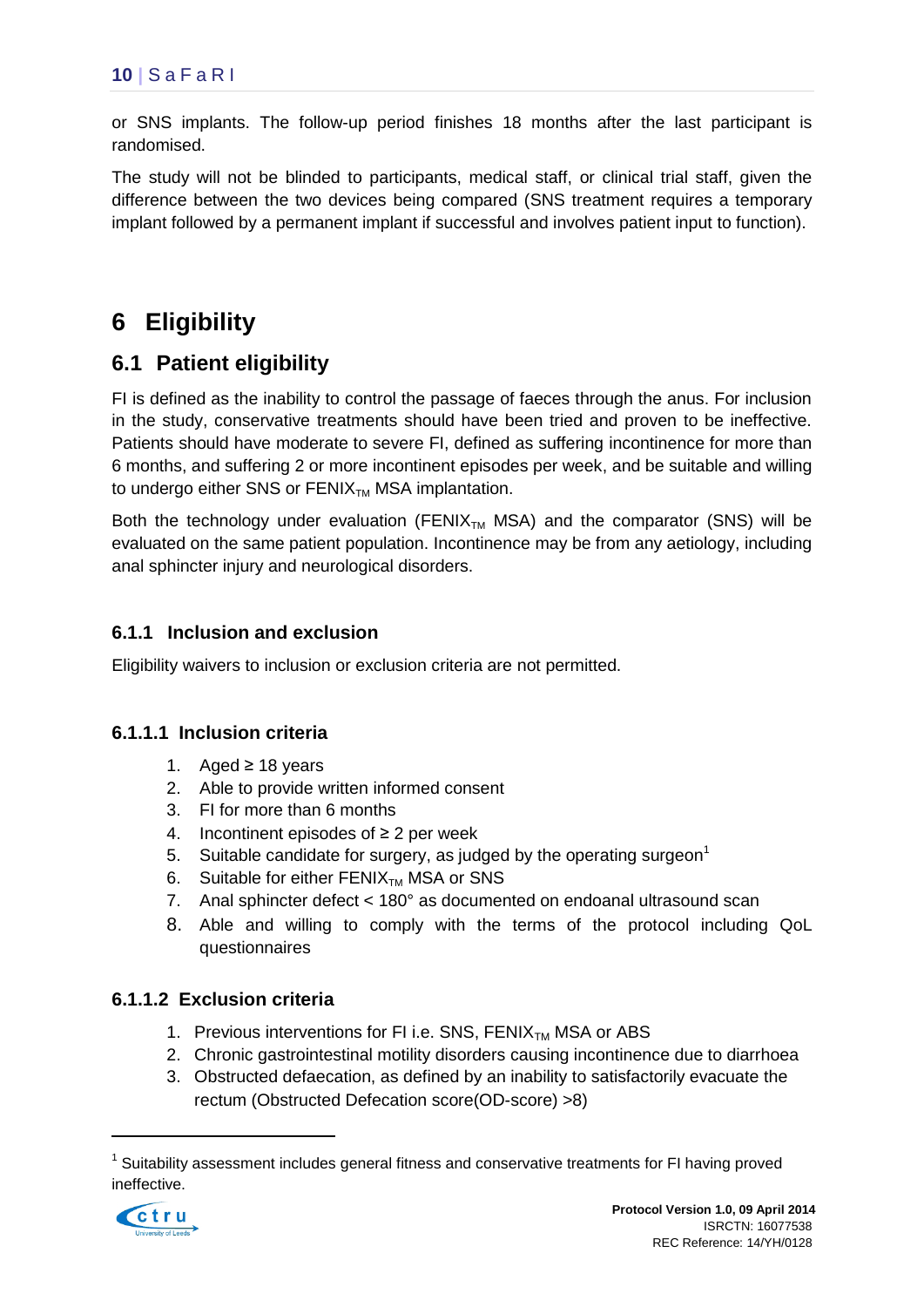- 4. Anal sphincter defect  $\geq 180^\circ$ , as documented on endoanal ultrasound scan
- 5. An electric or metallic implant within 10cm of anal canal
- 6. Co-existent systemic disease (e.g. scleroderma, etc.) impacting on continence
- 7. Active anorectal sepsis
- 8. Diagnosis of colorectal or anal cancer within 2 years
- 9. External rectal prolapse
- 10.Significant scarring of the anorectum that, as judged by the treating surgeon, would prohibit FENI $X_{TM}$  MSA implantation or put the patient at high risk of implant erosion
- 11. Pregnancy $^2$
- 12. Immunocompromise, including haematological abnormalities and treatment with steroids or other immunomodulatory medicines.
- 13. Congenital spinal abnormalities, preventing SNS implantation
- 14. Known requirement for future Magnetic Resonance Imaging (MRI) surveillance, which would be contraindicated in the presence of metallic implant
- 15. Suspected or known allergies to titanium

#### **6.1.1.3 Concurrent clinical trials**

Participants will not be eligible for entry into other clinical trials of surgical technique. However patients will be suitable for inclusion in SaFaRI if they have already participated in a previous non-surgical trial. Please contact the Clinical Trials Research Unit (CTRU, University of Leeds) for further clarification.

## <span id="page-15-0"></span>**6.2 Research site eligibility**

The study will open in at least 20 research sites throughout the UK. Each site must fulfil a set of pre-specified criteria and complete a registration form which verifies that the research site is willing and able to comply with the study requirements. This will be signed by the proposed local Principal Investigator (PI) on behalf of all staff who will be affiliated with the study. Research sites will be required to obtain local management approval, return all required essential documentation to CTRU and undertake a site initiation with the CTRU prior to the start of recruitment into the study.

Participation of research sites will be dependent upon the following criteria:

- 1. Site must be an NHS hospital providing specialist treatment for adult FI with at least one participating surgeon holding membership of The Association of Coloproctology of Great Britain and Ireland (ACPGB&I)
- 2. Site must have experience in the provision of SNS
- 3. Site must have the facilities to perform endoscopic visualisation of the colorectum (flexible sigmoidoscopy as a minimum), anorectal manometry (pudendal nerve testing optional), and endoanal ultrasound.

 $2$  It is the local surgeon's responsibility to ensure this is assessed in women of child-bearing potential according to local standard of care



1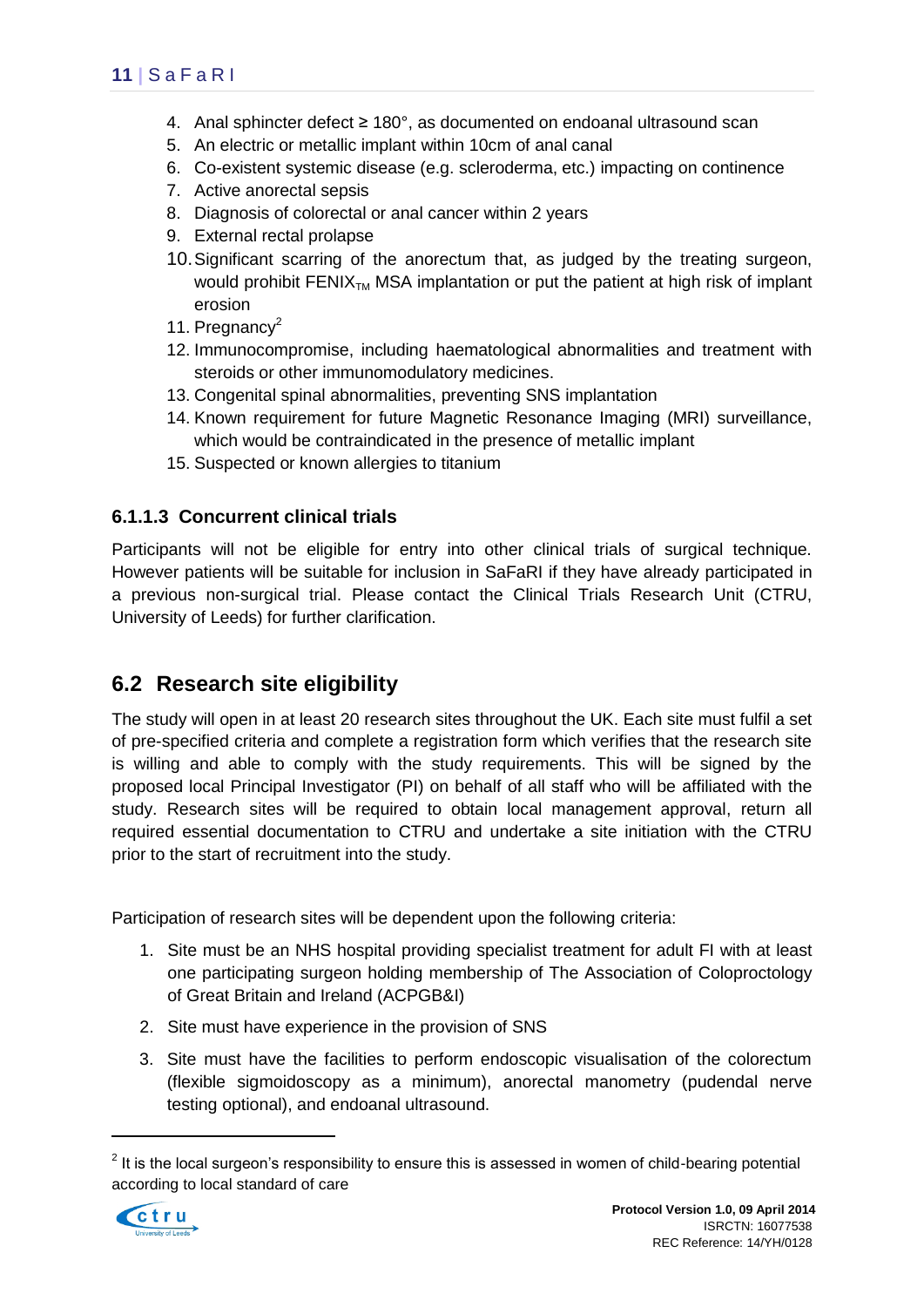# <span id="page-16-0"></span>**6.3 Surgeon Eligibility**

Prior to randomising patients, all participating surgeons must have experience of a minimum of 10 SNS implantations and a minimum of 1 observed  $FENIX<sub>TM</sub>$  MSA procedure and 2 FENIX<sub>TM</sub> MSA procedures under proctorship. Surgeons must be aware of the standard technique for  $FENIX<sub>TM</sub> MSA$  implantation as demonstrated in the SaFaRI study procedure video. A registration stage is included for surgeons without  $FENIX_{TM}$  MSA experience (see section 6.4).

Participating surgeons must also provide the total number of  $FENIX_{TM}$  MSA or SNS implantations they have performed upon starting the study, and periodic information on the total number of  $FENIX<sub>TM</sub> MSA$  or SNS implantations they perform during the studyperiod.

## <span id="page-16-1"></span>**6.4 Registration for FENIX**<sub>TM</sub> MSA Training Cases

Prior to randomising patients into the study, surgeons are required to have observed at least 1 implantation and performed 2 implantations under proctorship (see section 6.3 above). Surgeons who have this experience prior to study participation can proceed immediately to the randomisation phase (see section 7.2 below). Surgeons who have not had this experience before study participation will join the registration phase of the study whereby the first 2 eligible patients providing consent will be registered to the study and receive  $FENIX<sub>TM</sub>$ MSA implants (there will be no randomisation in the registration phase). These 2 operations performed under proctorship will be considered study training cases and will not be included in the main study. These patients will be registered as described in section 6.4.2. The surgeon may then start the randomised phase.

### **6.4.1 Timing of registration of FENIXTM MSA training cases**

A verbal explanation of the registration part of the study along with the approved Patient Information Sheet (PIS)/Informed Consent Form (ICF) for registration cases will be provided by a medically qualified member of the healthcare team for the patient to consider. The PIS will provide detailed information about the rationale, design and personal implications of the study.

Patients will be given as much time as necessary to consider their participation in the study; the right of the patient to refuse consent without giving reasons will be respected.

Assenting patients will then be invited to provide informed, written consent for their participation in the study, including explicit consent for the transfer of a copy of their signed consent form to the CTRU.

Informed consent may only be obtained by the PI or an appropriate healthcare professional. The healthcare professional must have knowledge of the study interventions and have received training in the principles of Good Clinical Practice (GCP) and the Declaration of Helsinki 1996. He/she must be fully trained in the study according to the ethically approved protocol and be authorised and approved by the PI to take informed consent as documented

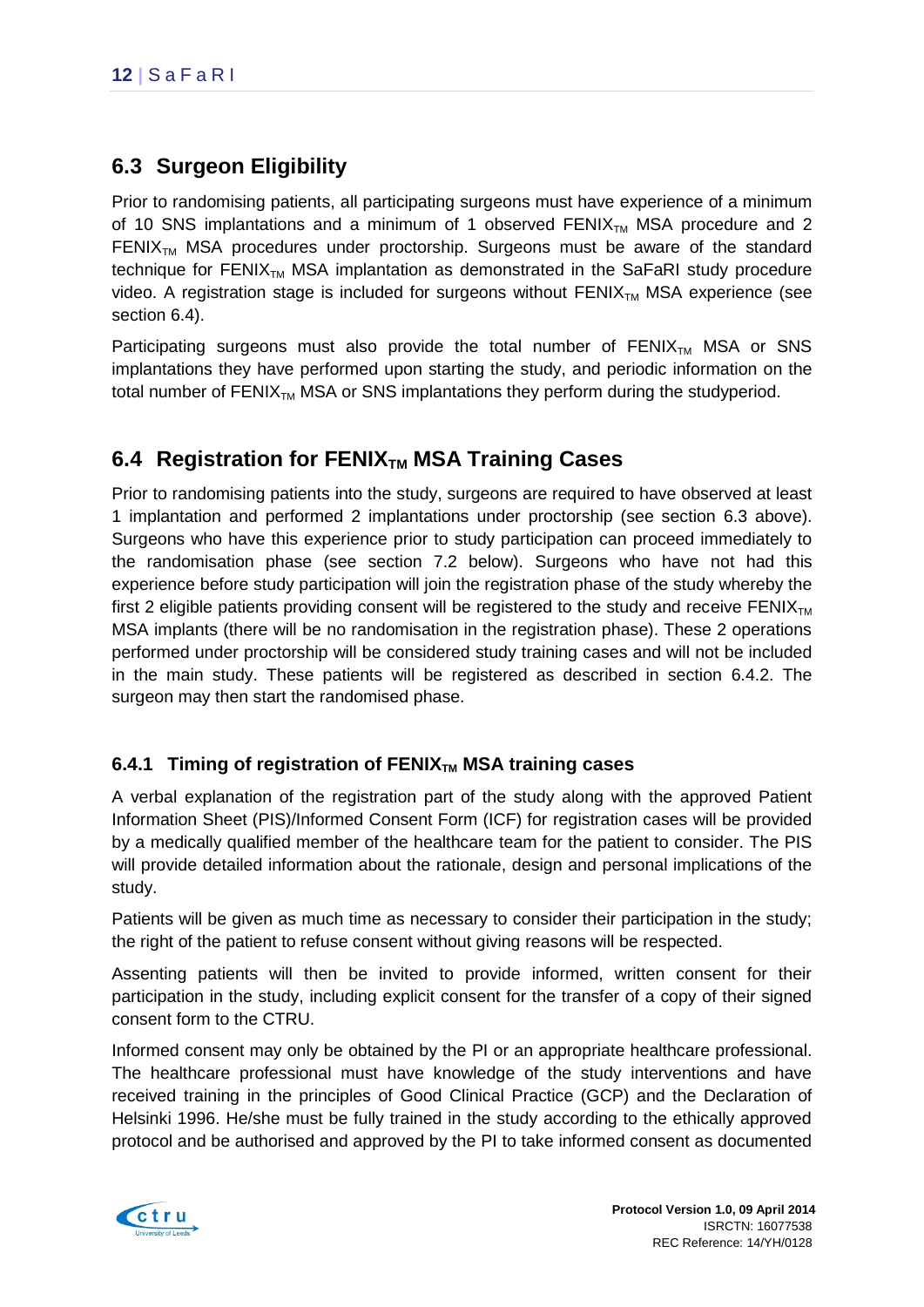in the study Authorised Personnel Log (APL). The PI retains overall responsibility for the informed consent of participants at their research site.

The patient consent form with all original signatures must be retained in the Investigator Site File (ISF). A copy of the signed consent form must be given to the participant, and a record of the consent process, detailing the date of consent and witnesses, must also be kept in the participant's medical notes (this may include a copy of the consent form as per local practice). A copy of the signed consent form must also be transferred to the CTRU.

Participants will remain free to withdraw from the study at any time by revoking consent without giving reasons and without prejudicing any further treatment.

Participants must be registered as soon as possible after consent is obtained. The interval between registration and surgery must be kept to a minimum, and wherever possible should not exceed 6-weeks.

### **6.4.2 Registration process**

Informed written consent for entry into the study, and baseline investigations (endoscopic examination of the colorectum, anorectal manometry and endoanal ultrasound) must be obtained prior to registration. Following confirmation of written informed consent and eligibility, participants will be registered into the study by an authorised member of staff at the research site. Registration will be performed centrally using the CTRU automated 24 hour registration/randomisation telephone service. Authorisation codes and personal identification numbers (PINs), provided by the CTRU, will be required to access the registration/randomisation telephone service.

Please complete the Registration Form prior to calling the 24-hour registration/randomisation telephone service. The following information will be required at registration:

- Participant details, including initials and date of birth
- Name and code of the research site
- Name of treating surgeon
- Name of the person making the registration
- Confirmation of eligibility
- Confirmation of written informed consent

The registration phone call will allocate participants a unique 5 digit study number. All participants in the registration phase will receive  $FENIX<sub>TM</sub> MSA surgery$ .

#### **6.4.3 Data Collection**

The following data will be collected for registered participants:

**Eligibility** 

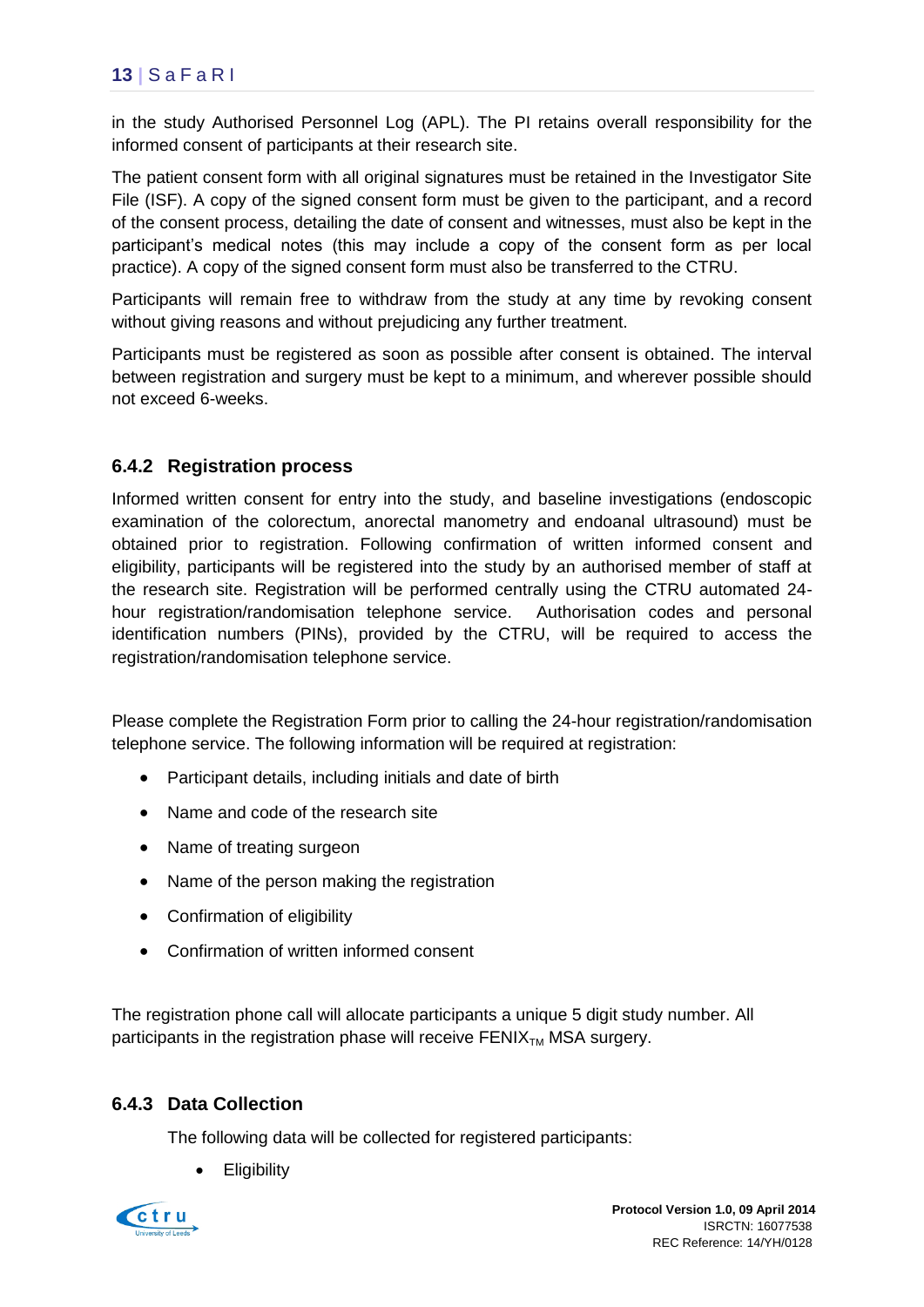- Operative data
- Complications occurring up to 30 days post operation

# <span id="page-18-0"></span>**7 Recruitment Process**

## <span id="page-18-1"></span>**7.1 Recruitment Setting**

Participants will be recruited from NHS hospitals providing a specialist FI service, with membership of the ACPGB&I and experience in SNS. A study summary sheet will be produced which will give an overview of clinical research, and an introduction to the rationale, design, and personal implications of the study. This study summary sheet will be available for community sources to give to potential participants at the point of referral to the acute setting.

A total of 350 participants (175 in each arm) will be recruited into the study over a 30-month period. Research site set-up and recruitment of participants will be reviewed approximately 12 months from opening.

### <span id="page-18-2"></span>**7.1.1 Eligibility Screening**

Participating research sites will be required to complete a log of all patients screened for eligibility who are not randomised either because they are ineligible or because they decline participation. Anonymised information will be collected including:

- Age
- Gender
- Ethnicity
- Date screened
- Reason not eligible for study participation, or
- Eligible but declined and reason for this, or
- Other reason for non-randomisation

This information will be requested from research sites on a regular basis (at least 3 monthly) by the CTRU.

### **7.1.2 Informed Consent**

Patients will be approached for possible recruitment following investigations, as per institutional policy for FI, but which must include endoscopic visualisation of the colorectum (flexible sigmoidoscopy as a minimum), anorectal manometry (pudendal nerve testing optional), and endoanal ultrasound. Suitability for inclusion into the study will be assessed (see section [6.1\)](#page-14-1) and patients will be provided with verbal and written details. A verbal explanation of the study along with the approved PIS/ ICF will be provided by a medically

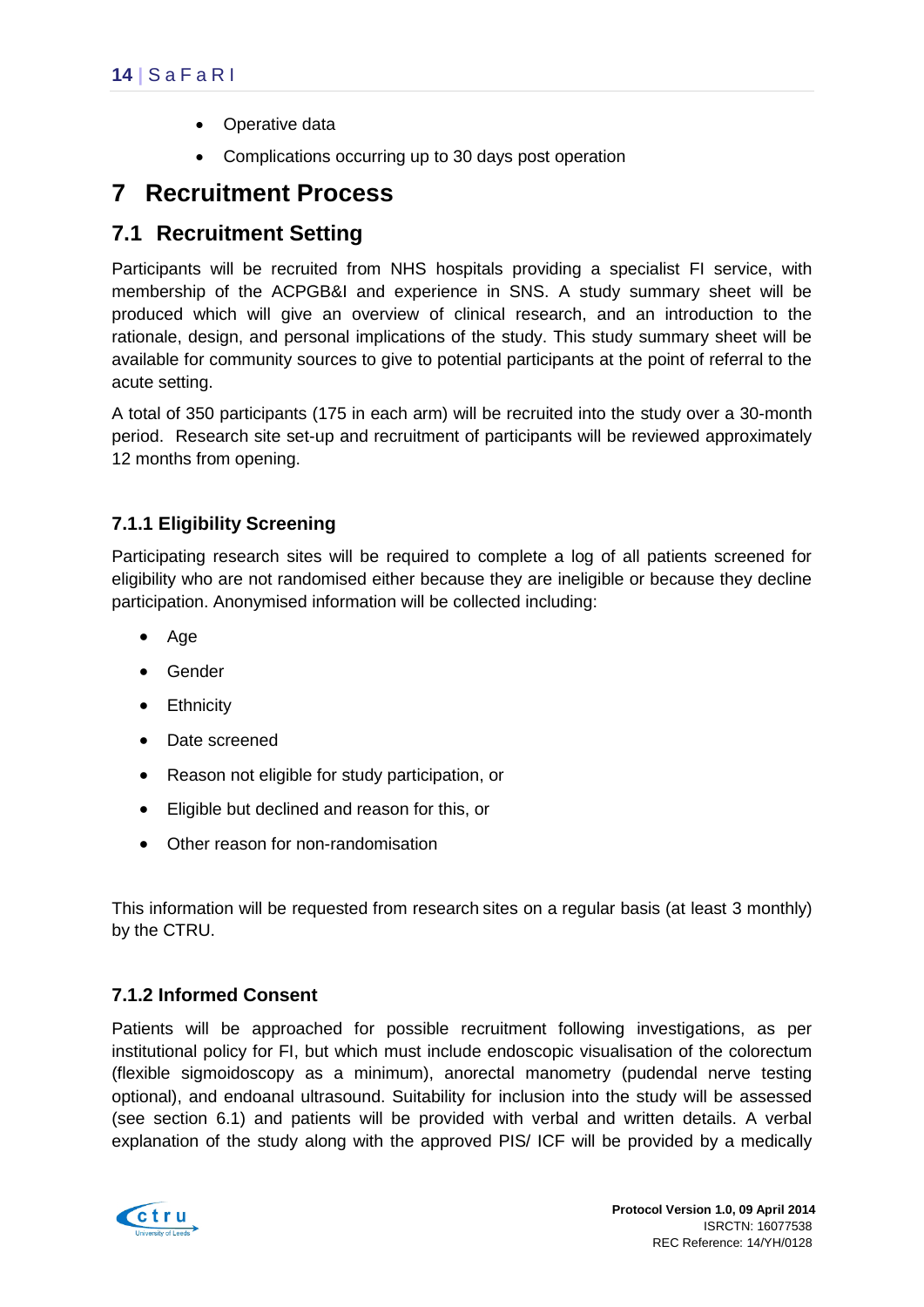qualified member of the healthcare team for the patient to consider. The PIS will provide detailed information about the rationale, design and personal implications of the study.

Following information provision, patients must be given the opportunity to discuss the study with their family and healthcare professionals before they are asked whether they would be willing to take part in the study. Patients will be given as much time as possible to consider their participation in the study; ideally they will be allowed 24 hours as a minimum. The right of the patient to refuse consent without giving reasons will be respected.

Assenting patients will then be formally assessed for eligibility and invited to provide informed, written consent for their participation in the study, including explicit consent for the transfer of a copy of their signed consent form to the CTRU.

Informed consent may only be obtained by the PI or an appropriate healthcare professional. The healthcare professional must have knowledge of the study interventions and have received training in the principles of GCP and the Declaration of Helsinki 1996. He/she must be fully trained in the study according to the ethically approved protocol and be authorised and approved by the PI to take informed consent as documented in the study APL. The PI retains overall responsibility for the informed consent of participants at their research site.

The patient consent form with all original signatures must be retained in the ISF. A copy of the signed consent form must be given to the participant, and a record of the consent process, detailing the date of consent and witnesses, must also be kept in the participant's medical notes (this may include a copy of the consent form as per local practice). A copy of the signed consent form must also be transferred to the CTRU.

Participants will remain free to withdraw from the study at any time by revoking consent without giving reasons and without prejudicing any further treatment.

#### **7.1.3 Loss of Capacity Following Informed Consent**

Loss of mental capacity of a participant after giving informed consent for the study is expected to be a rare occurrence. Nevertheless, in such an eventuality consent for the participant's continued participation will be sought from a Consultee in accordance with the Mental Capacity Act 2005 (MCA).

Where the Consultee consents to the participant's continued participation, the participant will not receive any further study-specific interventions, but safety data and follow-up data via will be collected from their medical records by their clinical healthcare team.

It will be assumed that participants have capacity until it is shown to be absent. For those lacking capacity, a Personal Consultee / Nominated Consultee, as defined in the MCA, will be identified, respecting principles of confidentiality, by:

- Asking the participant (and if necessary confirming this with ward staff (before approaching the Consultee)
- If the participant is unable to identify a Personal Consultee, the clinical care team will be requested to identify an appropriate potential Personal Consultee. The Personal Consultee will usually be a relative or non-paid carer involved in the care of the participant.

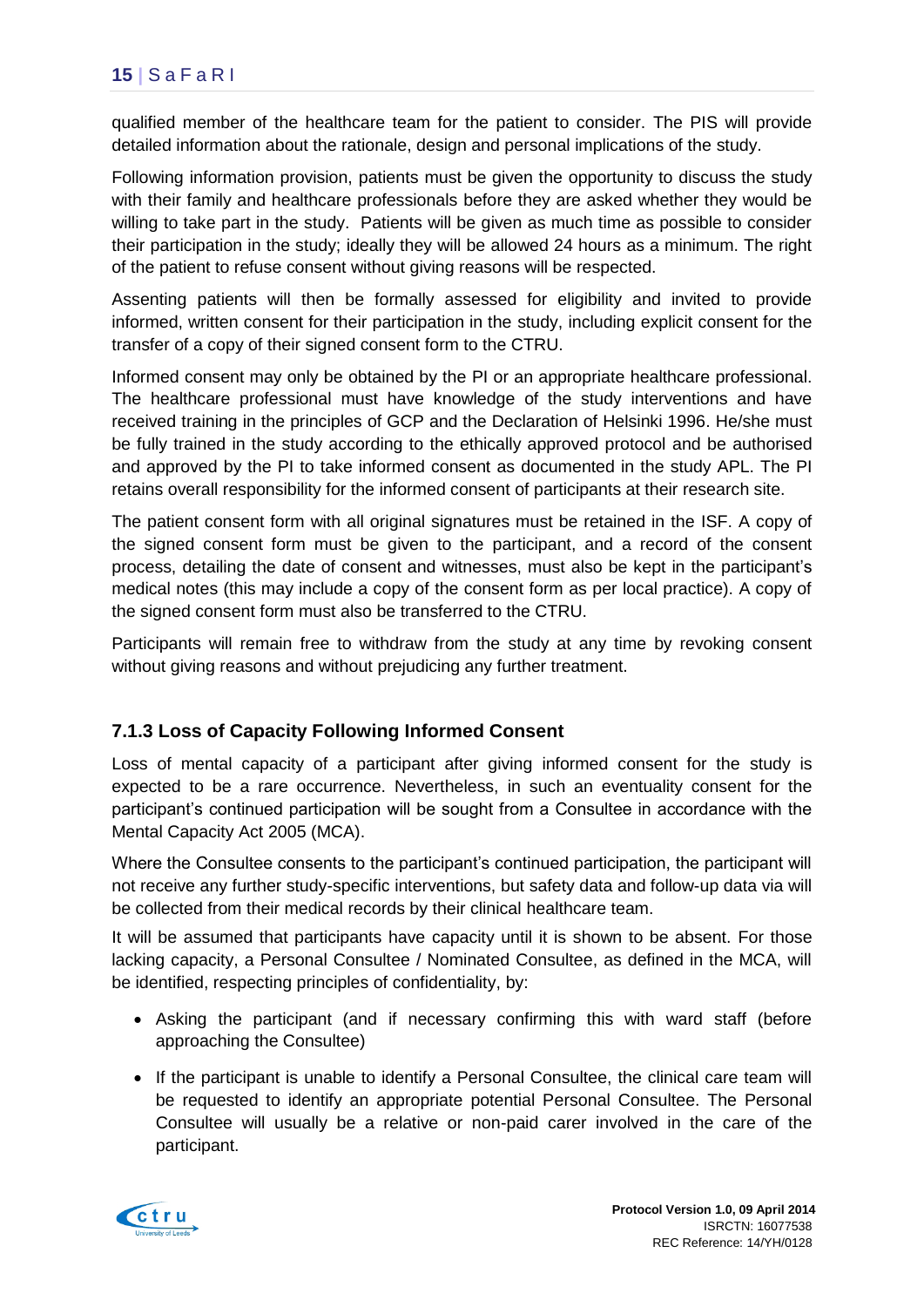• The clinical care team will also check with ward staff whether the participant has made an Advance Directive relevant to identifying a Personal Consultee and act in accordance with this.

Where a potential Personal Consultee can be identified, he/she will initially be contacted by telephone if face-to-face communication is not possible. The Personal Consultee will be advised that they need to put their own views aside and make a declaration based on the likely views of the participant with regard to continuing to take part in the study. Details of how this will be recorded are given below.

If there is no response of the potential Personal Consultee, or the Personal Consultee is unwilling to act, an appropriate member of the hospital staff who has no connection with the research project will be asked to act as the Nominated Consultee. The Nominated Consultee will also be advised that they should make a declaration taking into consideration the likely views of the participant, setting aside their own views. If the Nominated Consultee advises that the participant may continue participation in the study, a letter will be sent to the potential Personal Consultee informing them that the participant has been enrolled for continued participation in the study and requesting them to inform the ward staff or the research team if they have any concerns.

If the Personal or Nominated Consultee agree to the participant's continued participation in the study, this will be confirmed via a signed Consultee declaration form. The original Consultee Declaration Form will be retained alongside the partiicipant's original consent in the investigator site file. A copy of the Consultee Declaration Form will be given to the Consultee, one sent to the participant's GP and one to the CTRU

## <span id="page-20-0"></span>**7.2 Randomisation (for eligible surgeons)**

**For the majority of surgeons it is anticipated they will commence randomisations following the registration of two participants to the registration phase of the study (see section 6.4). Surgeons completing the minimum required cases prior to study participation may commence straight to randomisation once confirmation of this has been provided to CTRU. In either case, surgeon eligibility to commence the randomisation phase will be confirmed by the CTRU and the surgeon will be given access to the randomisation section of the 24hour registration/randomisation telephone service.** 

#### **7.2.1 Timing of randomisation**

It is anticipated that there may be a variable delay between obtaining participant consent for inclusion in the study and randomisation and first surgery, dependent on individual hospital waiting lists for elective benign surgery. Ideally, randomisation and first surgery take place as soon as possible after consent is obtained and after participants have completed their baseline participant-completed questionnaires (see section 9.2). The interval between randomisation and surgery must be kept to a minimum, and wherever possible should not exceed 6-weeks to minimise inaccurate data collection due to a change in the participant's condition. Baseline participant-completed questionnaires must be collected immediately prior

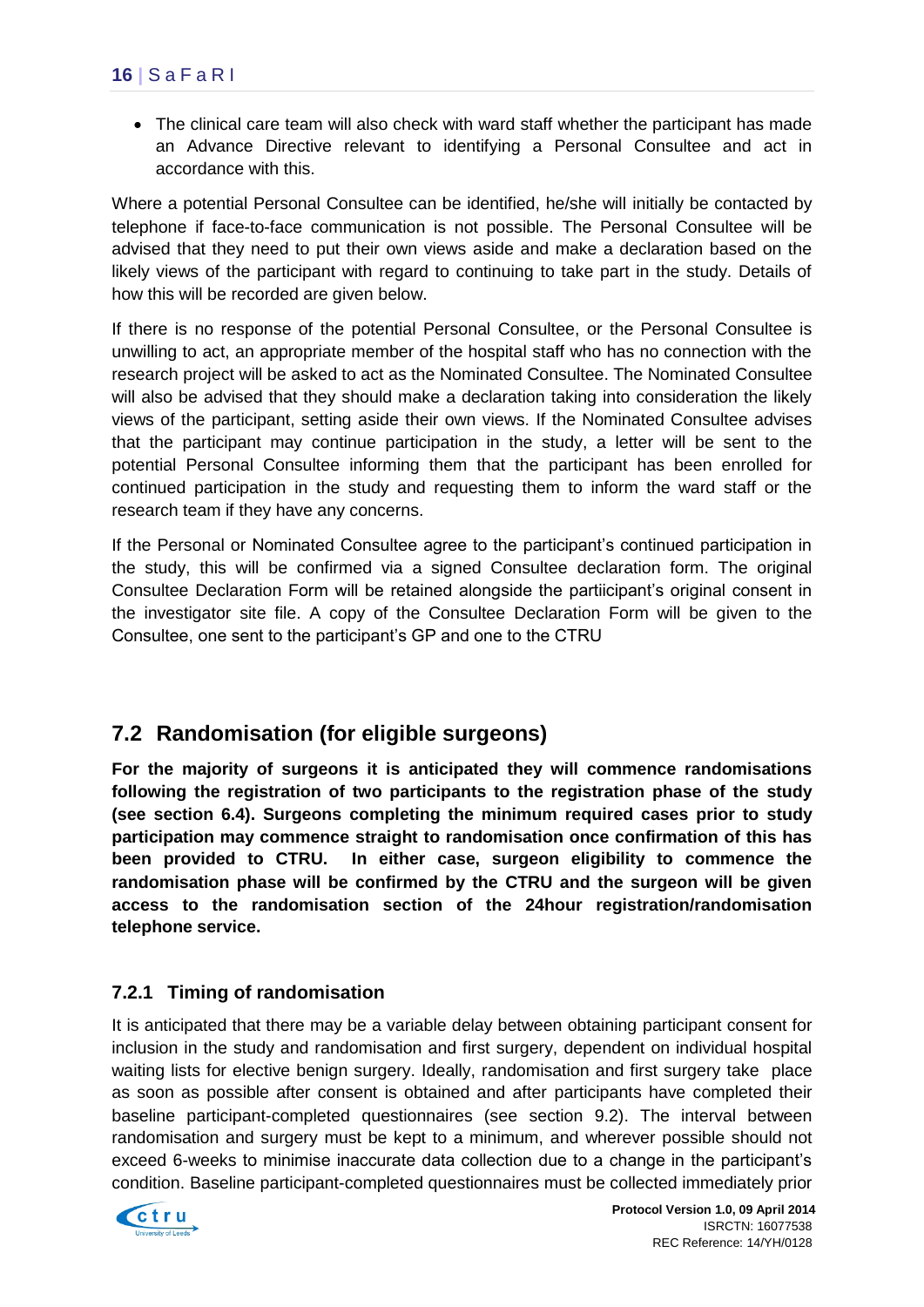to randomisation to avoid bias in questionnaires occurring due to patient knowledge of randomisation allocation.

#### **7.2.2 Randomisation process**

Informed written consent for entry into the study, baseline investigations (endoscopic examination of the colorectum, anorectal manometry and endoanal ultrasound) and participant-completed questionnaires (EQ-5D<sub>TM</sub>, SF-12<sup>®</sup>, CCIS, FIQoL and OD-score - see section 11.0 [0\)](#page-18-2) should wherever possible be completed prior to randomisation, however where this is not possible, these must be completed prior to the participant being made aware of their randomised operation (FENIX<sub>TM</sub> MSA or SNS). Following confirmation of written informed consent and eligibility, participants will be randomised into the study by an authorised member of staff at the research site. Randomisation will be performed centrally using the CTRU automated 24-hour registration/randomisation telephone service. Authorisation codes and PINs, provided by the CTRU, will be required to access the 24-hour registration/randomisation telephone service.

Please complete the Randomisation Form prior to calling the 24-hour registration/randomisation telephone service. The following information will be required at randomisation:

- Participant details, including initials and date of birth
- Name and code of the research site
- Name of the person making the randomisation
- Confirmation of eligibility
- Confirmation of written informed consent
- Stratification factors (see section 7.2.3)

The randomisation phone call will allocate participants a unique 5 digit study number and inform of the randomised operation for that participant (FENI $X_{TM}$  MSA or SNS).

# 24 hr direct line for randomisation: 0113 343 4926

#### **7.2.3 Treatment allocation**

Participants will be randomised on a 1:1 basis to receive either  $FENIX_{TM}$  MSA or SNS and will be allocated a unique study number. A computer-generated minimisation programme that incorporates a random element will be used to ensure treatment groups are wellbalanced for the following participant characteristics, details of which will be required for randomisation:

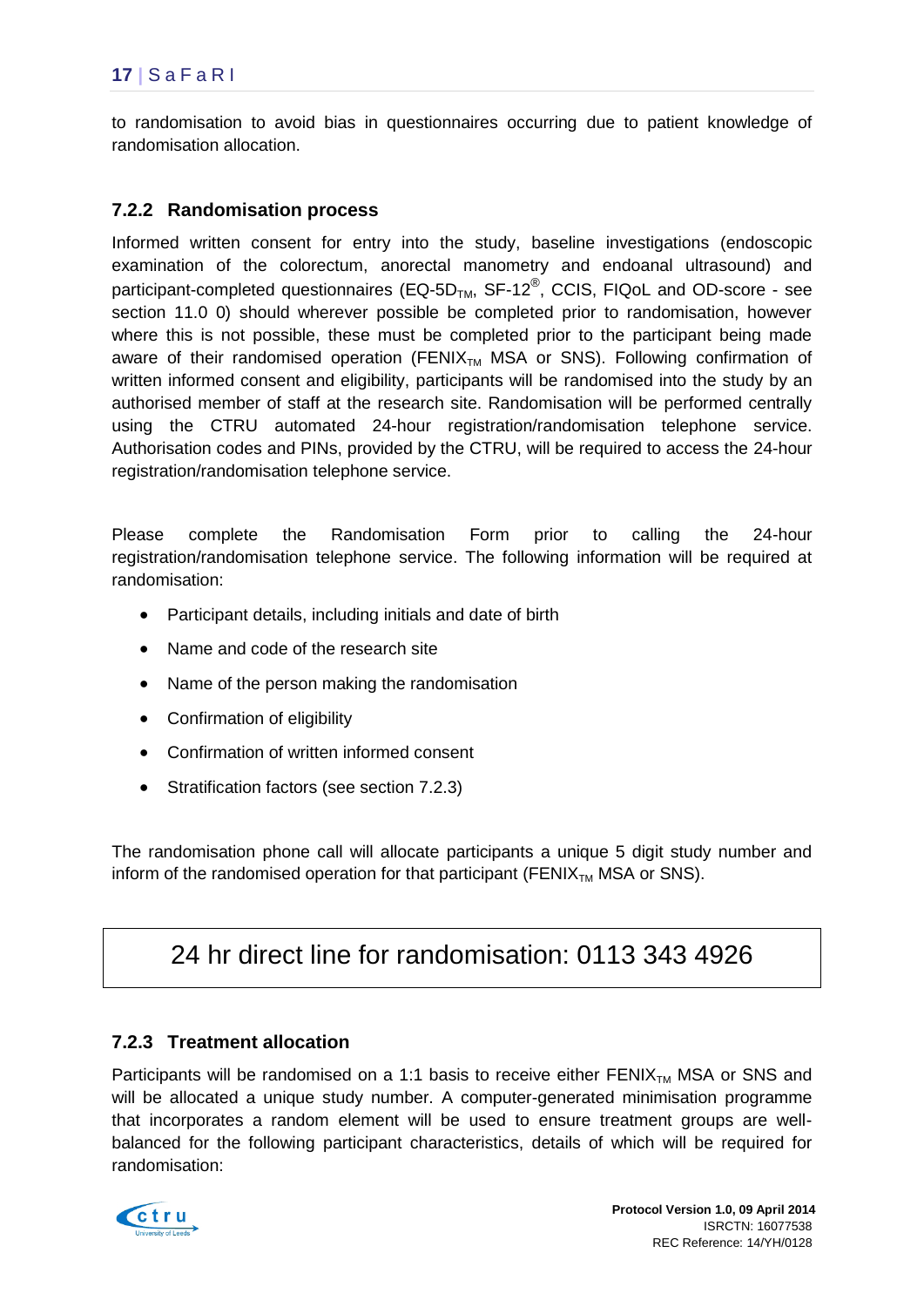### **18 |** S a F a R I

- Treating surgeon
- Participant gender (male or female)
- Severity of incontinence (CCIS)
	- o Mild to moderate: CCIS score ≤ 10
	- o Moderate to severe: CCIS score > 10
- Degree of anal sphincter defect on endoanal ultrasound
	- o No anal sphincter defect
	- o Anal sphincter defect ≤ 90degrees
	- o > 90 degrees anal sphincter defect <180 degrees

# <span id="page-22-0"></span>**8 Intervention Details**

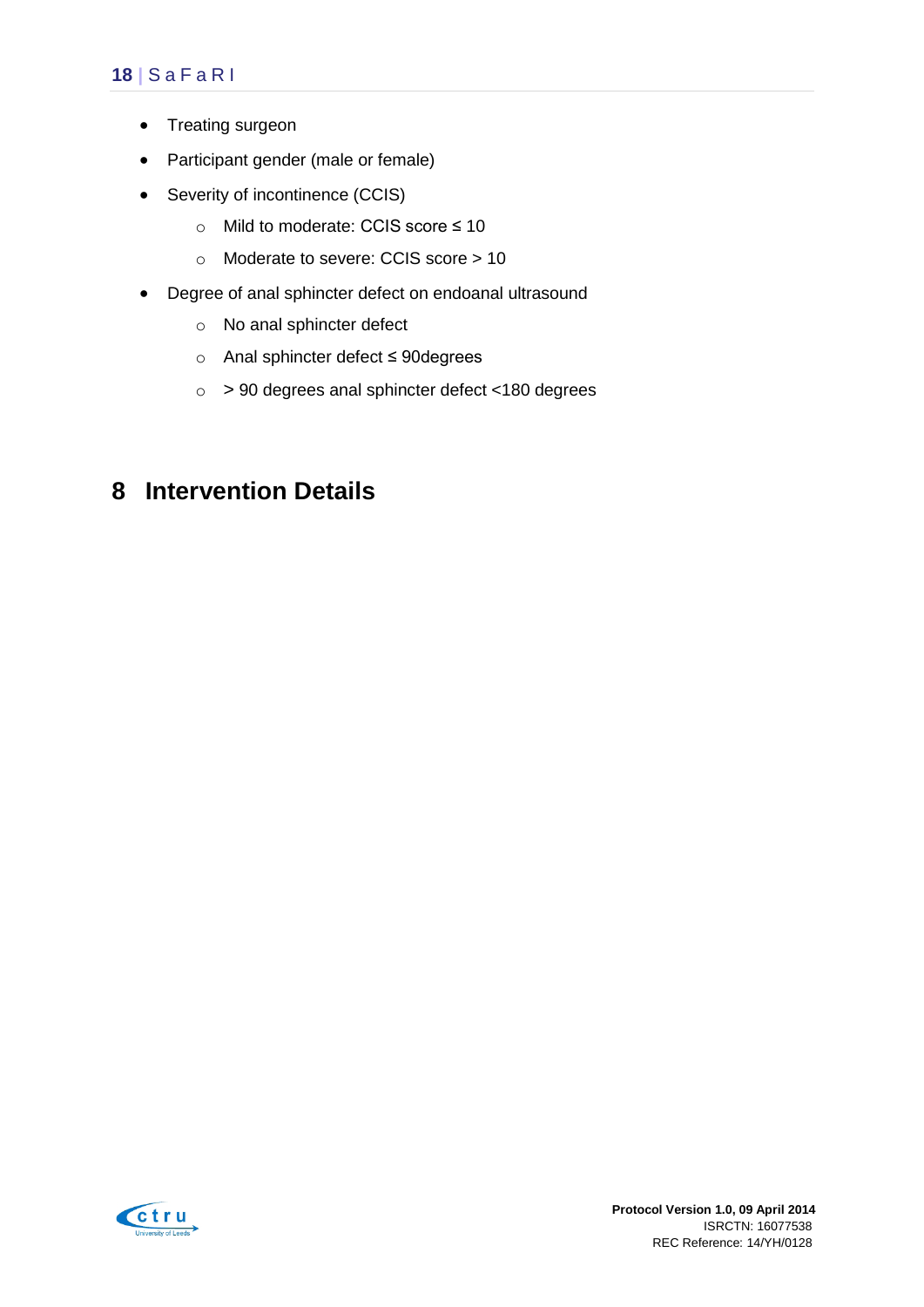

ctru

 **Protocol Version 1.0, 09 April 2014** ISRCTN: 16077538 REC Reference: 14/YH/0128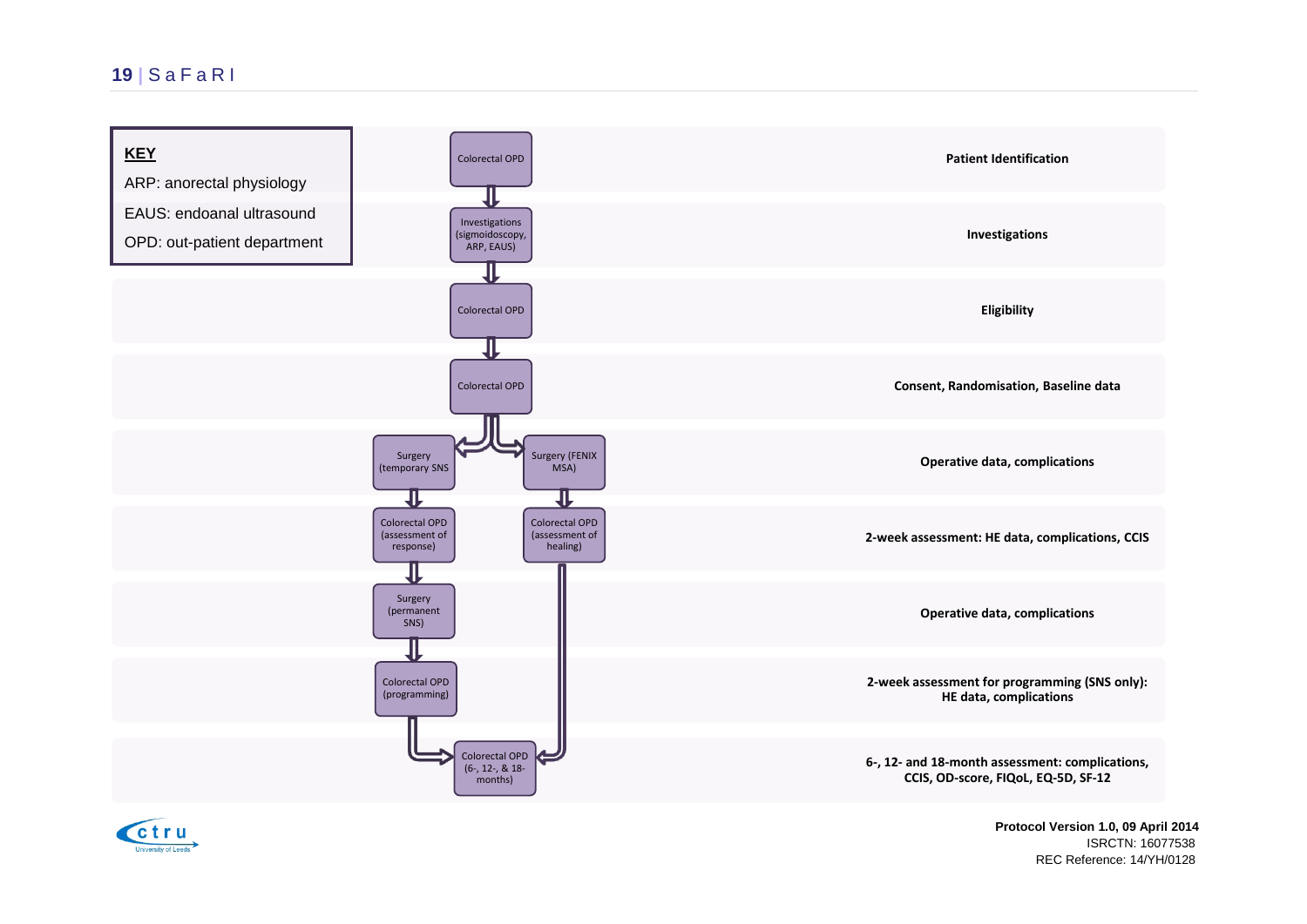# <span id="page-24-0"></span>8.1 Pre-operative investigations and preparation (SNS and FENIX<sub>TM</sub>) **MSA)**

Pre-operative investigation and preparation will be as per institutional protocol, which must include as standard practice endoscopic visualisation of the colorectum (flexible sigmoidoscopy as a minimum), anorectal manometry (pudendal nerve testing optional), and endoanal ultrasound.<sup>3</sup>

## <span id="page-24-1"></span>**8.2 Device Implantation and Post-operative care assessments**

### **8.2.1 SNS**

SNS implantation will be performed in accordance with each research site's usual practice. SNS implantation is a two-stage procedure. A temporary device is implanted during a daycase procedure and the degree of response to the device is recorded by the participant over the course of two weeks. Response should be assessed in accordance with each research site's usual practice. Please note that CCIS score will be recorded for study purposes regardless of how response is assessed locally.

If the response is positive (defined as a ≥50% improvement in incontinence episodes or ≥50% improvement in CCIS score) a second day-case procedure is scheduled and a permanent SNS device is implanted.

If the response is negative, the temporary device is removed and the participant does not receive any further study intervention but will continue follow-up for the required 18-month period. Further treatment will be as per current standard practice but participants will not be permitted to undergo  $FENIX_{TM}$  MSA implantation during the 18-month follow-up period postrandomisation.

Post-operative care will be as per standard practice, but participants must be reviewed at clinic 2 weeks post-operatively for both temporary and permanent device implants, and at 6, 12 and 18 months post-randomisation as a minimum. Any further visits will be according to local standard clinical practice, but will be captured on the follow-up Case Report Form (CRFs).

### **8.2.2 FENIXTM MSA**

FENIX<sub>TM</sub> MSA implantation will be performed during an in-patient stay (usually 1-3 days). Participants failing  $FENIX_{TM}$  MSA will not be permitted to undergo SNS during the 18month follow-up period.

In accordance with the manufacturer's recommendations, participants implanted with the  $FENIX<sub>TM</sub>$  MSA will be provided with laxatives/stool softeners and analgesics, in line with clinician preference, for a period of 7-10 days. No post-operative care is required above routine wound-care, but participants must be reviewed at 2 weeks post-operatively and at 6,

 $3$  These investigations if used to determine eligibility do not need to be repeated at baseline for study purposes.



1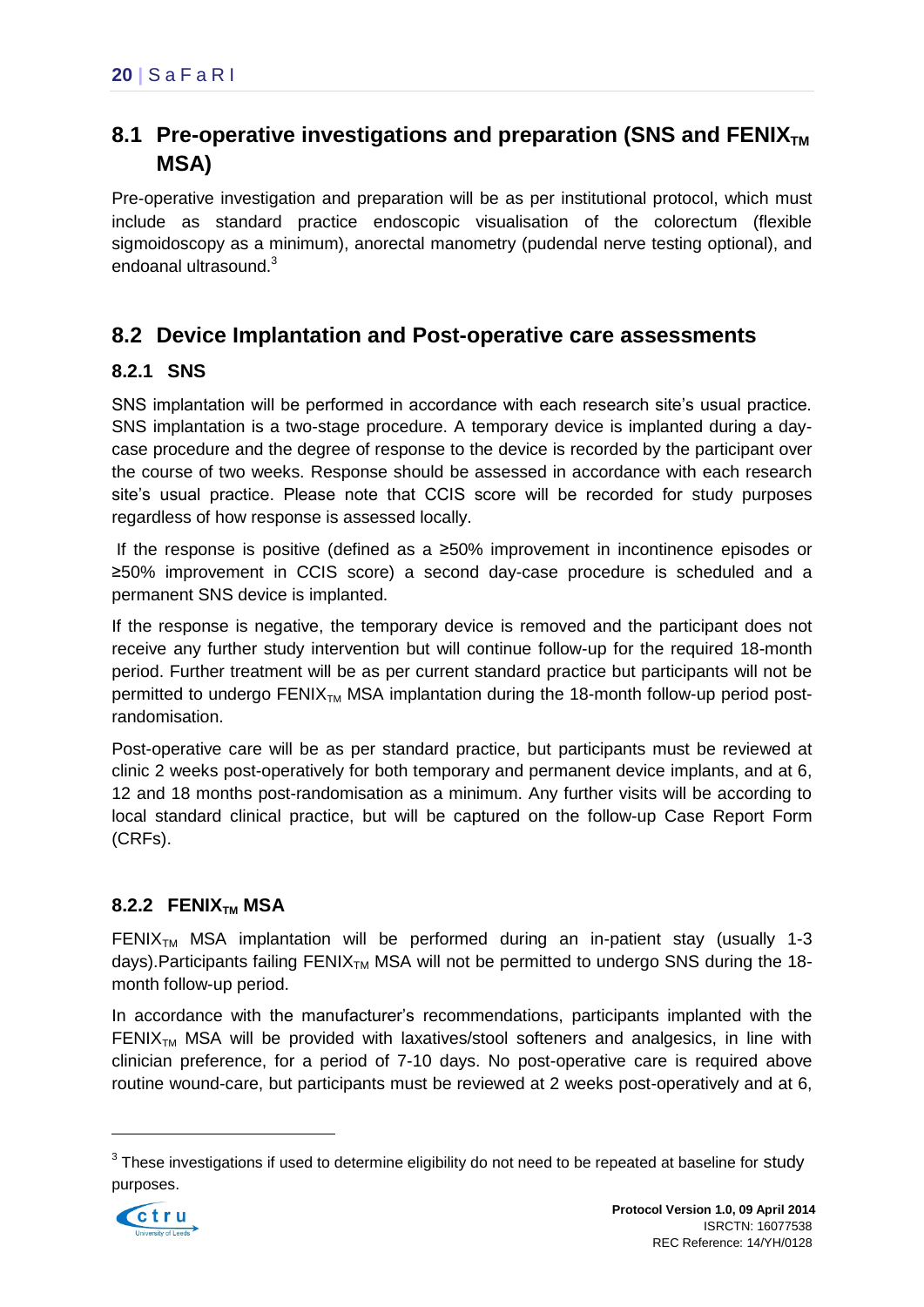12 and 18 months post-randomisation as a minimum. Any further visits will be according to local standard clinical practice and will be recorded on the follow-up CRFs.

### **8.2.2.1 Supply**

FENIX<sub>TM</sub> MSA devices will be provided at a discounted cost by the manufacturer Torax<sup>®</sup> Medical, Inc. Kits of 7 differently sized devices will be provided to each research site by Torax® Medical, Inc. and will remain the property of Torax® Medical, Inc. Once a device is successfully implanted, the research site will order a new device of that size from  $T$ orax<sup>®</sup> Medical, Inc. and will be invoiced at the agreed discounted cost.

Appropriate procedures must be in place at site to ensure a smooth supply chain.

### **8.2.3 Device Failure**

Should a participant experience device failure which requires explantation, they will not be permitted to undergo implantation of the alternative study intervention during the 18-month follow-up period post-randomisation.

The literature on SNS, combined with personal experience, suggests that around 30% of participants who undergo a trial of temporary SNS will not have a positive response and will not progress to a permanent implant. This cohort of patients is difficult to treat due to the lack of current alternative therapies. They are at the end-of-the-line of current treatment modalities. Within the study setting, they will be treated according to current practice, i.e. the choices available to them are reversion to best medical treatment with continent aids for symptom control or they will be offered the option of a permanent stoma.

Participants who fail temporary SNS or suffer a lack of efficacy with permanent SNS (failure to reproduce the positive result of temporary stimulation) will not be permitted to undergo FENIX<sub>TM</sub> MSA implantation within their 18-month post-randomisation follow-up period. In reality, this should not present too much of a clinical or ethical problem. In patients who have failed temporary SNS a further period of conservative management is often tried before proceeding directly to another surgical intervention. For patients in whom there is difficulty establishing efficacy of a permanent SNS implant, exhaustive attempts are undertaken to reprogramme the device before it is deemed to be ineffective, which can take several months.

Similarly, patients in whom the  $FENIX_{TM}$  MSA fails and is explanted will not be treated with SNS within their 18-month post-randomisation follow-up period, to enable collection of outcome and cost effectiveness data relating to device failure.

In both groups of patients, an 18-month post-randomisation wait prior to implantation of a FENIX $_{TM}$  MSA or SNS will not add significantly to that which would have occurred outside of the clinical trial setting.

#### **8.2.4 Schedule of Clinical Assessments**

The timing of clinical assessments are summarised in Table 1. All participants will be followed up via clinic visits as per protocol until 18 months post-randomisation.

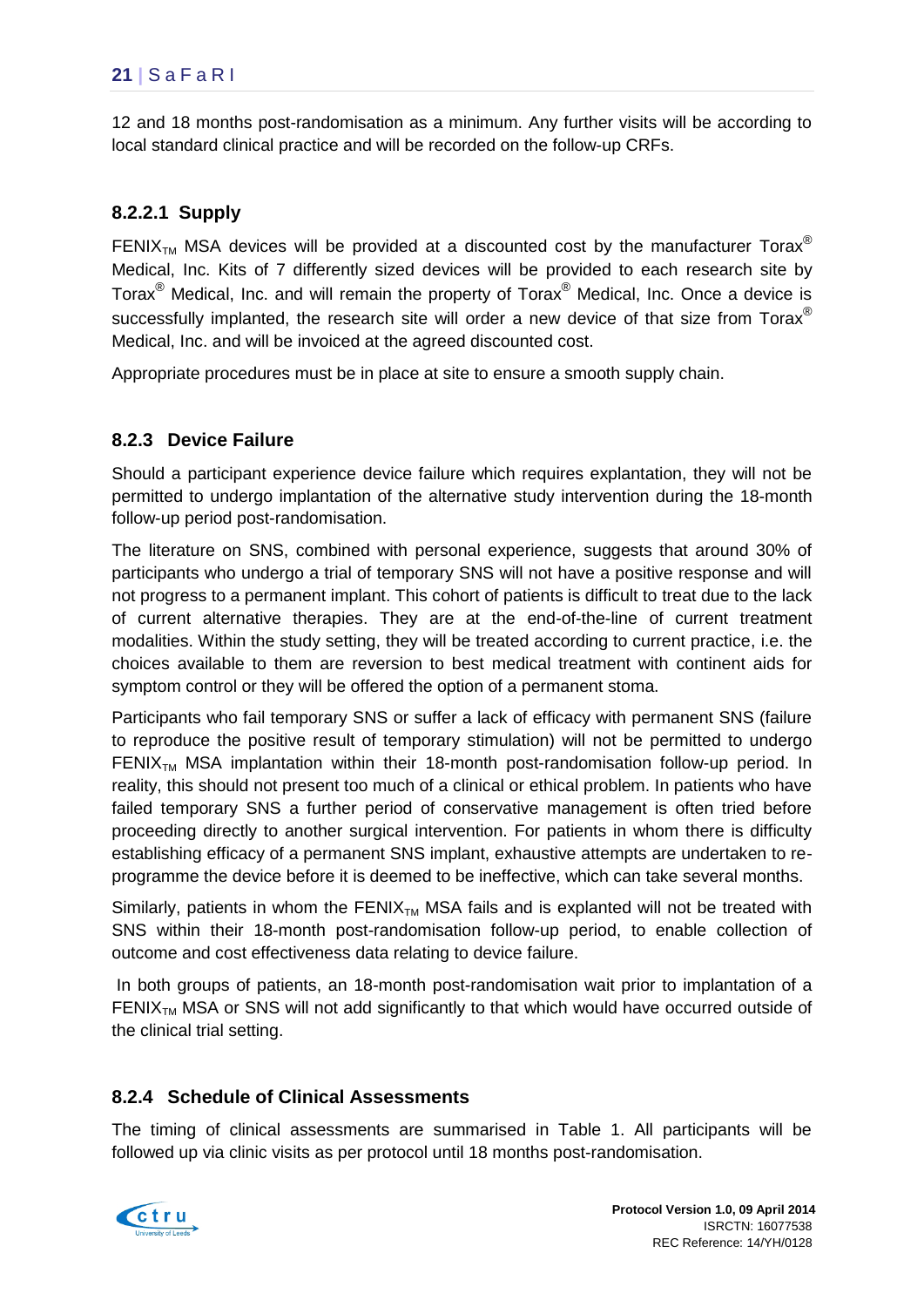#### **Table 1: Schedule of Events**

|                                   | <b>Baseline</b> | <b>Operative</b><br>(temp SNS &<br>FENIX <sub>TM</sub> MSA) | 2 week Post-<br>operative<br><b>Review<sup>4</sup></b><br>(temp SNS &<br>FENIX <sub>TM</sub> MSA) | <b>Operative</b><br>(permanent<br>SNS) | 2 week Post-<br>operative<br>Review <sup>4</sup><br>(permanent<br>SNS) | $6^5$ , 12 & 18<br>months Post-<br>randomisation<br><b>Assessment</b> |
|-----------------------------------|-----------------|-------------------------------------------------------------|---------------------------------------------------------------------------------------------------|----------------------------------------|------------------------------------------------------------------------|-----------------------------------------------------------------------|
| Clinical examination <sup>1</sup> |                 |                                                             |                                                                                                   |                                        |                                                                        |                                                                       |
| Operative details <sup>2</sup>    |                 |                                                             |                                                                                                   |                                        |                                                                        |                                                                       |
| Complications <sup>3</sup>        |                 |                                                             |                                                                                                   |                                        |                                                                        |                                                                       |
| Resource usage                    |                 |                                                             |                                                                                                   |                                        |                                                                        |                                                                       |

 $1$  At baseline this includes data collection on demographics, co-morbidity, results of investigations (flexible sigmoidoscopy, anorectal manometry and endoanal ultrasound).

 $2$  Including recording of concomitant medications relevant to bowel function.

<sup>3</sup> For device-related complications refer to sections 10.2.2 and 10.2.3.

 $4$  For the Post-operative Review following the temporary SNS implant, this visit must be no longer than 21 days later.

 $5$  If the scheduled 6-month Post-randomisation Assessment visit is ≤ 28days after a Post-operative Review visit, then this visit can be omitted; if it is scheduled 29 days or more afterwards, it should proceed as planned.

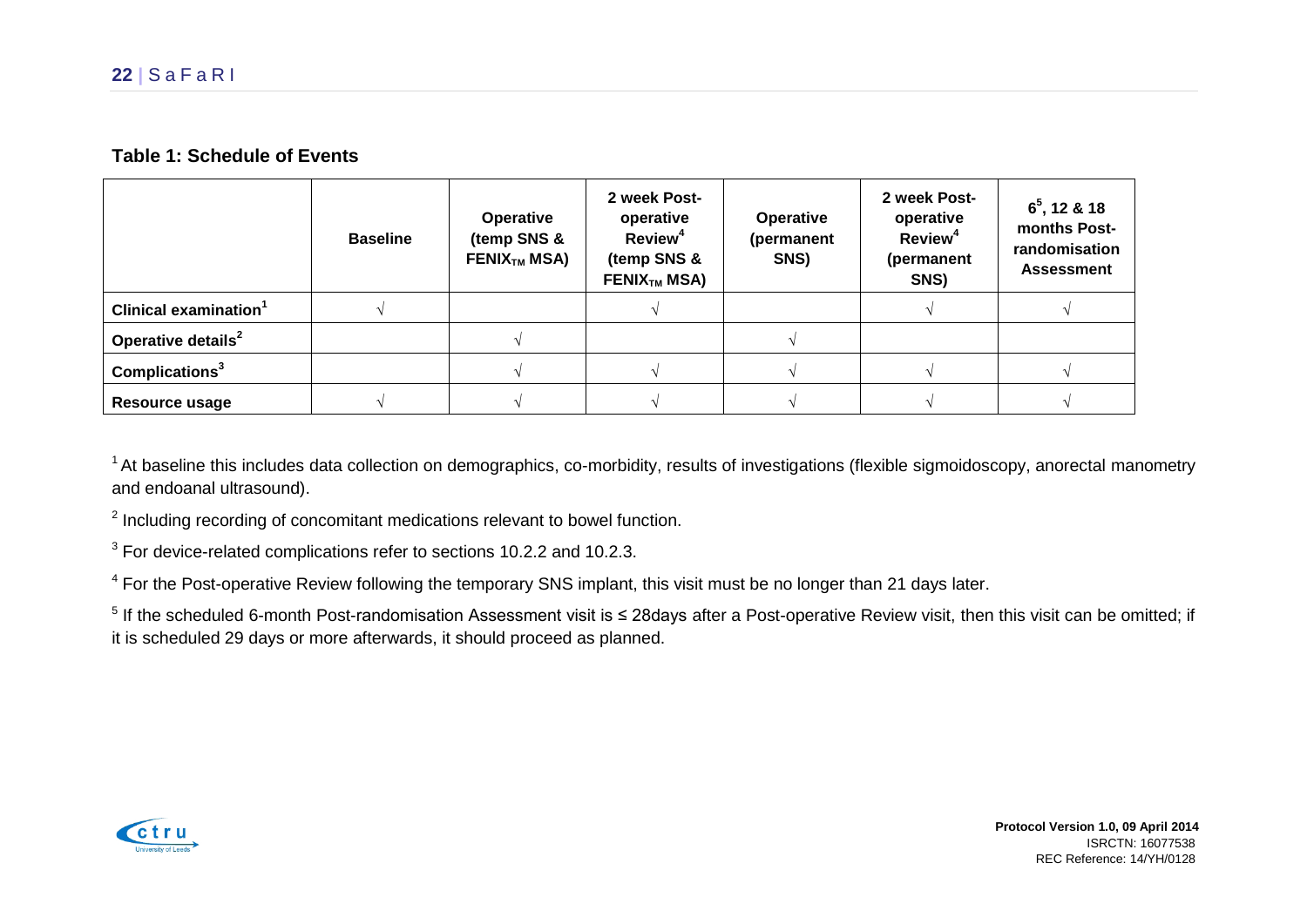# <span id="page-27-0"></span>**9 Data Collection**

Participating research sites will be expected to maintain a file of essential study documentation (ISF), which will be provided by the CTRU, and keep copies of all completed CRFs for the study. The CRFs and participant-completed questionnaires will contain the participant's unique study number, date of birth, and initials. Clinical data will be collected at baseline, surgery, 2-weeks post-operatively, and at 6, 12 and 18 months post-randomisation; participant-completed data will be collected at baseline, 2-weeks post-operatively and at 6-, 12- and 18-months post-randomisation.

## <span id="page-27-1"></span>**9.1 Submission of Study Data**

Participating research sites will record study participant data on study-specific paper CRFs and submit them to the CTRU. Missing and discrepant data will be flagged and additional data validations raised as appropriate from the CTRU data management team.

## <span id="page-27-2"></span>**9.2 Pre-operative Assessments and Data Collection**

Participants must be screened and have provided written informed consent before being formally assessed for eligibility for the study. Once eligibility has been confirmed they can then be randomised (Section 7.2)

Data collected on the pre-operative CRFs (Eligibility Checklist, Baseline and Randomisation Forms) will include (but will not be limited to):

- Personal details and demographics including height, weight, gender, and American Society of Anesthesiologists (ASA) grade
- Results of pre-operative investigations: flexible sigmoidoscopy, anorectal manometry and endoanal ultrasound to confirm eligibility
- Known co-morbidities
- Concomitant medications relevant to bowel function
- Planned operation (FENIX<sub>TM</sub> MSA, SNS)
- Other information required to confirm eligibility

Following written informed consent and wherever possible prior to randomisation (where this is not possible this must be prior to the participant being made aware of their randomised operation) participants will also be asked to complete the baseline participant-completed questionnaires:

- CCIS
- OD-score
- FIQoL

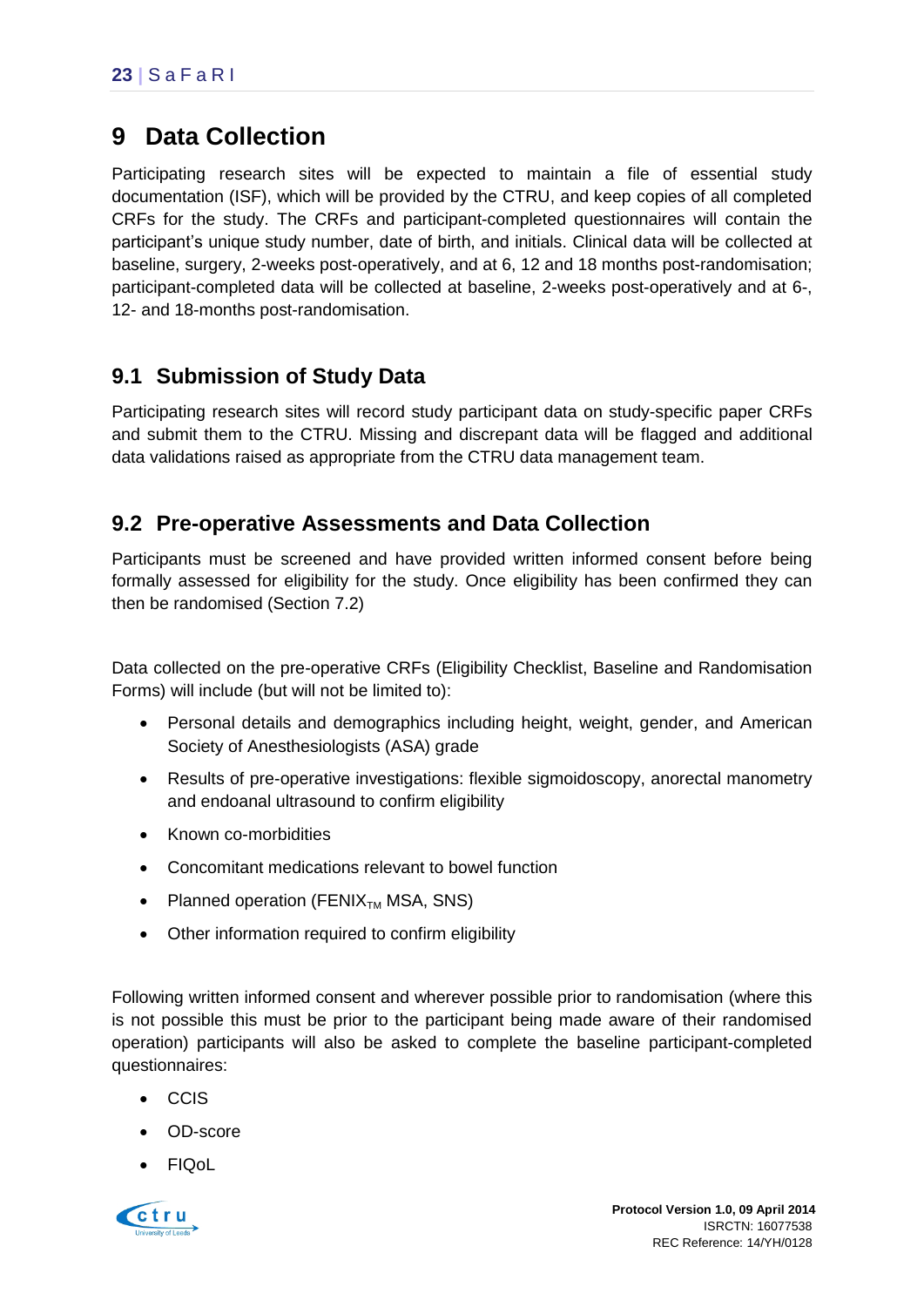- $\bullet$  EQ-5D<sub>TM</sub>
- $\cdot$  SF-12<sup>®</sup>
- Health and Social Care Resource Use

# <span id="page-28-0"></span>**9.3 Operative Data Collection**

An operative CRF will be completed. This will collate data relating to the operation including (but not limited to):

- Surgeon
- Performed operation ( $FENIX_{TM}$  MSA, temporary or permanent SNS)
- Duration of operation
- Duration of hospital stay
- Any intra-operative complications, including device-related complications

## <span id="page-28-1"></span>**9.4 Post-operative Data Collection**

Post-operative care will be as per institutional protocol. However, a Post-operative Review visit must be scheduled ≥ 14 days after surgery and as close to this date as possible.

For participants randomised to receive the SNS implant the temporary SNS device will be removed at 2 weeks and an assessment made whether to progress to a permanent implant based on ≥50% improvement in incontinence episodes or ≥50% improvement in CCIS score. For those who go on to have a permanent implant, there will be two Post-operative Review visits, the first after the temporary implant and the second after the permanent implant. For the Post-operative Review following the temporary SNS implant, this visit must be no longer than 21 days from the surgery date

Data collected will include:

- Duration of post-operative hospital stay
- Post-operative complications and severity, including device-related complications
- Details of any further referrals or surgery required and reason
- Details of health resource use, including take-home medications relevant to bowel function

Participants will also complete participant-completed questionnaire CCIS following the temporary SNS implantation or  $FENIX_{TM}$  MSA (see section 11.0 below).

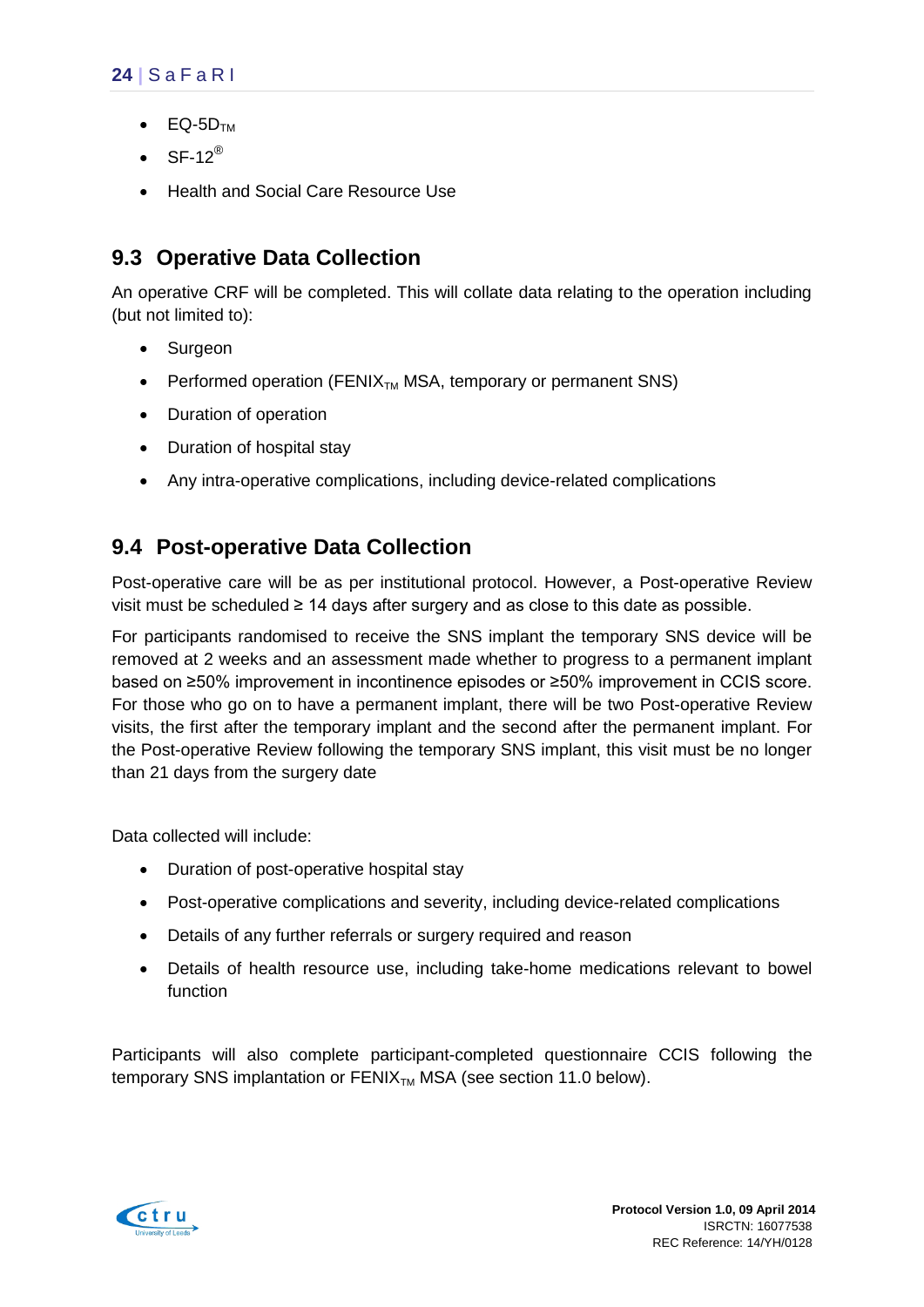## <span id="page-29-0"></span>**9.5 Follow-up Data Collection**

#### **9.5.1 Data Collection for clinical assessments**

At  $6<sup>4</sup>$ , 12 and 18 months from randomisation, a clinical assessment must be carried out for all participants.

Data collected will include (but will not be limited to):

- Confirmation that device is in situ
- Post-operative complications and severity, including device-related complications

### **9.5.2 Data Collection for participant-completed questionnaires**

Participant-completed questionnaires will be posted out to participants for completion at 6, 12 and 18 months post-randomisation (see section 11.0 below). Wherever possible, these patient-completed questionnaires must be completed at 6, 12 and 18 months postrandomisation, +/- 2 weeks.

## <span id="page-29-1"></span>**9.6 Pregnancy**

Any suspected or confirmed pregnancies between the date of randomisation to the date of surgery must be reported to the CTRU **within 7 days** of the research site becoming aware. All further protocolised treatment must be stopped immediately if a pregnancy occurs or is suspected during this time; it is the responsibility of the treating surgeon to decide what course of action should be taken in relation to ensuring the participant's ongoing treatment outside of the study protocol.

The CTRU will inform the Sponsor of all reported pregnancies.

## <span id="page-29-2"></span>**9.7 Death**

All deaths must be recorded on the Notification of Death CRF. Data collected will include (but will not be limited to):

- Date of death
- Cause of death

Deaths occurring in the study population from the date of consent to 18 months after the last participant has been randomised must be reported on the Notification of Death CRF. If a participant dies within 6 months of surgery, a completed Notification of Death CRF must be faxed **within 7 days** of site becoming aware of the event. The original form must then be posted to the CTRU and a copy retained at the research site. If a participant dies more than

 $<sup>4</sup>$  If the scheduled 6-month post-randomisation visit is  $\leqslant$  28days after the post-operative review visit,</sup> then this visit can be omitted; if it is scheduled 29 days or more afterwards, it should proceed as planned.



1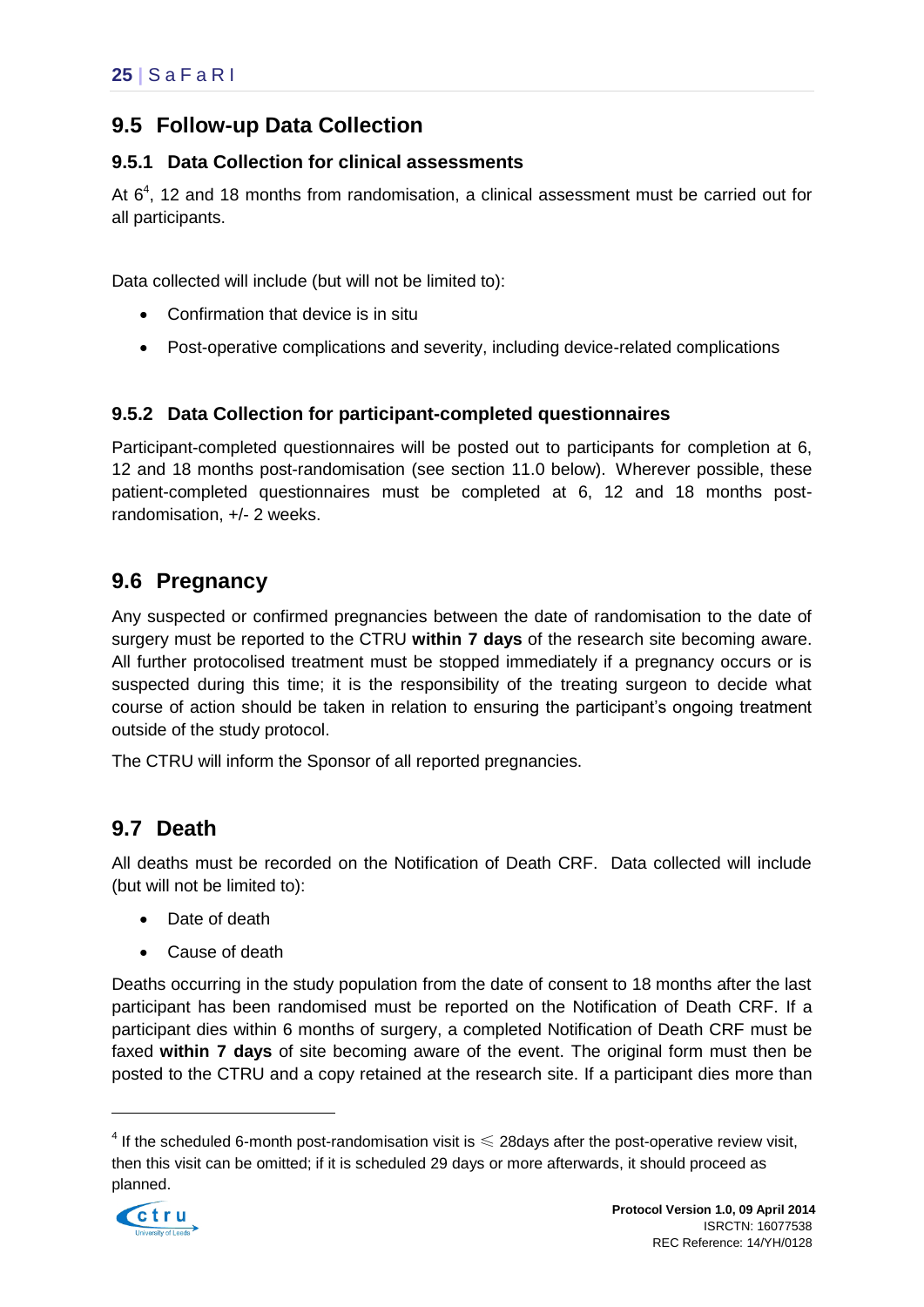6 months after their operation then a completed Notification of Death CRF will be collected with follow-up data and returned with the 6-, 12- or 18-month follow-up CRFs to the CTRU (see section 9.5).

## <span id="page-30-0"></span>**9.8 Withdrawal**

In line with usual clinical care, cessation or alteration of treatment at any time will be at the discretion of the attending clinician or the participant themselves.

In the event that a participant withdraws prior to randomisation, no further data is required to be submitted.

In the event that a participant withdraws after randomisation but prior to surgery, collection of follow-up data will still be required

For participants withdrawing from the study after surgery, they will still attend follow-up visits unless unwilling to do so and safety data and follow-up data will continue to be collected.

If a participant explicitly states they do not wish to contribute further data to the study or to complete any further participant questionnaires, the CTRU must be informed in writing.

The PI or delegate must make every effort to ensure that the specific wishes of any participant who wishes to withdraw consent for further involvement in the study are defined and documented using the Withdrawal CRF in order that the correct processes are followed by the CTRU and research site following the withdrawal of consent.

## <span id="page-30-1"></span>**9.9 Definition of End of Study**

The end of the study is defined as the date that the last participant has their last follow-up assessment.

# <span id="page-30-2"></span>**10 Safety Reporting**

For the purpose of the SaFaRI study, which involves surgical interventions, the safety reporting terms adverse events and serious adverse events have been translated into complications.

## <span id="page-30-3"></span>**10.1General Definitions**

A **complication** is defined as an untoward medical event in a participant, which has a causal relationship to the study. The study includes the surgical intervention and any study-specific interventions e.g. the consent process and completion of questionnaires.

An untoward medical event can include:

• any unintentional, unfavourable clinical sign or symptom

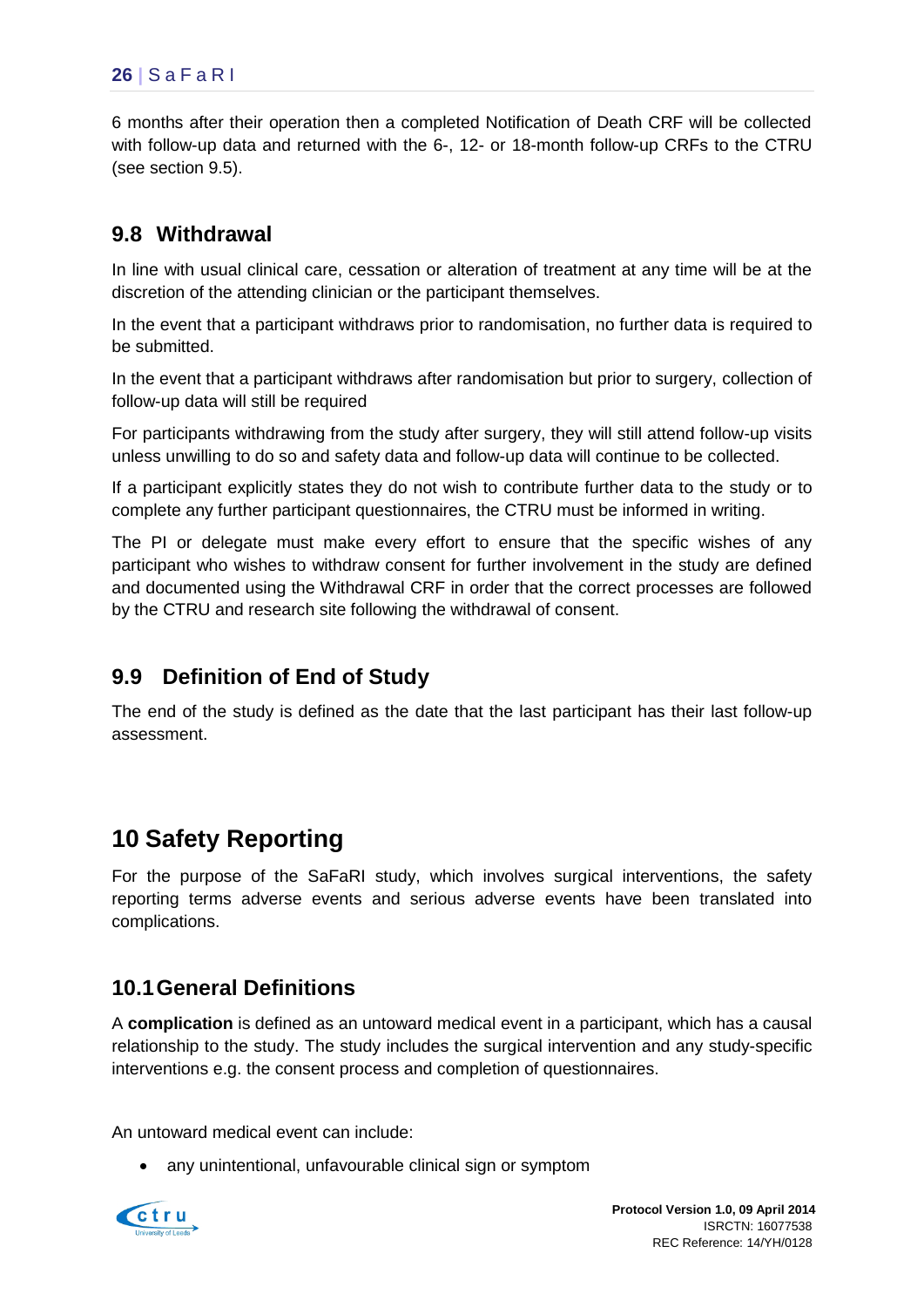- any new illness or disease or the deterioration of existing condition
- any clinically relevant deterioration in any clinical tests

A **serious complication** is defined as a complication which:

- results in death
- $\bullet$  is life-threatening<sup>5</sup>
- requires in-patient hospitalisation or prolongation of existing hospitalisation
- results in persistent or significant disability or incapacity
- consists of a congenital anomaly or birth defect, or
- is otherwise considered medically significant by the investigator

A **serious** complication which is **related** and **unexpected** (termed **Unexpected Serious Complication**, or **USC**) will require expedited reporting (see section [10.3.1\)](#page-33-1) to enable reporting to the main Research Ethics Committee (REC) and Sponsor.

The National Research Ethics Service (NRES) defines the terms **related** and **unexpected**  as:

- **Related**: that is, it resulted from administration of any research procedures. All complications by definition are related to the study procedures. (Untoward medical events which are unrelated to the study procedures are not being collected in this study.)
- **Unexpected**: that is, the type of event that in the opinion of the investigator is not considered expected. Examples of expected complications are provided in section [10.2;](#page-31-1) note this is not an exhaustive list.

## <span id="page-31-1"></span><span id="page-31-0"></span>**10.2 SaFaRI Expected Complications**

#### **10.2.1 General Operative Expected Complications**

- Cardiorespiratory complication
- Urinary retention
- Nerve dyspraxia
- Complications relating to spinal/local anaesthetic (anaesthetic toxicity, spinal headache, lumbar/leg pain, haematoma, infection)
- Deep vein thrombosis

<sup>&</sup>lt;sup>5</sup> Life-threatening refers to an event in which the participant was at risk of death at the time of the event, NOT an event which hypothetically may have caused death had it been more severe.



1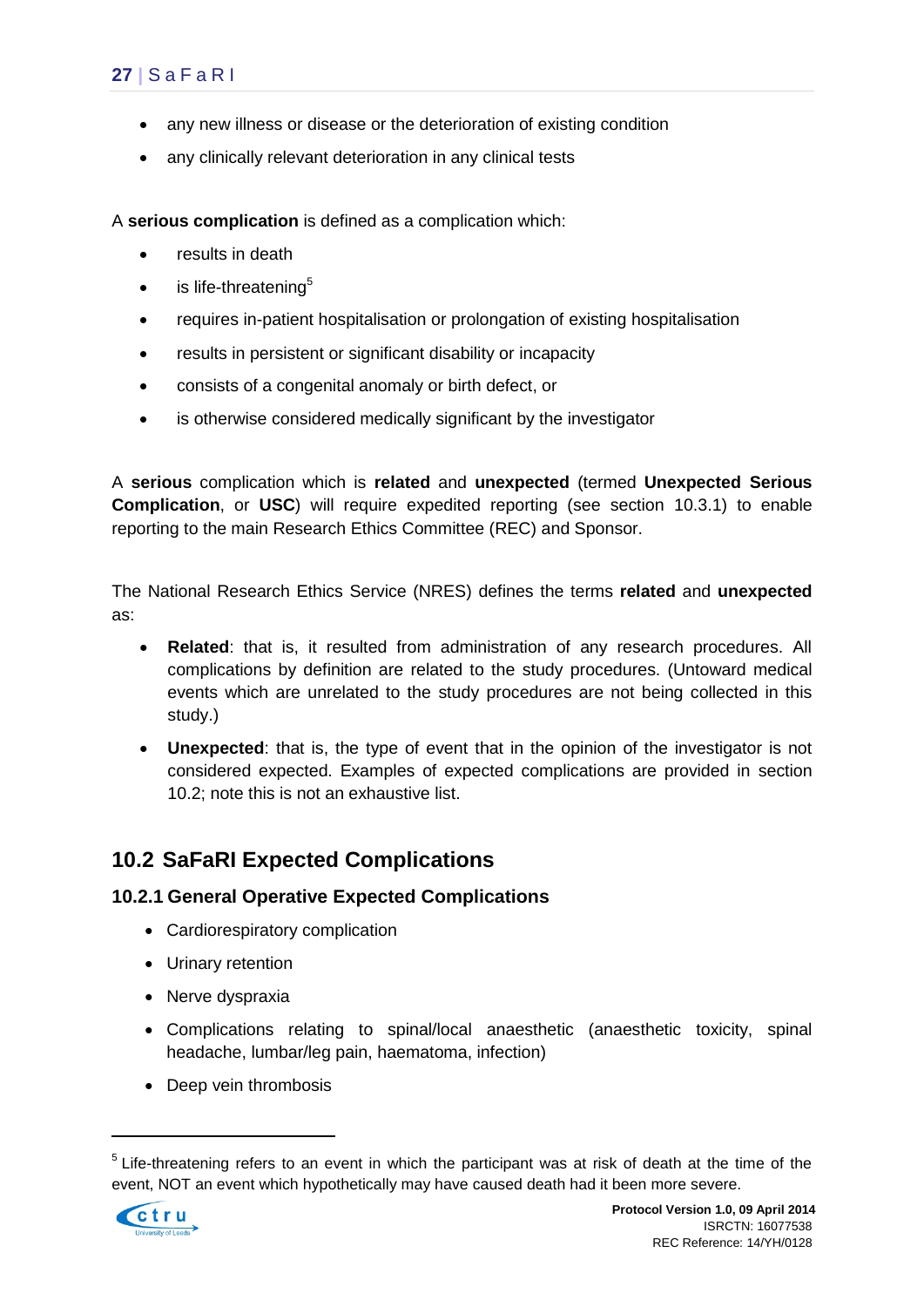- Wound haematoma
- Wound infection
- Faecal contamination
- Haemorrhage (more than anticipated)
- Failure of surgical equipment (device malfunction, necessary instruments/device not available)
- Radiological imaging not available

#### **10.2.2 SNS Device-related Expected Complications**

- Failed implant procedure
- Post-operative bleeding
- Wound infection
- Implant infection
- Electrode dislodgement (temporary SNS)
- Lead migration/fragmentation (permanent SNS)
- Neurological pains in legs, perineum, vagina
- Pain at battery site (permanent SNS) due to non-infective cause, e.g. battery rotation
- Lack or loss of efficacy

#### **10.2.3 FENIXTM MSA Device-related Expected Complications**

- Failure to implant (e.g. wound contamination, rectal/vaginal injury)
- Peri-operative bleeding/haematoma
- Transient anal/rectal pain
- Wound infection
- Implant infection
- Device failure/separation
- Device migration
- Device erosion
- Device explant/reoperation
- Worsening constipation/obstructed defaecation

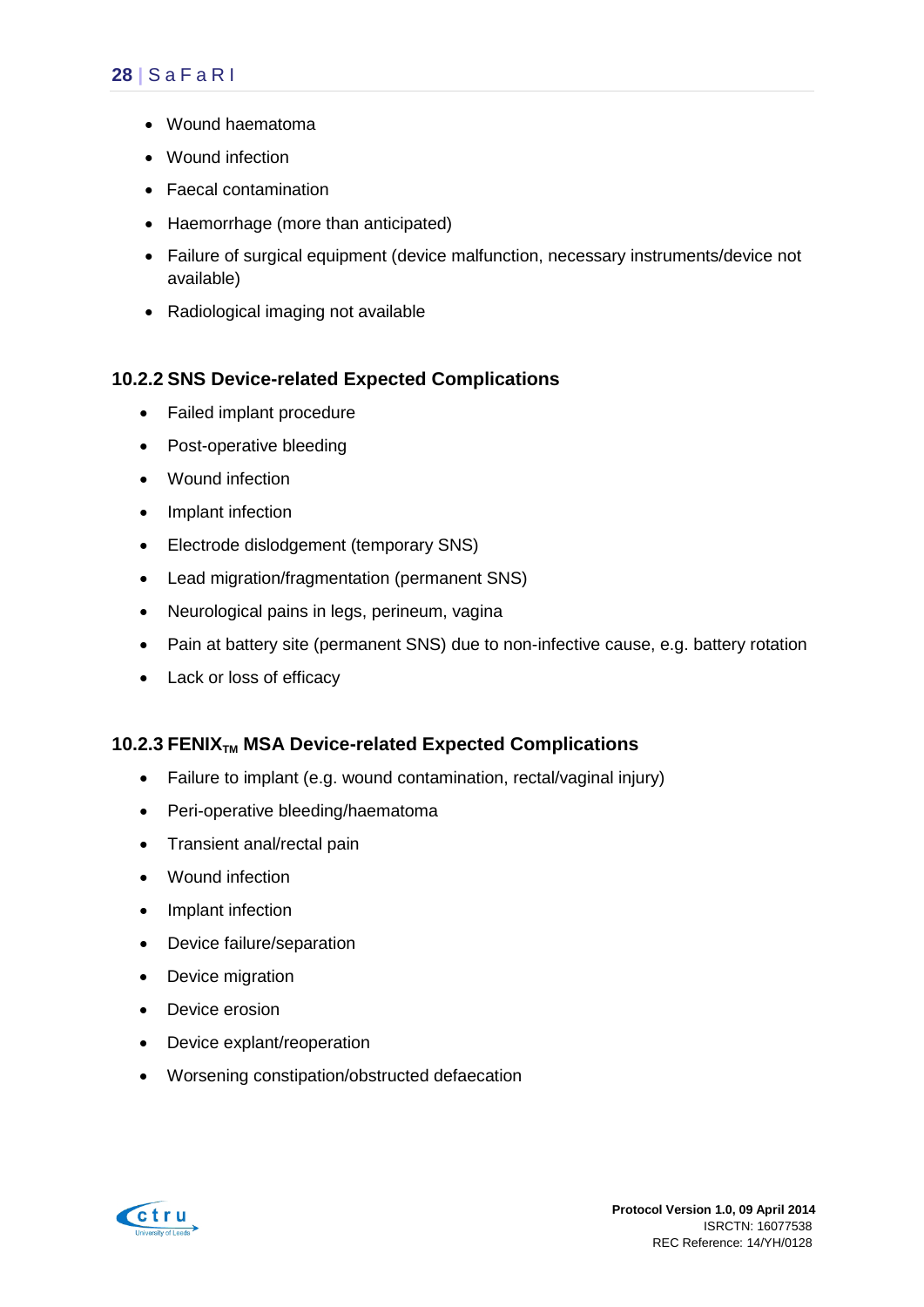# <span id="page-33-0"></span>**10.3Reporting of Complications**

Information on all complications will be collected for this study whether volunteered by the participant, discovered by investigator questioning or detected through physical examination or other investigation.

### <span id="page-33-1"></span>**10.3.1 Serious Complication (SCs) and Unexpected Serious Complications (USCs) occurring within 30 days of surgery – Expedited reporting**

All Serious Complications (SCs) and Unexpected Serious Complications (USCs) (see section 10.1) occurring up to 30 days following surgery are subject to expedited reporting requirements and must therefore be notified to the CTRU **within 24 hours** of the clinical research staff becoming aware of the event. Notifications must be sent to CTRU by fax using the SC / USC CRF.

# 24 hr fax for reporting SC & USCs: 0113 343 6774

For each SC and USC, the following data will be collected:

- Start and end dates of event, if resolved
- Full details of complication in medical terms with a diagnosis (if possible)
- Action/intervention
- Outcome
- An identifiable and authorised reporting source (i.e. the signature of the investigator or other medic authorised by the investigator at the reporting research site)

Any follow-up information on SCs and USCs must be faxed to the CTRU as soon as it is available. Events will be followed up until the event has resolved or a final outcome has been reached. All SCs and USCs will be reviewed by the Chief Investigator (CI). USCs will be subject to expedited reporting to the Sponsor and the REC by the CTRU on behalf of the CI in accordance with current NRES guidance, CTRU Standard Operating Procedures (SOPs), and Sponsor requirements. USCs and SCs relating to the  $FENIX_{TM}$  MSA device will be reported onto Torax® Medical, Inc.

SCs and USCs with an onset date greater than 30 days post-surgery are not subject to expedited reporting, but must be reported with all other types of complication (i.e. nonserious expected and unexpected complications) via a post-operative complication form submitted with the 6, 12 & 18-months Post-randomisation Follow Up Assessment CRFs, as appropriate (see section [10.3.2\)](#page-34-1).

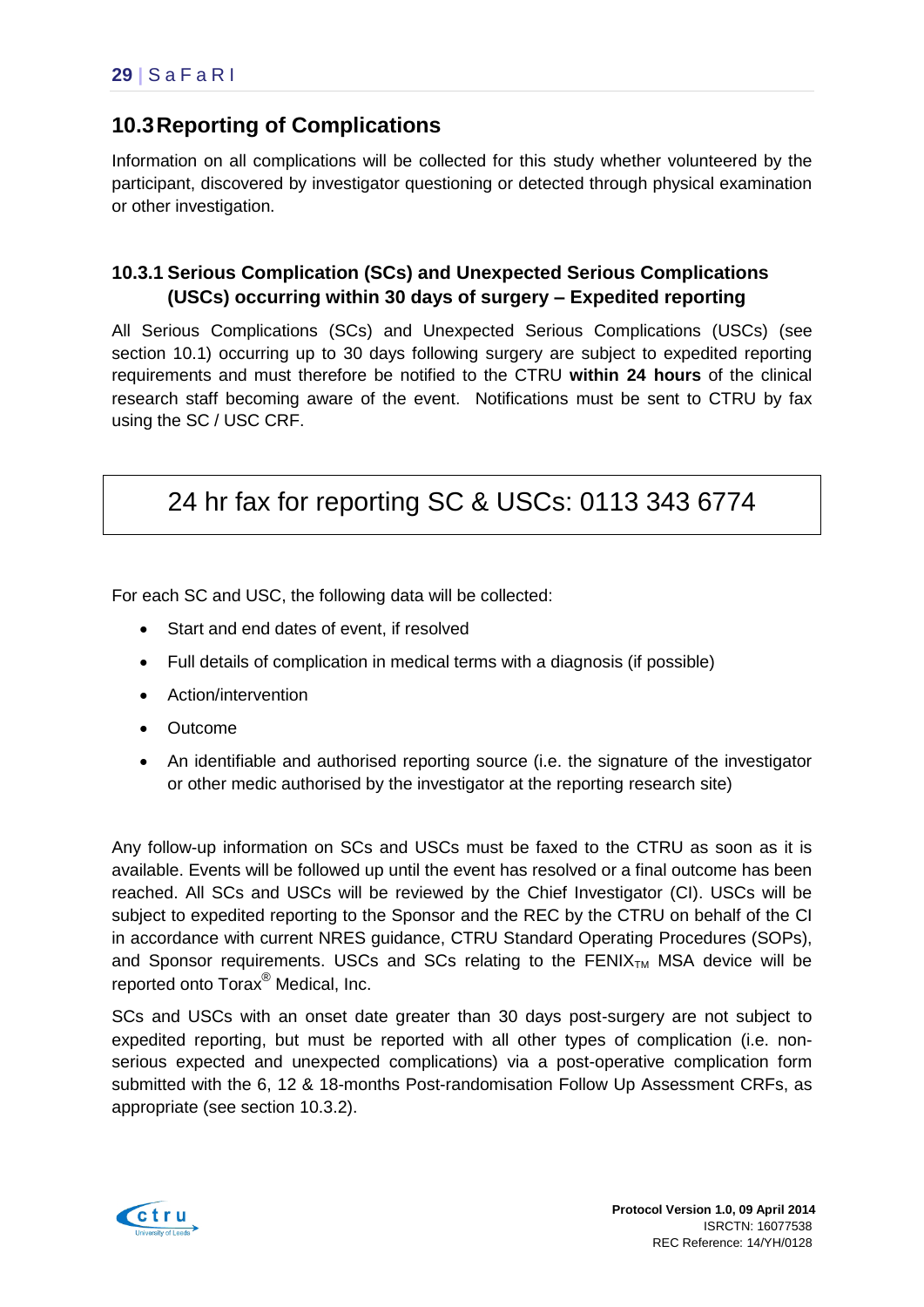#### <span id="page-34-1"></span>**10.3.2 All other complications – Non-expedited reporting**

Information about the incidence and severity of all other complications (this includes all nonserious expected and unexpected complications) which occur from the date of operation until 18 months post-randomisation will be collected for all participants via a post-operative complication form submitted with the operative CRF, post-operative review CRF, 6, 12 or 18 -month post-randomisation CRFs , as appropriate. This also applies to any SCs or USCs with an onset date greater than 30 days post surgery.

These events will **not** be subject to expedited reporting requirements.

#### **10.3.3 Untoward medical events unrelated to the study – Not reportable**

It is anticipated that there will be minimal additional risks associated with the interventions in this study. Participants treated may have co-morbidities and in recognition of this, untoward medical events will only be reported if they are classified as related to study procedures (including the surgical intervention and related procedures or study-specific procedures such as consent and questionnaire completion).

## <span id="page-34-0"></span>**10.4Responsibilities for Safety Reporting**

**Principal Investigator (PI)** (i.e. lead study clinician at each recruiting research site or appropriate clinical individual identified in the APL)

- Checking for complications during admission and follow-up, including judgment in assigning:
	- $\circ$  Causality, i.e. whether an untoward medical event is related (i.e. a complication which therefore needs to be reported) or unrelated (i.e. not a complication and therefore does not need to be reported)
	- o Seriousness
	- o Expectedness
- To ensure all SCs and USCs up to 30 days post-operation are recorded and initially reported to the CTRU within 24 hours of the research site team becoming aware and to provide further follow-up information as soon as available.
- To report SCs and USCs to the CTRU in-line with the protocol.

#### **Chief Investigator (CI) (or nominated individual in CI's absence)**

- Assign relatedness and expected nature of reported complications/untoward medical events where it has not been possible to obtain local assessment.
- Undertake review of SCs and USCs (see section [10.1\)](#page-30-3).
	- $\circ$  In the event of disagreement between local assessment and the CI, local assessment may be upgraded or downgraded by the CI prior to reporting to the REC.

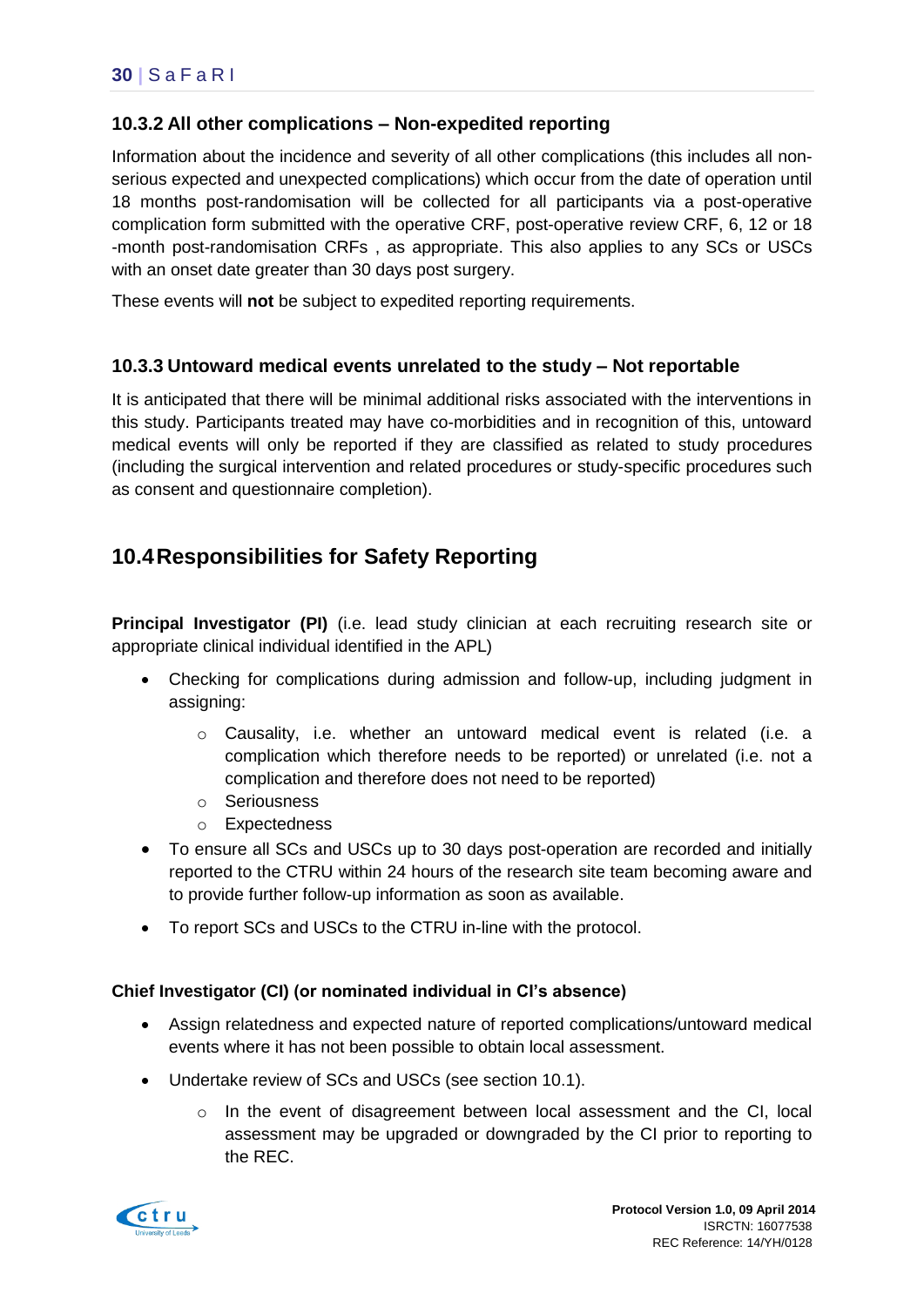#### **Clinical Trials Research Unit (CTRU)**

- Expedited reporting of SCs and USCs occurring within 30 days post-operation to the REC and Sponsor within required timelines.
- Expedited reporting of SCs and USCs relating to the FENIX<sub>TM</sub> MSA device to Torax<sup>®</sup> Medical, Inc.
- Preparing annual safety reports to the REC and periodic safety reports to the Trial Steering Committee (TSC) and Data Monitoring & Ethics Committee (DMEC) as appropriate.
- Notifying Investigators of SCs and USCs which compromise participant safety.

#### **Trial Steering Committee (TSC)**

 Periodic review of safety data in accordance with the TSC Terms of Reference, and liaising with the DMEC regarding safety issues.

#### **Data Monitoring & Ethics Committee (DMEC)**

 In accordance with the DMEC Terms of Reference, periodic review of unblinded safety data to determine patterns and trends of events and to identify any safety issues which would not be apparent on an individual case basis.

## <span id="page-35-0"></span>**10.5Reporting**

Safety issues will be reported to the REC in the annual progress report.

An annual summary of complications will be reported to the TSC and Sponsor.

Expedited reporting of events (as detailed in section [10.3.1\)](#page-33-1) to the REC. Torax<sup>®</sup> Medical. Inc. and Sponsor will be subject to current NRES guidance, CTRU SOPs and Torax<sup>®</sup> Medical, Inc. and Sponsor requirements.

# <span id="page-35-1"></span>**11 Participant Questionnaires**

Participants will complete a number of questionnaires designed to capture FI symptoms, constipation symptoms, QoL and the costs involved with each treatment.

- Cleveland Clinic Incontinence Score (CCIS): assesses five parameters associated with incontinence: incontinence to solid, liquid, and gas, use of pads, and lifestyle restriction. Each parameter is scored 0-4, with "0" for never and "4" for every day. The five parameters are added to give a total score out of 20.
- Obstructed Defecation Score (OD-score): consists of 5 items: excessive straining, incomplete rectal evacuation, use of enemas and/or laxatives, vaginal-anal-perineal

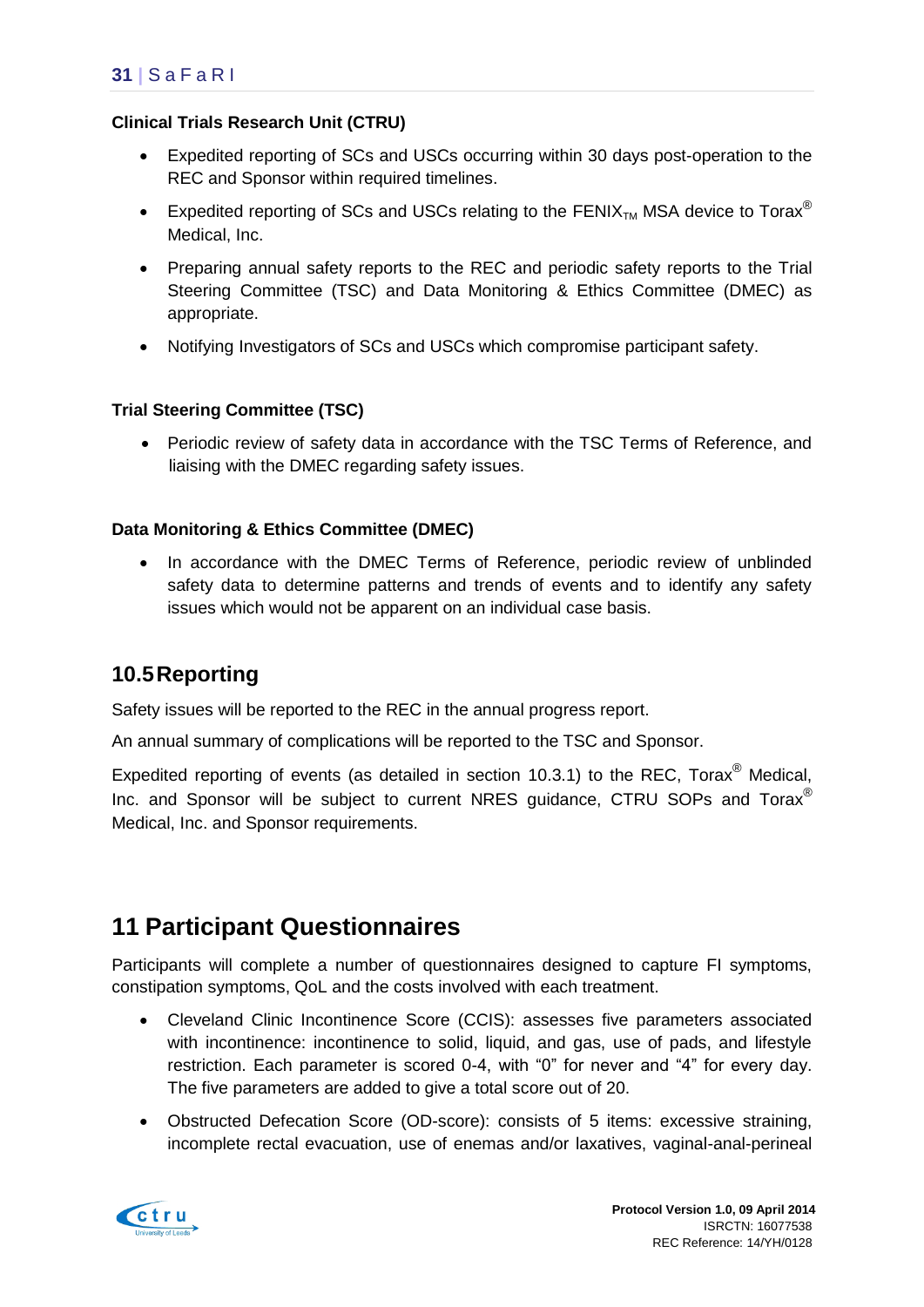digitations, and abdominal discomfort and/or pain. Each item is graded from 0 to 5 with a score ranging from 0 (no symptoms) to 20 (very severe symptoms).

- Faecal Incontinence Quality of Life Questionnaire (FIQoL): is composed of 29 items that make up 4 scales: Lifestyle (10 items), Coping/Behaviour (9 items), Depression/Self-Perception (7 items), and Embarrassment (3 items). Scoring is derived from a participant completed questionnaire that assesses the impact of FI on 4 domains of QoL. Scales range from 1 to 5, with 1 indicating a lower functional QoL. Scale scores are derived by averaging the response to all items in the scale.
- Health and social care resource use: is composed of questions related to contact with primary, community and social care services. The questionnaire consists primarily of 'tick-box' completion questions.
- SF-12<sup>®</sup>: is a 12-item subset of the SF-36v2<sup>®</sup> that measures the same eight domains of health. It is a brief, reliable measure of overall health status. It is useful in large population health surveys and has been used extensively as a screening tool.
- EQ-5D-5L<sub>TM</sub>: a well-validated questionnaire used to assess generic QoL, provides a simple descriptive profile and a single index value for health status.

Participants will complete all questionnaires at baseline<sup>6</sup> and at 6, 12 and 18 months postrandomisation. Baseline questionnaires will be completed at clinic (wherever possible<sup>7</sup>) and participants will be asked to seal the questionnaires in pre-supplied stamped addressed envelopes prior to being given to research staff. Research staff will then send the sealed envelopes to the CTRU for entry into the database. Participant questionnaires at 6, 12 and 18 months post-randomisation will be received by the participants via post (these will be posted from the CTRU) who complete them at home and return them to the CTRU using a pre-supplied stamped addressed envelope.

In addition to these time-points, participants will complete the CCIS and the Health and social care resource use questionnaire 2 weeks post-operatively (only for temporary SNS, and FENI $X_{TM}$  MSA). For the permanent SNS, participants will complete the Health and social care resource use questionnaire 2 weeks post-operatively. These will be completed at clinic (wherever possible $8$ ) and participants will be asked to return them to the CTRU either by handing them to research staff or posting them directly to CTRU using the pre-supplied stamped addressed envelopes.

The timings of completion of participant-completed questionnaires are summarised in Table 2. All participants will be followed up as per protocol until 18 months post-randomisation.

 $8$  Where this is not possible due to clinic visit time constraints, the participant may complete at home.



1

<sup>&</sup>lt;sup>6</sup> Baseline questionnaires must be completed after consent and, wherever possible, prior to randomisation (where this is not possible, they must be completed prior to the participant being made aware of their randomised operation (SNS or  $FENIX<sub>TM</sub> MSA$ ).

 $7$  Where this is not possible due to clinic visit time constraints, the participant may complete at home and return directly to CTRU using the stamped addressed envelopes, however they must remain unaware of their randomised operation.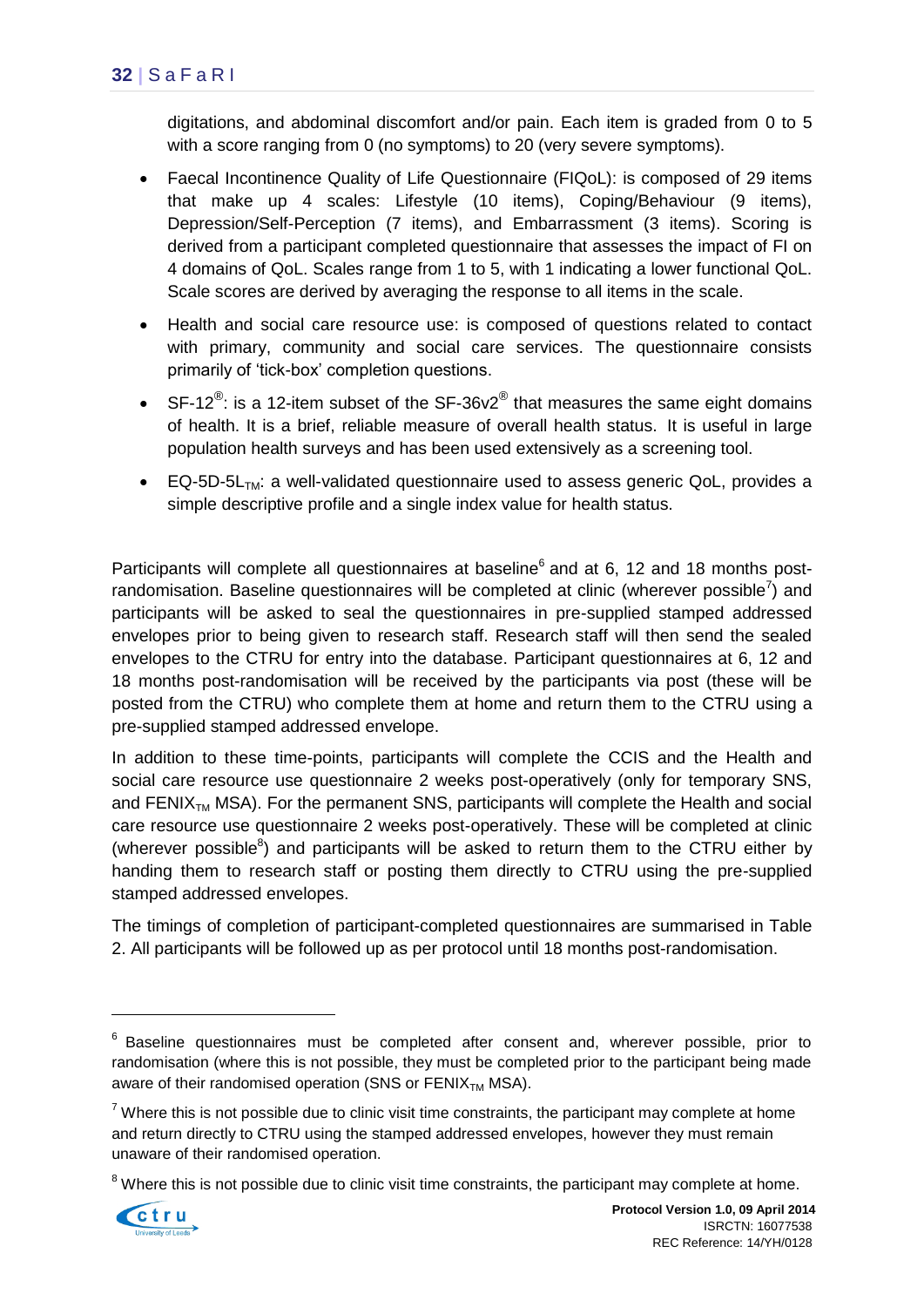|                                                  | Baseline <sup>1</sup> | Post-operative Review <sup>1</sup><br>(temp SNS & FENIX <sub>TM</sub> MSA) | Post-operative Review <sup>1</sup><br>(permanent SNS) | $62$ , 12 and 18 months Post-<br>randomisation Assessment |
|--------------------------------------------------|-----------------------|----------------------------------------------------------------------------|-------------------------------------------------------|-----------------------------------------------------------|
| <b>CCIS</b>                                      |                       |                                                                            |                                                       |                                                           |
| <b>OD-score</b>                                  |                       |                                                                            |                                                       |                                                           |
| <b>FIQoL</b>                                     |                       |                                                                            |                                                       |                                                           |
| $EQ-5DTM$                                        |                       |                                                                            |                                                       |                                                           |
| $SF-12^{\circledR}$                              |                       |                                                                            |                                                       |                                                           |
| <b>Health</b><br>and Social Care<br>Resource use |                       |                                                                            |                                                       |                                                           |

### **Table 2: Schedule of Events for Participant Questionnaires**

<sup>1</sup> Participant questionnaires completed at clinic.

<sup>2</sup> Participant questionnaires posted out to the participants by CTRU.



 **Protocol Version 1.0, 09 April 2014** ISRCTN: 16077538 REC Reference: 14/YH/0128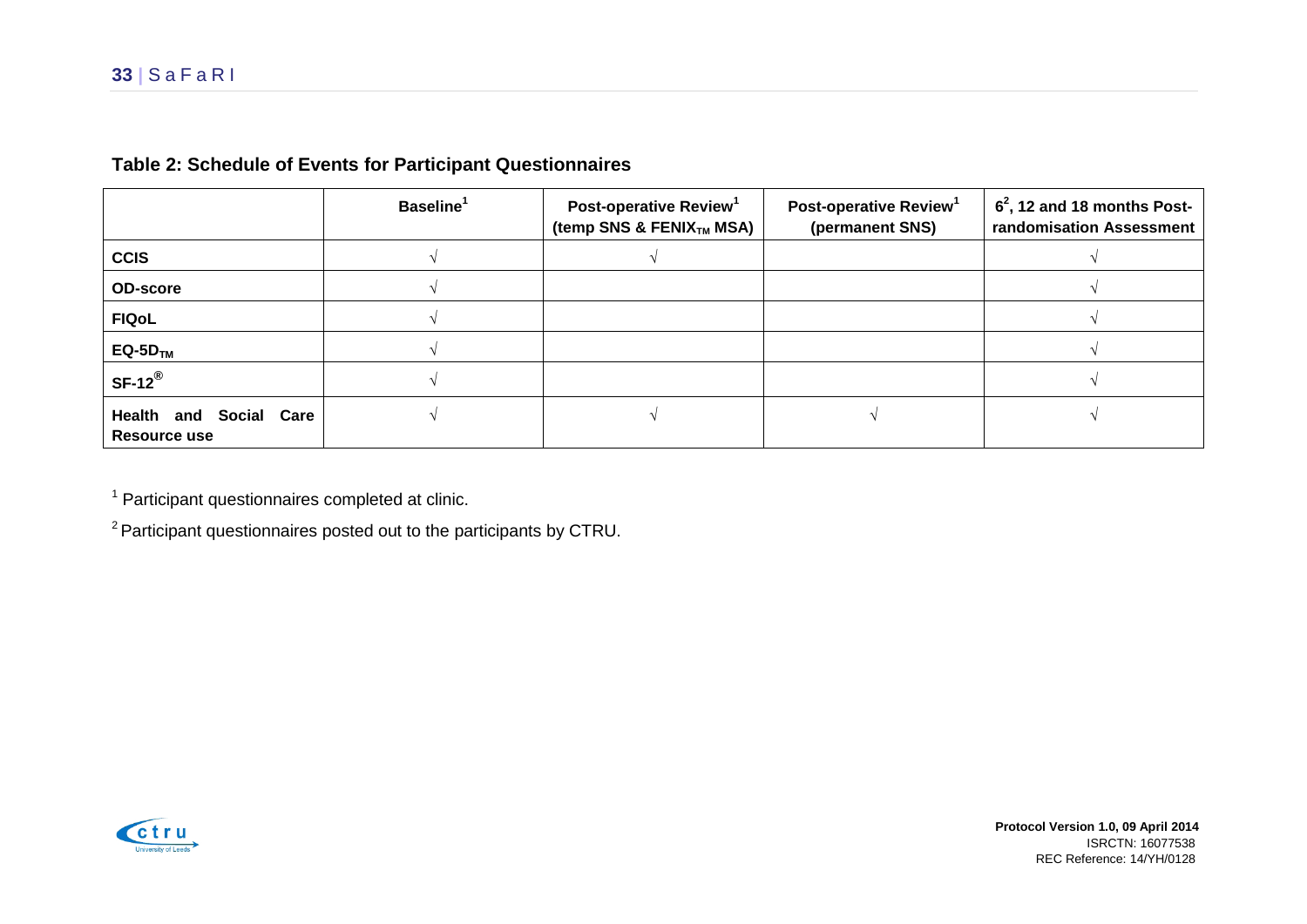# <span id="page-38-0"></span>**12 Economic Evaluation**

The objective of the economic evaluation is to identify the within study and long-term  $increment$  cost-effectiveness ratios for  $FENIX<sub>TM</sub>$  MSA vs. SNS for adult FI.

## <span id="page-38-1"></span>**12.1 Measurement of Outcomes**

The within study economic evaluation will use QALYs outcome measures. The estimation of QALYs requires the production of utility weights for each health state observed in the study population. We will use the EQ-5D<sub>TM</sub> (EuroQol) instrument for this purpose.  $\frac{x}{x}$  The EQ-5D<sub>TM</sub> is a very simple instrument to complete and will therefore be collected at baseline and by post at 6, 12 and 18 months post randomisation. This will limit the need to interpolate quality of life between observation points and the associated inaccuracy in the estimation of the Health Related Quality of Life (HRQoL) differences between therapies. <sup>xxi</sup> However, whilst the  $EQ-5D<sub>TM</sub>$  is the NICE preferred measure of HRQoL its sensitivity to detect changes in FI is unproven; we have therefore included the SF-12 $^{\circledR}$  as the source of utility data, and will undertake a secondary analysis using the SF-12 $^{\circledR}$  to derive utility values  $^{\text{xxii}}$  and present this alongside the  $\mathsf{EQ\text{-}5D_{TM}}$  data. <sup>xxiii</sup>

# <span id="page-38-2"></span>**12.2 Measurement of Resources Use**

NHS resource use associated with each treatment modality will be collected either through the CRF (investigations, drugs, referrals for other services), Hospital Episode Statistics (HES) data (in-patient, out-patient and Accident & Emergency) or through a participant questionnaire (contact with primary, community and social care services). The participant questionnaire will be designed to allow tick-box completion where ever possible. Whilst participants are attending clinic at baseline they will receive and return their participant questionnaire at the outpatient clinic. For the remaining time periods, they will receive the participant questionnaire by post and will return it to the study site using a freepost envelope.

## <span id="page-38-3"></span>**12.3 Identifying Unit Costs**

Unit costs for health service resources will be obtained from national sources such as the Personal Social Services Research Unit (PSSRU), the British National Formulary (BNF) and NHS Reference cost database. Where national unit costs are not available the finance departments of NHS Trusts participating in the study will be asked to provide local cost data. The mean of these costs will be used as the unit cost estimate in the analysis.

## <span id="page-38-4"></span>**12.4 Analysis**

The cost effectiveness analysis will adopt the perspective of the NHS and social services.

There remains some uncertainty regarding the correct approach to discounting costs and benefits. The analysis will follow the recommendations current at the time. Under current recommendations this would mean that costs and outcomes would be discounted at 3.5% per annum. <sup>xxiv</sup>

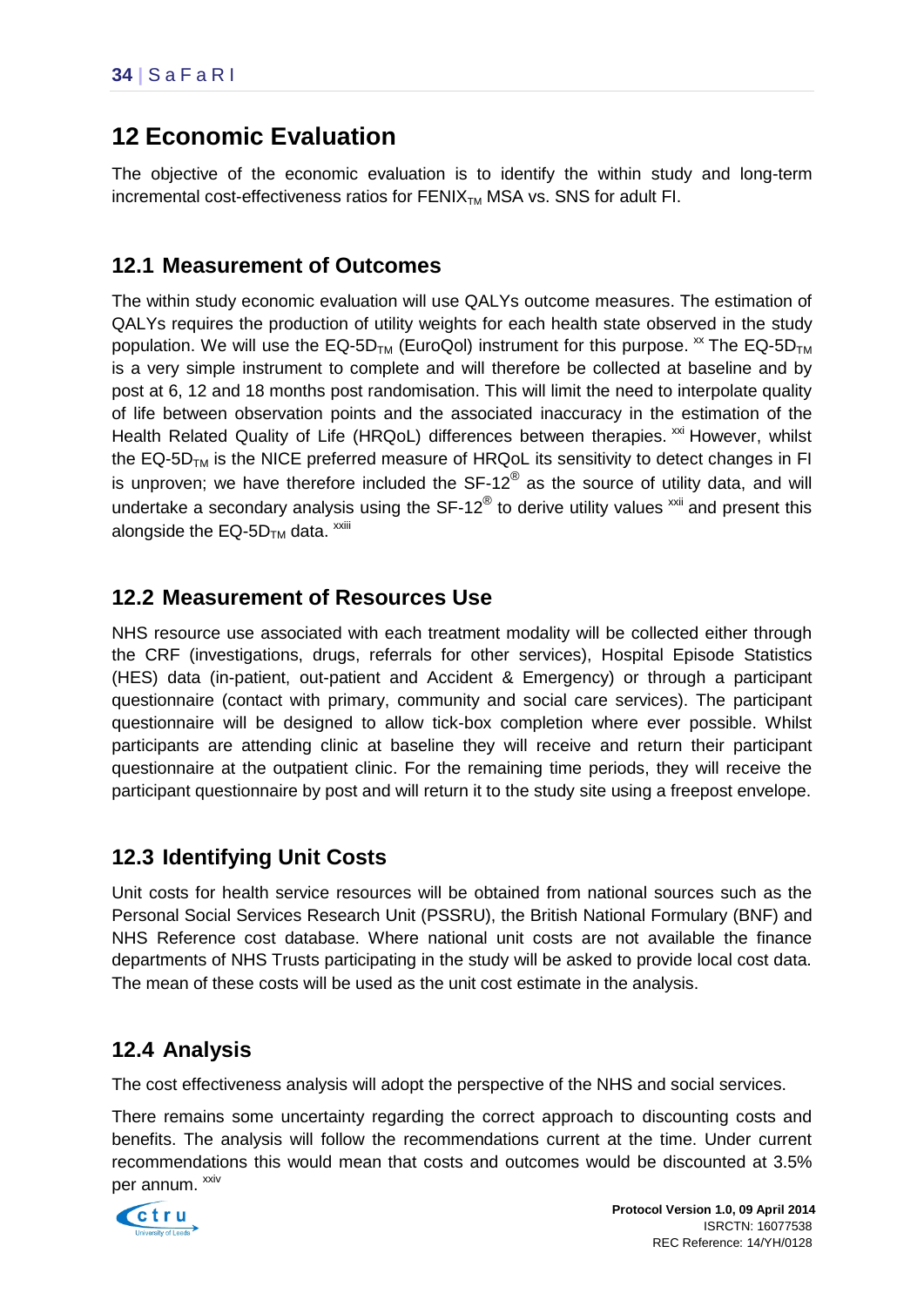The non-parametric bootstrap method will be used to produce a within-study probabilistic sensitivity analysis of the incremental cost effectiveness ratio. In addition to presenting the expected incremental cost effectiveness ratio, we will present the scatterplot on the cost effectiveness plane, the 95% cost effectiveness ellipse and the cost effectiveness acceptability curve. <sup>xxv</sup>

## <span id="page-39-0"></span>**12.5 Modelling the long-term cost effectiveness**

The exact structure and duration of the long term cost effectiveness model will be established in discussions with the clinicians on the study team and after analysis of the complication data observed in the study. It is likely that the model will be a Markov or semi-Markov state model. As far as possible, the transition rates for the model will be estimated from the clinical study data. For model parameters for which data could not be collected within the study; e.g. long-term outcomes, we will follow recommended best practice in identifying and synthesising the best available evidence in the literature. The long-term cost effectiveness modelling will adopt the strategies for addressing issues of perspective and discounting as the within study analysis. We will in addition undertake an expected value of information analysis.

# <span id="page-39-1"></span>**13 Endpoints**

## <span id="page-39-2"></span>**13.1 Primary Endpoint**

The primary endpoint is the difference in the percentage of successes, as defined by device in situ and ≥50% improvement<sup>9</sup> in the CCIS, between the two treatments (FENIX<sub>™</sub> MSA and SNS) at 18-months post-randomisation.

## <span id="page-39-3"></span>**13.2 Secondary Endpoints**

*Secondary end-points* include:

- Safety of FENIX<sub>TM</sub> MSA or SNS, as judged by explant rates, operative<sup>10</sup> and postoperative $11$  complications
- Change from baseline in generic and disease-specific quality of life as measured by CCIS, OD-score, FiQOL,  $EQ-5D_{TM}$  and  $SF12^{\circledR}$  at 6, 12 and 18 months postrandomisation
- Cost-effectiveness
- Success at 6 and 12 months as defined in the primary endpoint

 $11$  Up to and including 12 months from the date of the last study surgery.



1

 $9$  Between the baseline and 18-month scores.

 $10$  This includes those occurring during theatre-time and post-surgery hospital stay.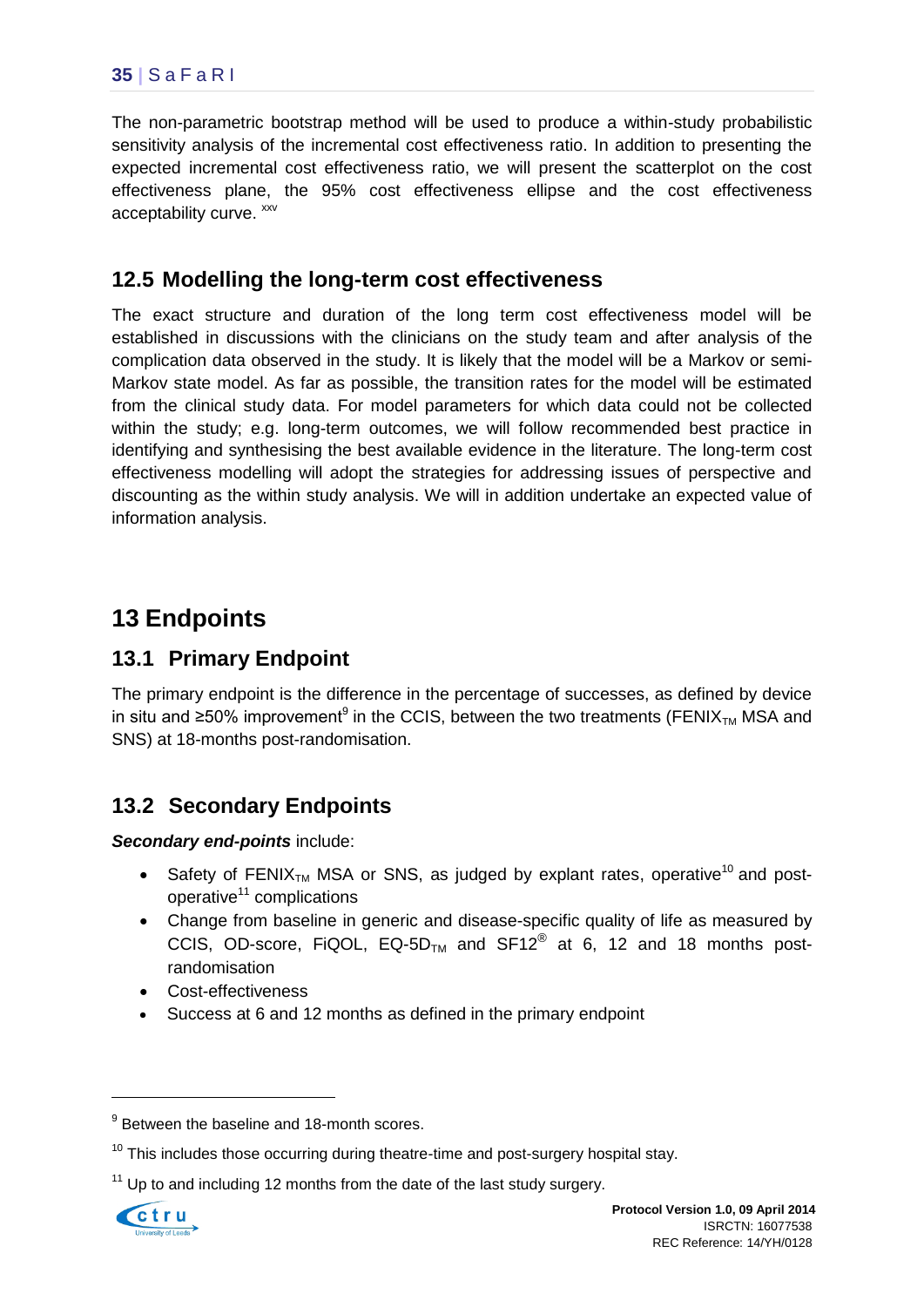# <span id="page-40-0"></span>**14 Statistical Considerations**

# <span id="page-40-1"></span>**14.1Sample size**

350 participants will be required to detect at least a 20% difference in the percentage of successes at 18-months post-randomisation (where success is defined to be: device in situ and ≥50% CCIS improvement from baseline) between  $FENIX<sub>TM</sub> MSA$  and SNS at 5% level of significance, 90% power, assuming approximately 40% success on the SNS arm and allowing for 20% loss to follow-up.

A sample size of 350 participants is also expected to sufficiently guard against the potential adverse effects of clustering by surgeon on the study power. Assuming that the number of participants recruited per surgeon is no larger than 15 (i.e. recruitment of at least 24 surgeons to the study), a sample size of 350 participants will yield at least 80% power for intra-cluster correlation coefficients (ICCs) as large as 0.025.

# <span id="page-40-2"></span>**15 Statistical Analysis**

Statistical analysis is the responsibility of the CTRU Statistician. A full statistical analysis plan will be written before any analyses are undertaken and in accordance with CTRU standard operating procedures.

Analysis will be performed on an intention-to-treat (ITT) basis (primary analysis), where participants will be included according to the surgical procedure they were randomised to, and by actual treatment group, where participants will be included according to the surgery actually received (SNS device or  $FENIX_{TM}$  MSA device implantation). All hypothesis tests will be two-sided and use a 5% significance level.

Analyses will exclude training cases, although data collected on training cases will be summarised.

Analysis and reporting will be in line with CONSORT (Consolidated Standards of Reporting Trials) guidelines. For the primary analysis multi-level logistic regression will be used, including adjustment for the factors included in the minimisation algorithm.

Secondary endpoints including  $SF-12^{\circledast}$ , EQ-5D<sub>TM</sub>, CCIS and OD-score recorded at baseline, 6, 12 and 18 months post-randomisation will be analysed using random effects (multi-level) models to account for the hierarchical nature of repeated measures data. The models will include adjustments for minimisation factors, and a categorical covariate will be used to assess the effect of length of time of device in situ on these endpoints.

Pattern-mixture multi-level models, which will treat all participant data observed after the removal of their device (explant) as missing data, but also account for the informative nature of the missing data, will be fitted to the secondary endpoints outlined above. Note that this is in contrast to the random effects models outlined above, which incorporate data from participants 'post-explant'. Therefore the results yielded by the pattern-mixture multi-level models will act as sensitivity analyses which can be used to explore the potential issue of disparity in treatment of participants post-explant in each treatment arm.

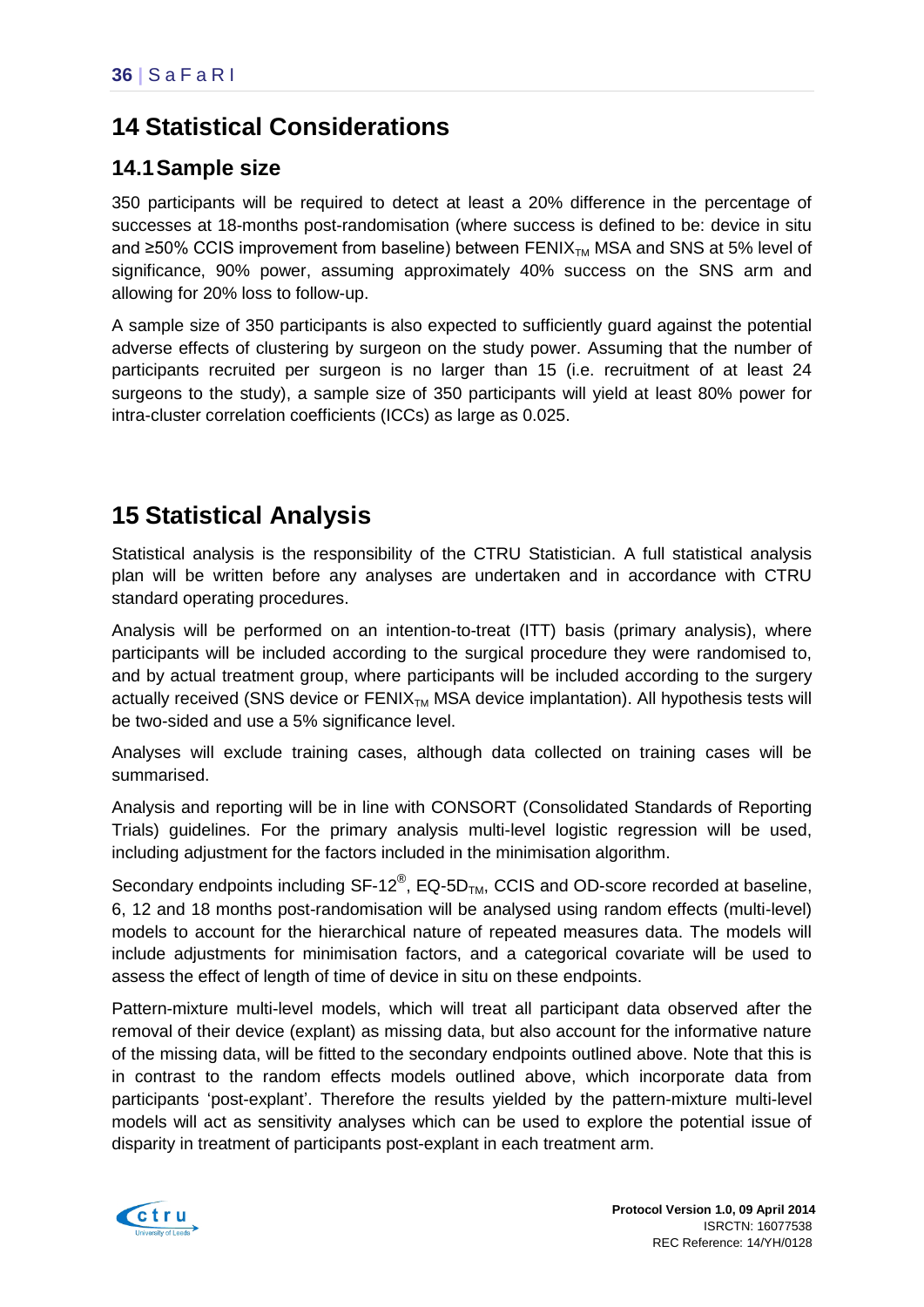A subgroup analysis will be performed on participants in the FENIX $_{TM}$  arm in order to explore which potential patients could benefit most from  $FENIX<sub>TM</sub>$ . A multi-level logistic regression model will be fitted using the primary endpoint and the effects of various patient-level covariates (e.g. age, gender, baseline QoL) on the odds of 'success' will be assessed.

Data collected on the safety of  $FENIX_{TM}$  MSA and SNS will be analysed using multi-level logistic regression.

A DMEC will be set up to independently review data on safety and recruitment. Interim reports will be presented to the DMEC in strict confidence, in at least yearly intervals. This committee, in light of the interim data, and of any advice or evidence they wish to request, will advise the TSC if there is proof beyond reasonable doubt that one treatment is better. No formal interim analyses are planned hence no statistical testing will take place until final analysis.

# <span id="page-41-0"></span>**16 Data Monitoring**

Study supervision will be established according to the principles of GCP and in-line with the NHS Research Governance Framework (RGF). This will include establishment of a core Project Team, Trial Management Group (TMG), an independent TSC and independent DMEC.

## <span id="page-41-1"></span>**16.1Data Monitoring and Ethics Committee**

An independent DMEC will be appointed to review the safety and ethics of the study, alongside study progress and the overall direction as overseen by the TSC. Detailed unblinded reports will be prepared by the CTRU for the DMEC at approximately yearly intervals.

The DMEC will be provided with detailed un-blinded reports containing the following information:

- Rates of occurrence of unexpected serious complications (USCs; see section [10.1\)](#page-30-3) by treatment group
- Time between randomisation and surgery by treatment group for each participating research site
- Rates of intra-operative and post-operative complications by treatment group for each participating surgeon

Study progress will be closely monitored by the independent DMEC, who will report to the TSC, and the overall direction overseen by the TSC (ensuring regular reports to the NIHR Health Technologies Assessment (HTA) programme).

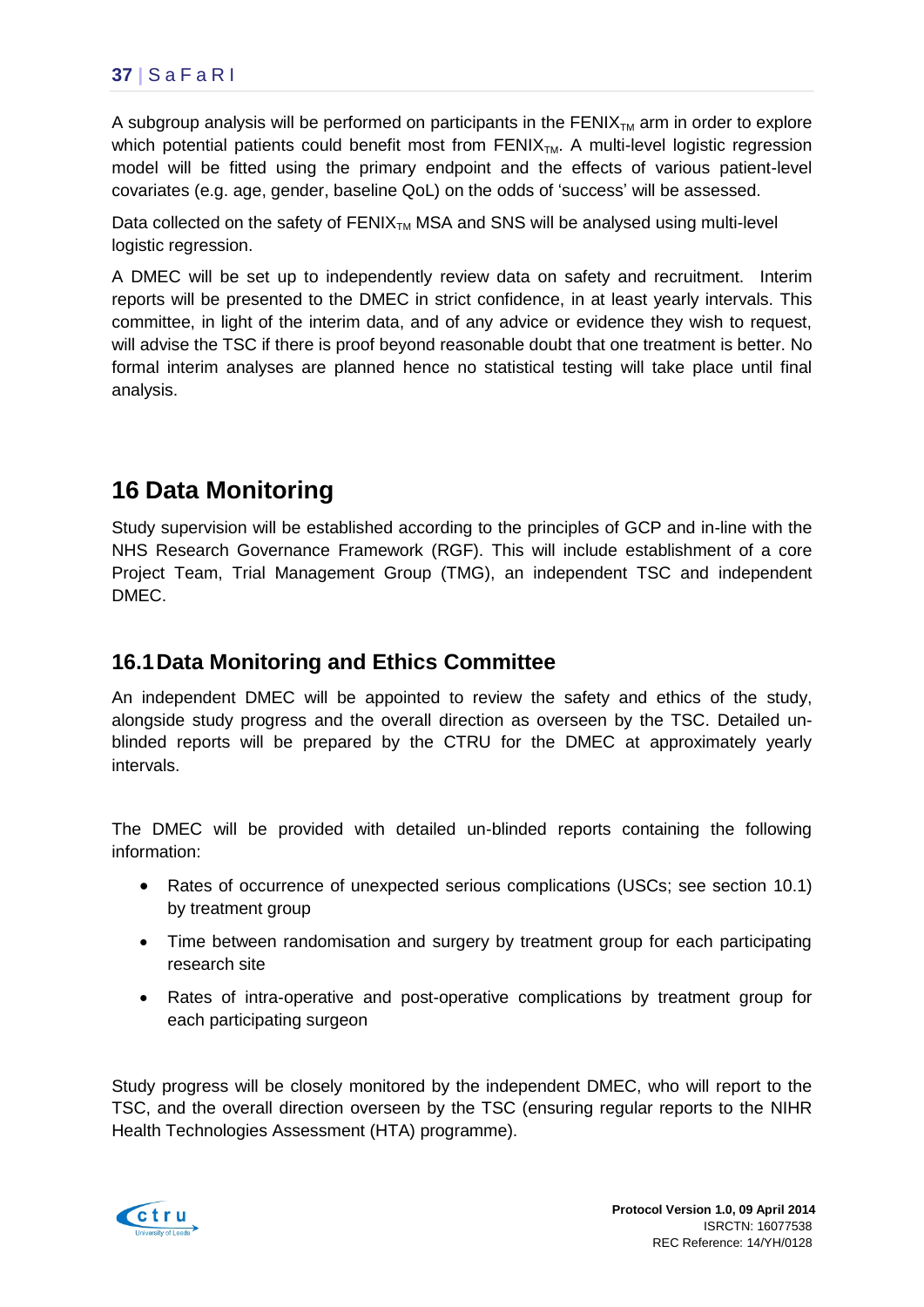## <span id="page-42-0"></span>**16.2 Data Monitoring**

Data will be monitored for quality and completeness by the CTRU. Missing data will be chased until they are received, until confirmed as not available, or until the study is at analysis.

The CTRU or study Sponsor will reserve the right to intermittently conduct source data verification (SDV) exercises on a sample of participants, which will be carried out by staff from the CTRU or study Sponsor. SDV will involve direct access to participant medical notes at the participating research sites and the ongoing central collection of copies of consent forms and other relevant investigation reports.

A Study Monitoring Plan will be developed.

## <span id="page-42-1"></span>**16.3 Clinical Governance Issues**

To ensure responsibility and accountability for the overall quality of care received by participants during the study period, clinical governance issues pertaining to all aspects of routine management will be brought to the attention of the TSC and, where applicable, to individual research sites.

# <span id="page-42-2"></span>**17 Quality Assurance, Ethical Considerations, and Confidentiality**

## <span id="page-42-3"></span>**17.1Quality Assurance**

The study will be conducted in accordance with the principles of GCP in clinical trials, the NHS RGF and through adherence to CTRU SOPs.

The CTRU and Sponsor have systems in place to ensure that serious breaches of GCP or the study protocol are picked up and reported. Investigators are required to **immediately** notify the CTRU of a serious breach (as defined in the latest version of the NRES SOP) that they become aware of. A 'serious breach' is defined as a breach of the protocol or of the conditions or principles of GCP (or equivalent standards for conduct of non-CTIMPs) which is likely to affect to a significant degree the safety or physical or mental integrity of the study subjects, or the scientific value of the research.

In the event of doubt or for further information, the Investigator should contact the Senior Trial Co-ordinator at the CTRU.

## <span id="page-42-4"></span>**17.2 Ethical Considerations**

The study will be performed in accordance with the recommendations guiding physicians in biomedical research involving human subjects adopted by the 18<sup>th</sup> World Medical Assembly, Helsinki, Finland, 1964, amended at the 64th World Medical Association General Assembly, Fortaleza, Brazil, October 2013. Informed written consent will be obtained from the participants prior to randomisation into the study. The right of a patient to refuse participation

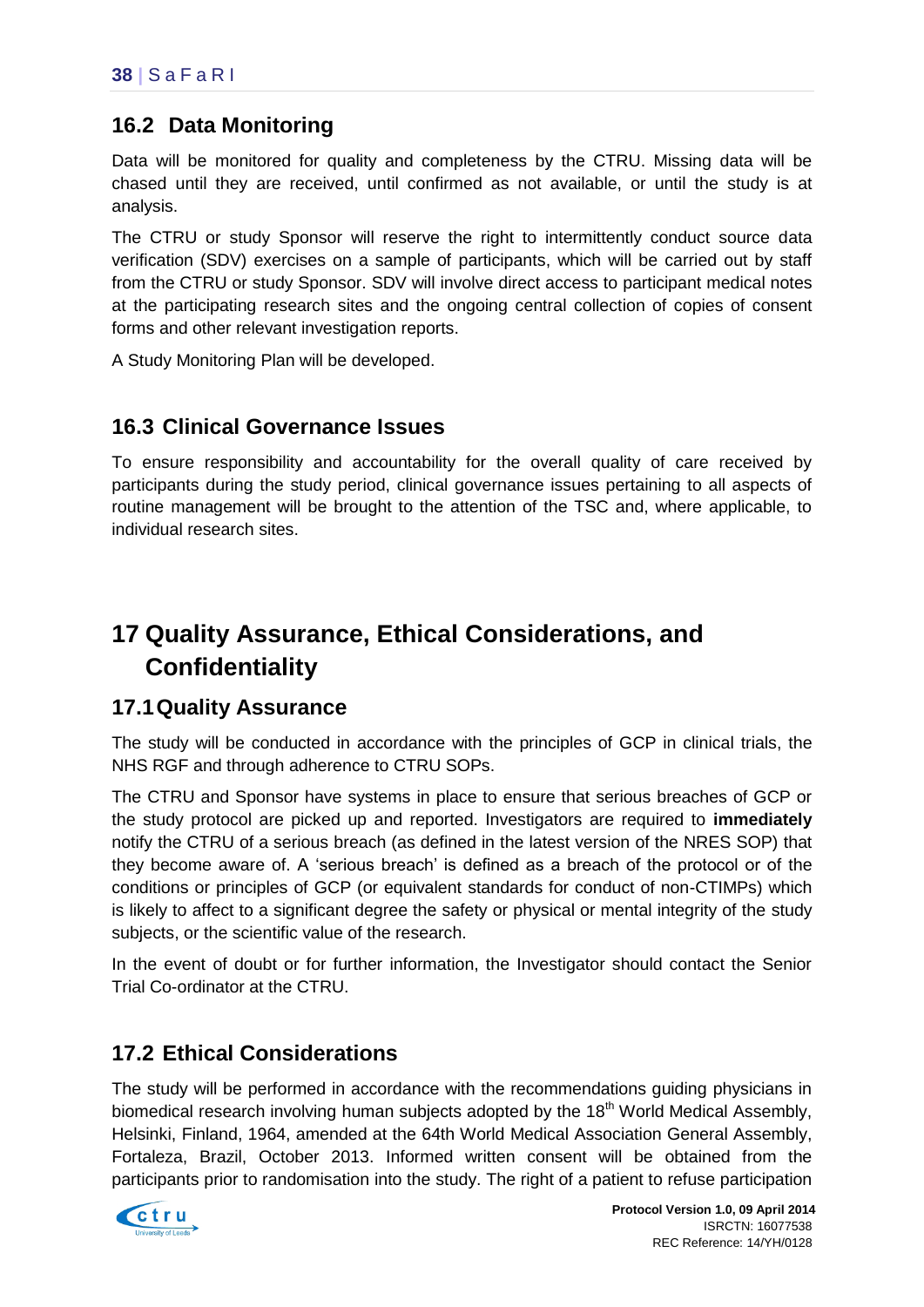without giving reasons must be respected. The participant must remain free to withdraw at any time from the study without giving reasons and without prejudicing his/her further treatment.

#### **17.2.1 Ethical approval**

Ethical approval will be sought through NRES. The study will be submitted to and approved by a REC and the appropriate Site Specific Assessor for each participating research site prior to entering participants into the study. The CTRU will provide the REC with a copy of the final protocol, participant information sheets, consent forms and all other relevant study documentation.

## <span id="page-43-0"></span>**17.3 Confidentiality**

All information collected during the course of the study will be kept strictly confidential. Information will be held securely on paper at the CTRU. In addition, the CTRU will hold electronic information on all study participants. The CTRU will have access to the entire database for monitoring, co-ordinating, and analysis purposes.

The CTRU will comply with all aspects of the 1998 Data Protection Act. Operationally this will include:

- Explicit written consent from participants to record personal details including name, date of birth, NHS number.
- Appropriate storage, restricted access and disposal arrangements for participants' personal and clinical details.
- Consent from participants for access to their medical records by responsible individuals from the research staff or from regulatory authorities, where it is relevant to study participation.
- Consent from participants for the data collected for the study to be used to evaluate safety and develop new research.
- Copies of participants consent forms, which will include participants names, will be collected when a participants is randomised into the study by the CTRU. All other data collection forms that are transferred to or from the CTRU will be coded with a unique participant study number and will include two participant identifiers, usually the participant's initials and date of birth.
- Where central monitoring of source documents by CTRU (or copies of source documents) is required (such as scans or local blood results), the participant's name must be obliterated by site before sending.
- Where anonymisation of documentation is required, research sites are responsible for ensuring only the instructed identifiers are present before sending to CTRU.

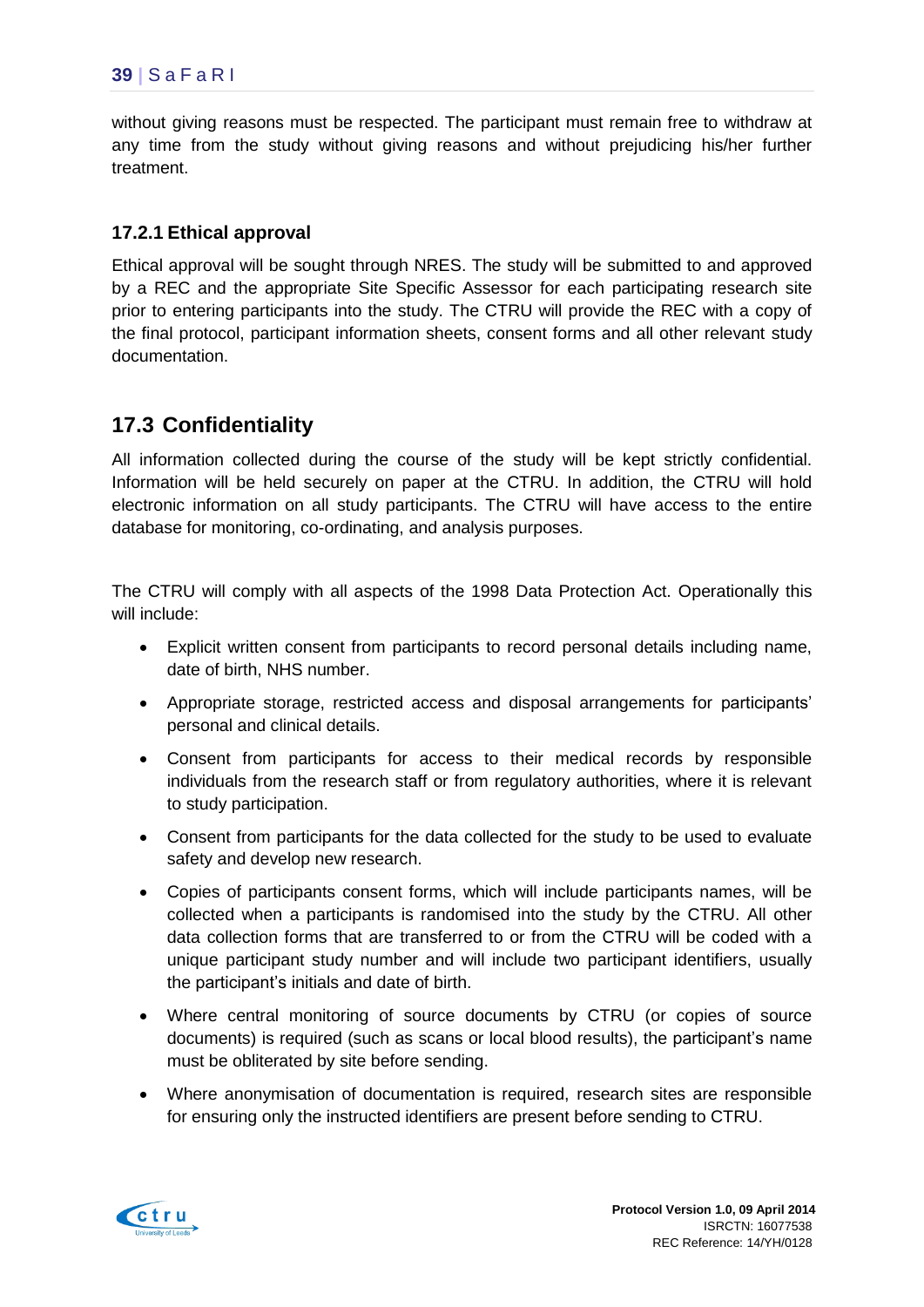If a participant withdraws consent from further study treatment and/or further collection of data, their data will remain on file and will be included in the final study analysis.

### <span id="page-44-0"></span>**17.4 Archiving**

#### **17.4.1 Study data and documents held by CTRU**

At the end of the study, all data held by the CTRU and all study data will then be securely archived in line with the Sponsor's procedures for a minimum of 10 years.

#### **17.4.2 Study data and documents held by research sites**

Research sites are responsible for archiving all study data and documents (ISF and all essential documents therein, including CRFs) at the participating research site until authorisation is issued from the Sponsor for confidential destruction.

#### **17.4.3 Participant medical records held by research sites**

Research sites are responsible for archiving study participant medical records in accordance with the site's policy and procedures for archiving medical records of patients who have participated in a clinical study. However, participant medical records must be retained until authorisation is received from the Sponsor for confidential destruction of study documentation.

# <span id="page-44-1"></span>**18 Statement of Indemnity**

The University of Leeds will be liable for negligent harm caused to participants treated in the UK that is caused by the design of the study.

The NHS has a duty of care to patients treated in the UK, whether or not the patient is taking part in a clinical study, and the NHS remains liable for harm to UK patients due to clinical negligence under this duty of care.

# <span id="page-44-2"></span>**19 Study Organisational Structure**

Research sites will liaise with the CTRU for advice and support on study set-up and operation, and submission of study data. In turn, the CTRU will be responsible for data chasing.

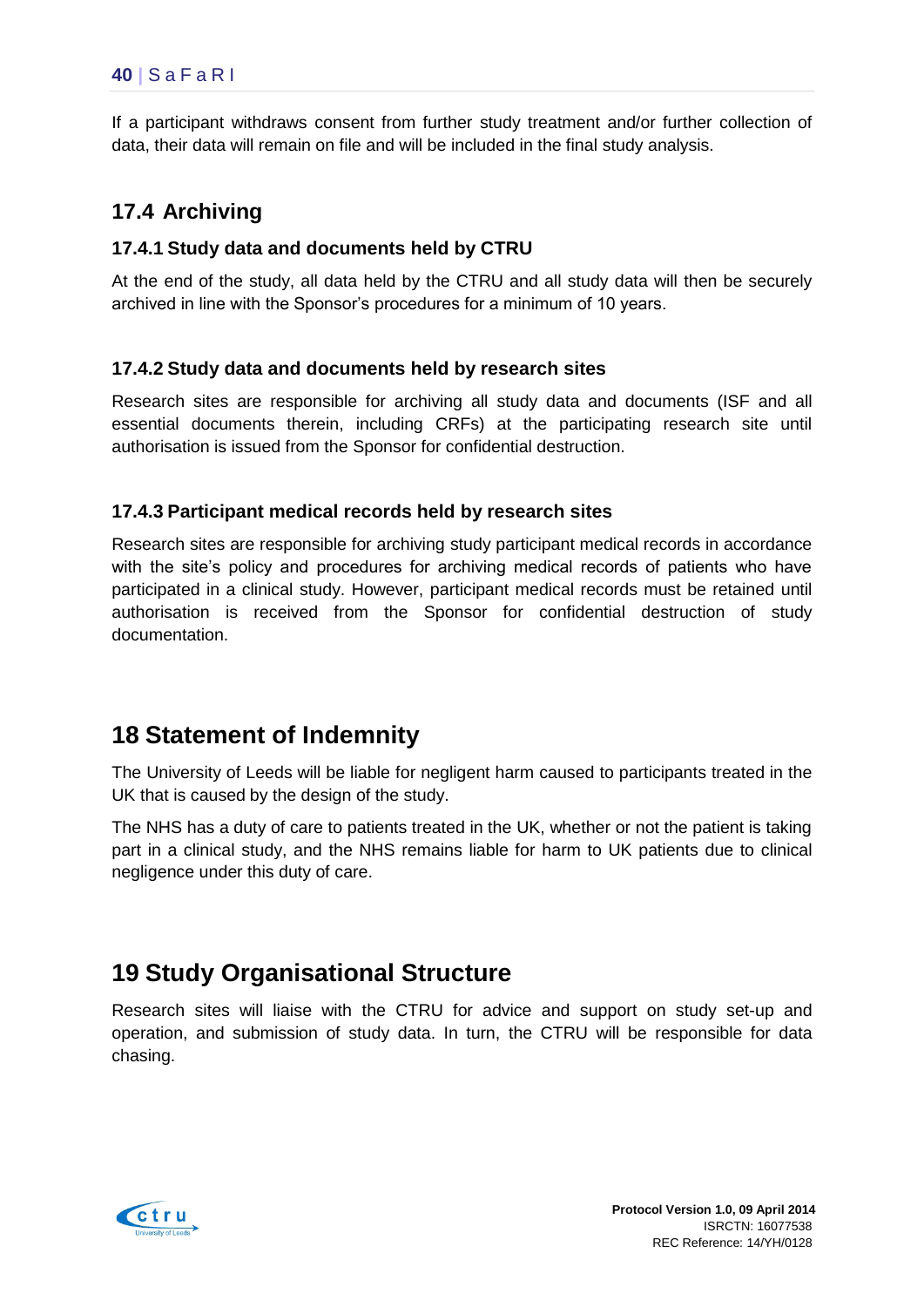## <span id="page-45-0"></span>**19.1Responsibilities**

The CI is responsible for the design, management and reporting of the study.

The CTRU will have responsibility for overall conduct of the study in accordance with the NHS RGF and CTRU SOPs.

The responsibility for ensuring clinical management of participants is conducted in accordance with the study protocol ultimately remains with the PI at each research site.

### <span id="page-45-1"></span>**19.2 Operational Structure**

**Chief Investigator (CI):** the CI is involved in the design, conduct, co-ordination and management of the study.

**Trial Management Group (TMG):** the TMG, comprising the CI, CTRU team, other key external members of staff involved in the study, and a patient representative will be assigned responsibility for the clinical set-up, on-going management, promotion of the study, and for the interpretation of results. Specifically the TMG will be responsible for:

- Protocol completion
- CRF development
- Obtaining approval from the REC and supporting applications for Site Specific Assessments (SSAs)
- Completing cost estimates and project initiation
- Nominating members and facilitating the TSC and DMEC
- Reporting of complications
- Monitoring of screening, recruitment, treatment and follow-up procedures
- Auditing consent procedures, data collection, study end-point validation and database development.

**Clinical Trials Research Unit (CTRU):** the CTRU will provide set-up and monitoring of study conduct to CTRU SOPs including randomisation design and service, database development and provision, protocol development, CRF design, study design, source data verification, ongoing management including training, monitoring reports and study promotion, monitoring schedule and statistical analysis for the study. In addition, the CTRU will support ethical approval submissions, any other site-specific approvals, and clinical set-up. The CTRU will be responsible for the overall day-to-day running of the study including study administration, database administrative functions, data management, safety reporting, and all statistical analyses.

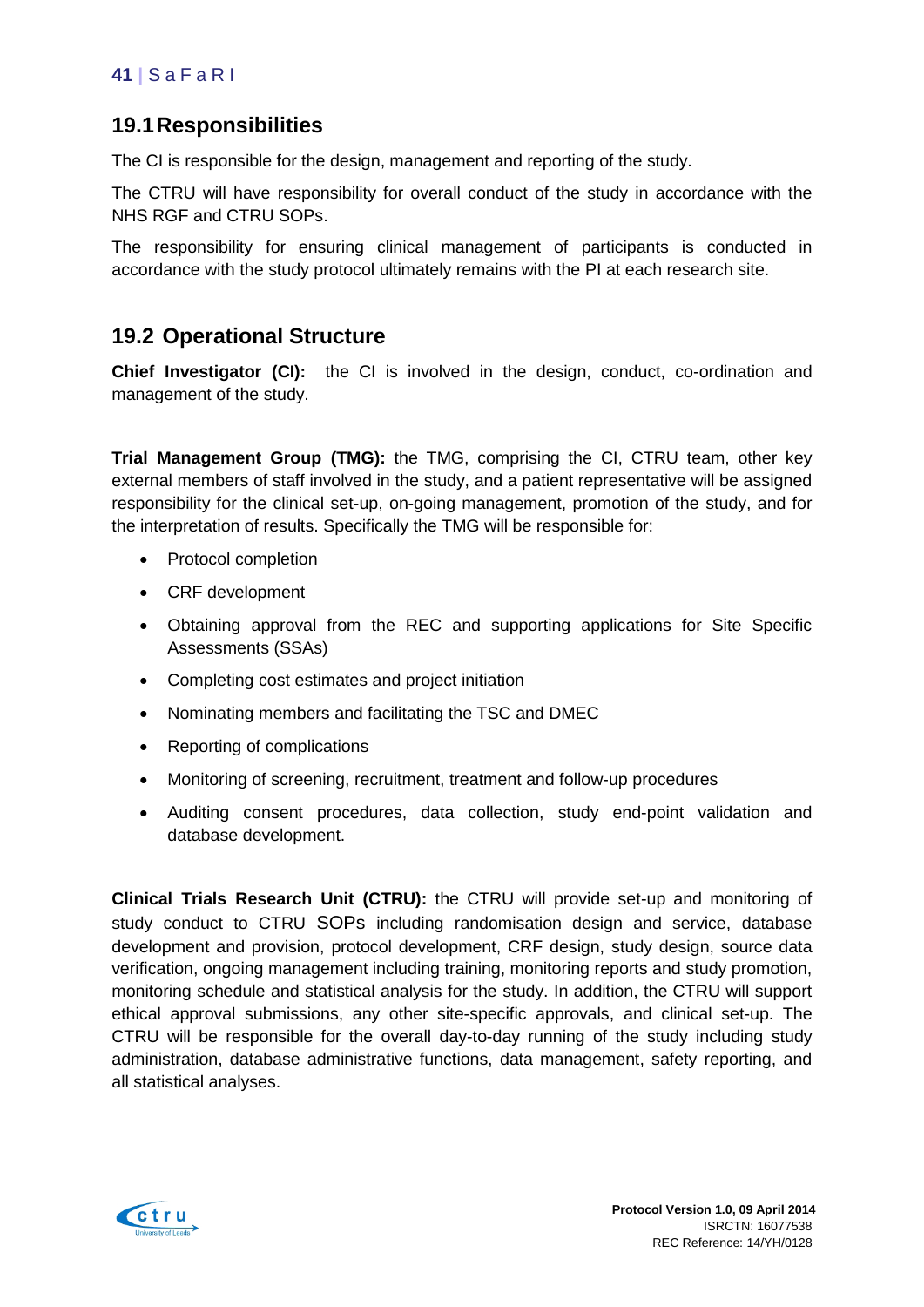### **42 |** S a F a R I

**Trial Steering Committee (TSC):** the TSC will provide overall supervision of the study, in particular study progress, adherence to protocol, participant safety and consideration of new information. It will include an Independent Chair, not less than two other independent members, and a consumer representative. The CI and other members of the TMG may attend the TSC meetings and present and report progress. The Committee will meet annually as a minimum.

**Data Monitoring and Ethics Committee (DMEC):** the DMEC will review the safety and ethics of the study by reviewing interim data during recruitment and follow-up. The Committee will meet annually as a minimum.

**Torax<sup>®</sup> Medical, Inc.:** are manufacturers of the FENIX<sub>TM</sub> MSA device and will be providing devices for study use at a discounted cost. Torax® Medical, Inc. will also provide support and proctorship for surgeons at the initial study implantation operations.

**Bladder & Bowel Foundation (B&BF):** will facilitate the promotion of the study and dissemination of outputs and will provide review of study documentation through their network of contacts (patient and public representatives and their membership of the wider population of incontinence sufferers).

## <span id="page-46-0"></span>**19.3 Funding**

The research grant for this study has been awarded by the HTA programme which is managed by the NIHR.

# <span id="page-46-1"></span>**20 Publication Policy**

The study will be registered with an authorised registry, according to the International Committee of Medical Journal Editors (ICMJE) Guidelines prior to the start of recruitment.

The success of the study depends upon the collaboration of all participants. For this reason, credit for the main results will be given to all those who have collaborated in the study, through authorship and contributorship. Authorship decisions will be guided by standard requirements for authorship relating to submission of manuscripts to medical journals. These state that authorship credit should be based only on the following conditions being met [\(http://www.icmje.org\)](http://www.icmje.org/):

- Substantial contribution to conception and design, or acquisition of data, or analysis and interpretation of data
- Substantial contribution to drafting the article or revising it critically for important intellectual content
- Substantial contribution to final approval of the version to be published.

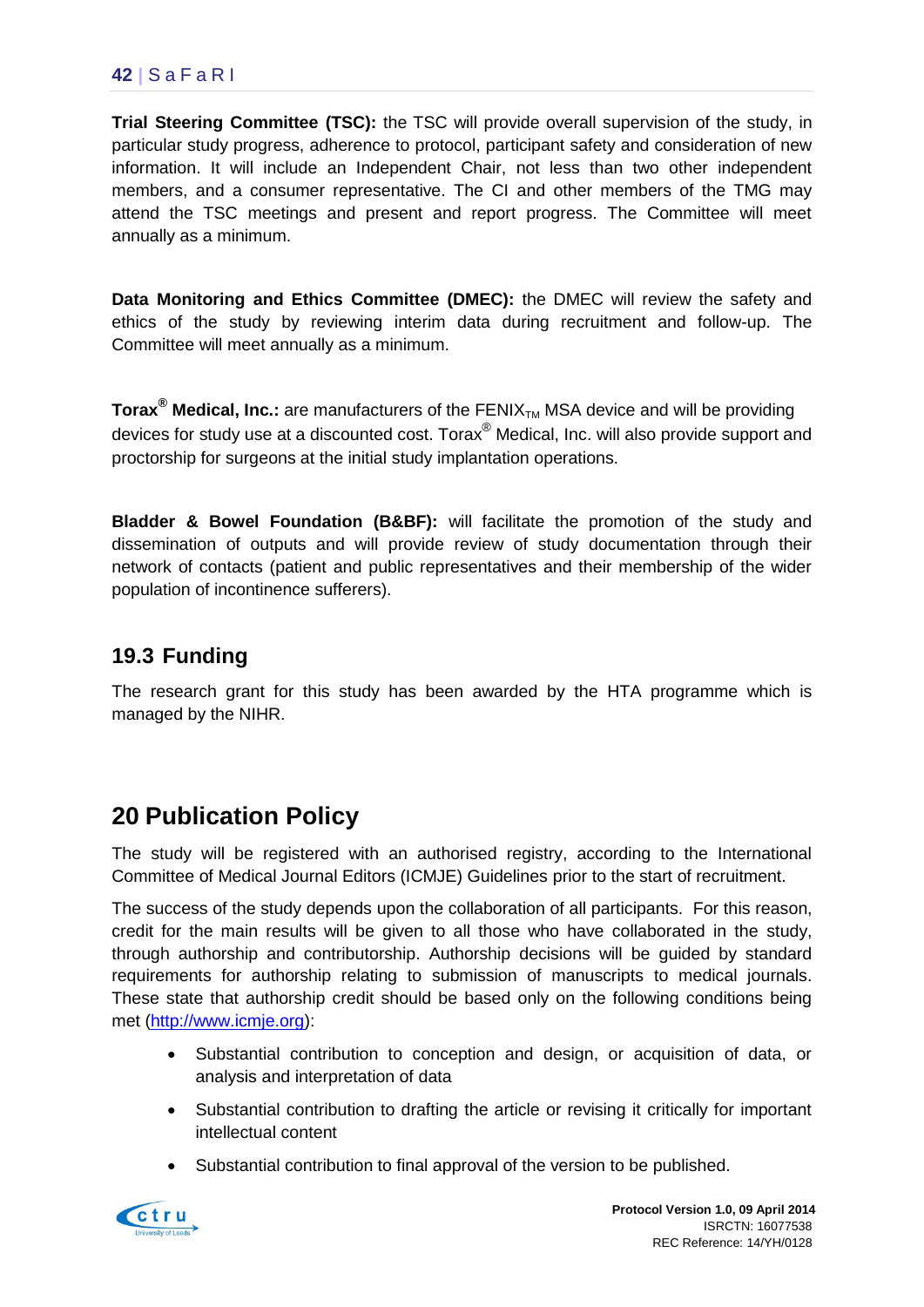In light of this, the CI, other SaFaRI grant applicants, and relevant senior CTRU staff will be named as authors in any publication, subject to journal authorship restrictions. In addition, all collaborators (surgeons) will be listed as contributors for the main study publication, giving details of roles in planning, conducting and reporting the study. It is planned that the top five recruiting surgeons will also be named as authors dependent on publication restrictions.

To maintain the scientific integrity of the study, data will not be released prior to the first publication of the analysis of the primary endpoint, either for study publication or oral presentation purposes, without the permission of the TSC. In addition, individual collaborators must not publish data concerning their participants which is directly relevant to the questions posed in the study until the first publication of the analysis of the primary endpoint. Publications relating to methodological issues in SaFaRI may be published prior to publication of the primary endpoint analysis.

On completion of the research project a draft final report will be submitted to the HTA programme (study funder) by the CTRU, within 14 days. This will be peer reviewed and then published on the HTA website. The CTRU is obliged to provide NIHR/HTA with advanced notice of any publication relating to the study. Copies of any materials intended for publication will be provided to NIHR/HTA at least 28 days prior to submission for publication.

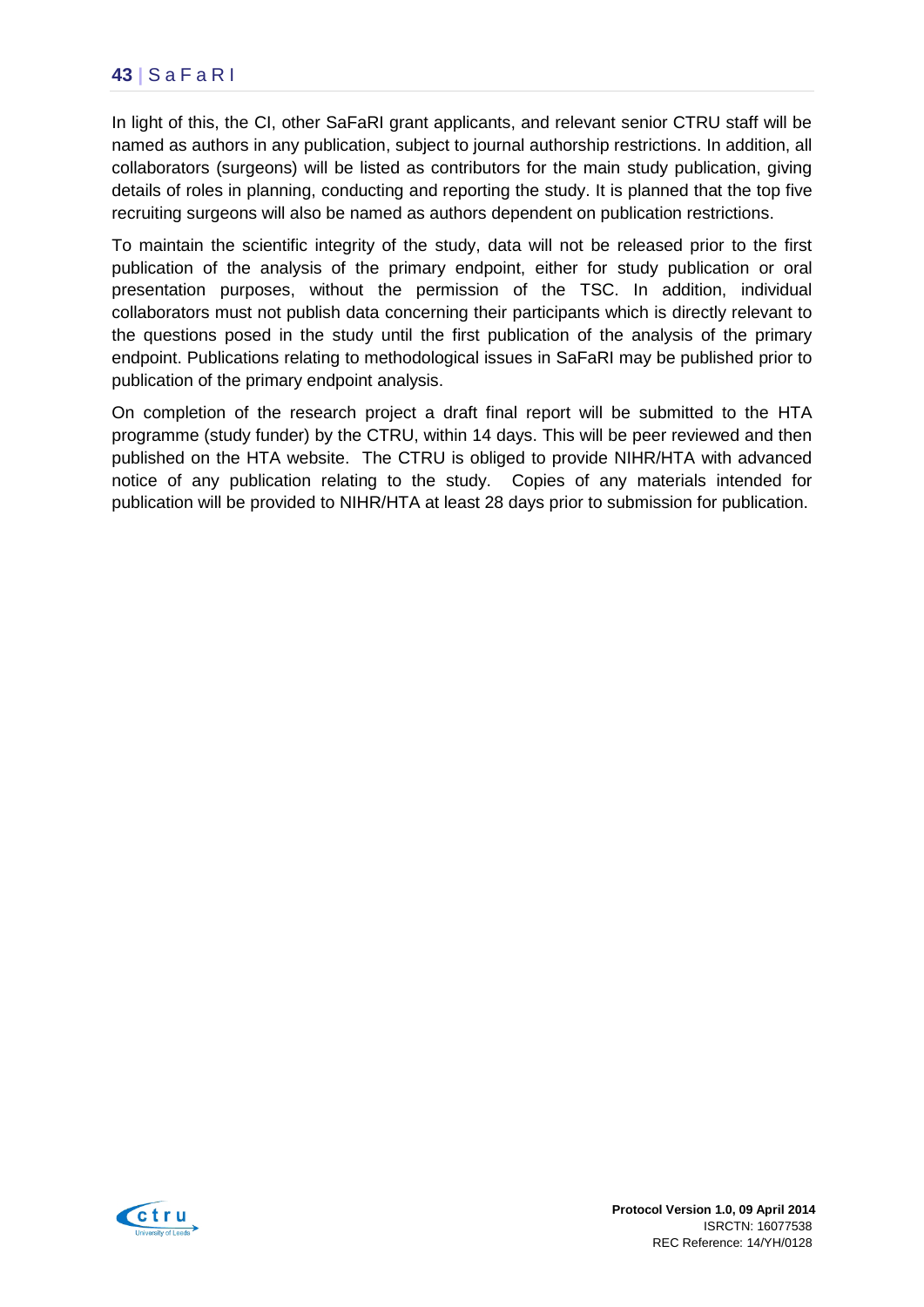# <span id="page-48-0"></span>**21 Abbreviations Used**

| <b>ACRONYM</b> | <b>DEFINITION</b>                                          |
|----------------|------------------------------------------------------------|
| ABS            | <b>Artificial Bowel Sphincter</b>                          |
| ACPGB&I        | Association of Coloproctology of Great Britain and Ireland |
| <b>APL</b>     | Authorised Personnel Log                                   |
| <b>ASA</b>     | American Society of Anesthesiologists                      |
| <b>BNF</b>     | <b>British National Formulary</b>                          |
| CCIS           | <b>Cleveland Clinic Incontinence Score</b>                 |
| CI             | Chief Investigator                                         |
| <b>CONSORT</b> | <b>Consolidated Standards of Reporting Trials</b>          |
| <b>CRF</b>     | Case Report Form                                           |
| <b>CTRU</b>    | <b>Clinical Trials Research Unit</b>                       |
| <b>DMEC</b>    | Data Monitoring & Ethics Committee                         |
| FI.            | <b>Faecal Incontinence</b>                                 |
| <b>FIQoL</b>   | Faecal Incontinence Quality of Life                        |
| <b>GCP</b>     | <b>Good Clinical Practice</b>                              |
| <b>HE</b>      | <b>Health Economics</b>                                    |
| <b>HRQoL</b>   | Health Related Quality of Life                             |
| <b>HES</b>     | <b>Hospital Episode Statsitics</b>                         |
| <b>ICC</b>     | Intra-cluster Correlation Coefficient                      |
| <b>ICER</b>    | <b>Incremental Cost-Effectiveness Ratio</b>                |
| <b>ICF</b>     | <b>Informed Consent Form</b>                               |
| <b>ICMJE</b>   | International Committee of Medical Journal Editors         |
| <b>ISF</b>     | <b>Investigator Site File</b>                              |
| ITT            | Intention To Treat                                         |
| <b>MCA</b>     | Mental Capacity Act 2005                                   |
| <b>MRI</b>     | Magnetic Resonance Imaging                                 |
| <b>MRU</b>     | <b>Medical Resource Utilisation</b>                        |
| <b>MSA</b>     | <b>Magnetic Sphincter Augmentation</b>                     |
| <b>NHS</b>     | <b>National Health Service</b>                             |
| <b>NICE</b>    | National Institute for Health and Care Excellence          |
| <b>NIHR</b>    | National Institute for Health Research                     |
| NIHR HSC       | <b>NIHR Horizon Scanning Centre</b>                        |
| NIHR HTA       | NIHR Health Technologies Assessment                        |

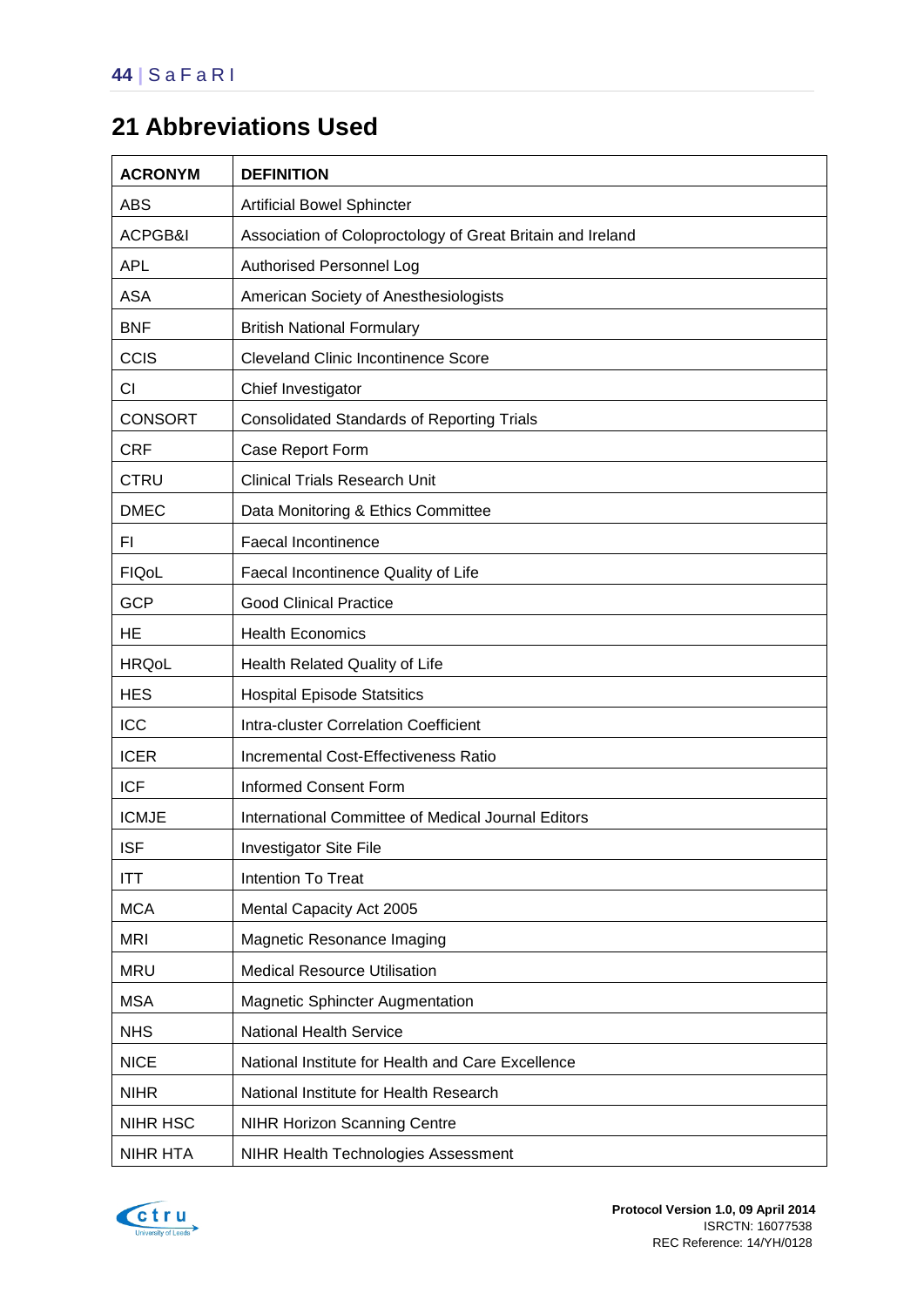## **45 |** S a F a R I

| <b>NRES</b>  | <b>National Research Ethics Service</b> |
|--------------|-----------------------------------------|
| OD-score     | <b>Obstructed Defecation score</b>      |
| PI           | Principal Investigator                  |
| PIN          | <b>Personnel Identification Number</b>  |
| <b>PIS</b>   | <b>Participant Information Sheet</b>    |
| <b>PNE</b>   | Percutaneous Nerve Evaluation           |
| <b>PSSRU</b> | Personal Social Services Research Unit  |
| QALY         | Quality Adjusted Life Year              |
| QoL          | Quality of Life                         |
| <b>REC</b>   | <b>Research Ethics Committee</b>        |
| <b>RGF</b>   | <b>Research Governance Framework</b>    |
| <b>SC</b>    | Serious Complication                    |
| SDV          | <b>Source Data Verification</b>         |
| <b>SNS</b>   | <b>Sacral Nerve Stimulation</b>         |
| <b>SOP</b>   | <b>Standard operating Procedure</b>     |
| <b>SSA</b>   | Site Specific Assessment                |
| <b>TMG</b>   | <b>Trial Management Group</b>           |
| <b>TSC</b>   | <b>Trial Steering Committee</b>         |
| UK           | United Kingdom                          |
| US           | <b>United States</b>                    |
| <b>USC</b>   | <b>Unexpected Serious Complication</b>  |

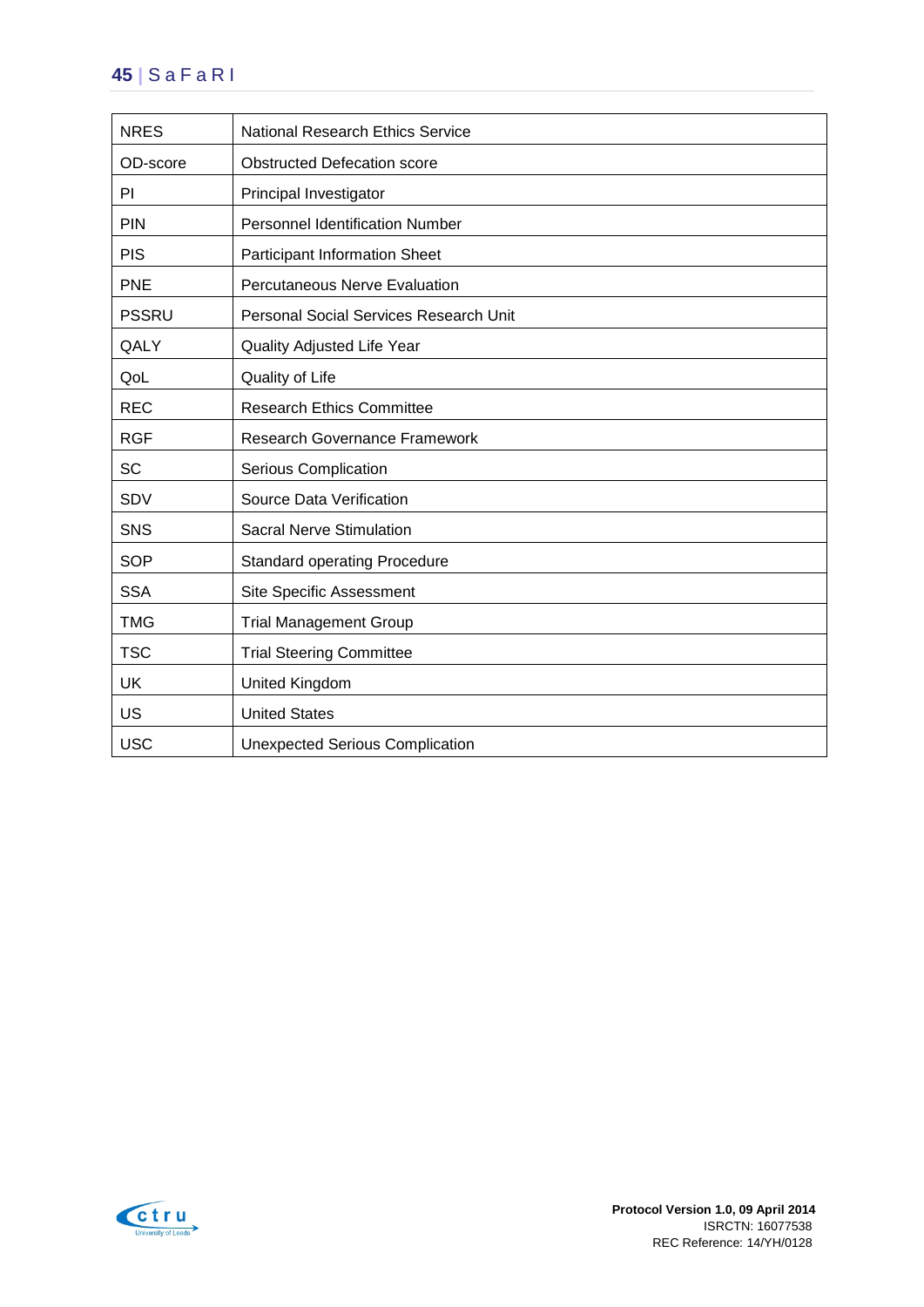1

# <span id="page-50-0"></span>**22 References**

ii Ferrara A, De Jesus S, Gallagher JT, Williamson PR, Larach SW, Pappas D, Mills J, Sepulveda JA. Time-related decay of the benefits of biofeedback therapy. Techniques in Coloproctology. 2001; 5: 131-5.

iii Maeda Y. Laurberg S. Norton C. [Perianal injectable bulking](http://ovidsp.uk.ovid.com/sp-3.8.0b/ovidweb.cgi?&S=IIPAPDJNCLHFDCHDFNPKEAEGPJPEAA00&Link+Set=S.sh.39%7c5%7csl_10) agents as treatment for faecal [incontinence](http://ovidsp.uk.ovid.com/sp-3.8.0b/ovidweb.cgi?&S=IIPAPDJNCLHFDCHDFNPKEAEGPJPEAA00&Link+Set=S.sh.39%7c5%7csl_10) in adults. Cochrane Database of Systematic Reviews. (5):CD007959, 2010.

iv See endnote i above.

<sup>v</sup> Mundy L, Merlin TL, Maddern GJ, Hiller JE. Systematic review of safety and effectiveness of an artificial bowel sphincter for faecal incontinence. Br J Surg. 2004; 91: 665– 672.

vi Chapman AE, Geerdes B, Hewett P, Young J, Eyers T, Kiroff G et al. Systematic review of dynamic graciloplasty in the treatment o faecal incontinence. Br J Surg. 2002; 89: 138-53. NICE Interventional Procedure Guidance 159. Stimulated gracioloplasty for faecal incontinence. March 2006.

vii Matzel KE, Stadelmaier U, Hohenfellner M, Gall FP. Electrical stimulation of sacral spinal nerves for treatment of faecal incontinence. Lancet 1995; 346: 1124-7.

viii See endnote i above. Elenhorst J, Koch SM, Uludag O, van Gemert WG, Baeten CG. Sacral neuromodulation in patients with faecal incontinence: results of the first 100 permanent implantations. Colorectal Dis. 2007; 9: 725-30. Tjandra JUJ, Lim JF, Matzel K. Sacral nerve stimulation: an emerging treatment for faecal incontinence. ANZ Journal of Surgery 2004; 74: 1098-106. Altomare DF, Ratto C, Ganio E, Lolli P, Main A, Villani RD. Long-term outcome of sacral nerve stimulation for fecal incontinence. Dis Colon Rect 2009; 52: 11-7.

<sup>ix</sup> Dudding TC, Meng Lee E, Faiz O, Pares D, Vaizey CJ, McGuire A, Kamm MA. Economic evaluations of sacral nerve stimulation or faecal incontinence. Br J Surg. 2008; 95:1153-63.

<sup>x</sup> Hetzer FH, Bieler A, Hahnloser D, Lohlein F, Clavien PA, Demartines N. Outcome and cost analysis of sacral nerve stimulation for faecal incontinence. Br J Surg. 2006; 93: 1411-17.

xi NICE: Interventional Procedure Guidance 99: sacral nerve stimulation for faecal incontinence. Nov 2004. http://www.nice.org.uk/nicemedia/live/11079/30919/30919.pdf

<sup>xii</sup> Matzel KE. Sacral nerve stimulation for faecal incontinence: its role in the treatment algorithm. Colorectal Dis. 2011; 13: 10 – 14.

xiii Elenhorst J, Koch SM, Uludag O, van Gemert WG, Baeten CG. Sacral neuromodulation in patients with faecal incontinence: results of the first 100 permanent implantations. Colorectal Dis. 2007: 9: 725-30. Tjandra JUJ, Lim JF, Matzel K. Sacral nerve stimulation: an emerging treatment for faecal incontinence. ANZ Journal of Surgery 2004; 74: 1098-106. Hetzer FH, Hanhloser D, Clavien PA, Demartines X. Quality of life and morbidity after permanent sacral nerve stimulation for fecal incontinence. Arch Surg 2007; 142: 8-13.

xiv Barussaud, M-L, Mantoo S., Wyart V., Meurette G., and Lehur, P.-A. The magnetic anal sphincter in faecal incontinence: is initial success sustained over time? Colorectal Dis. 2013: 15: 1499-1503.

xv Wong MTC, Meurette G, Stanherlin P, Lehur PA. The magnetic anal sphincter versus the artificial bowel sphincter: a comparison of 2 treatments for fecal incontinence. Dis Colon Rectum 2011; 54: 773-9.

xvi Hetzer FH, Bieler A, Hahnloser D, Lohlein F, Clavien PA, Demartines N. Outcome and cost analysis of sacral nerve stimulation for faecal incontinence. Br J Surg. 2006; 93: 1411-17.

xvii Gray M. How to get better value health care. Whitney.Oxford: The Alden Press, 2007.

xviii <http://www.hsc.nihr.ac.uk/topics/fenix-continence-restoration-system-for-severe-chr/>



<sup>&</sup>lt;sup>i</sup> Maeda Y, Lundby L, Buntzen S, Laurberg S. Suboptimal outcome following sacral nerve stimulation for faecal incontinence. BJS 2011; 98: 140-7.